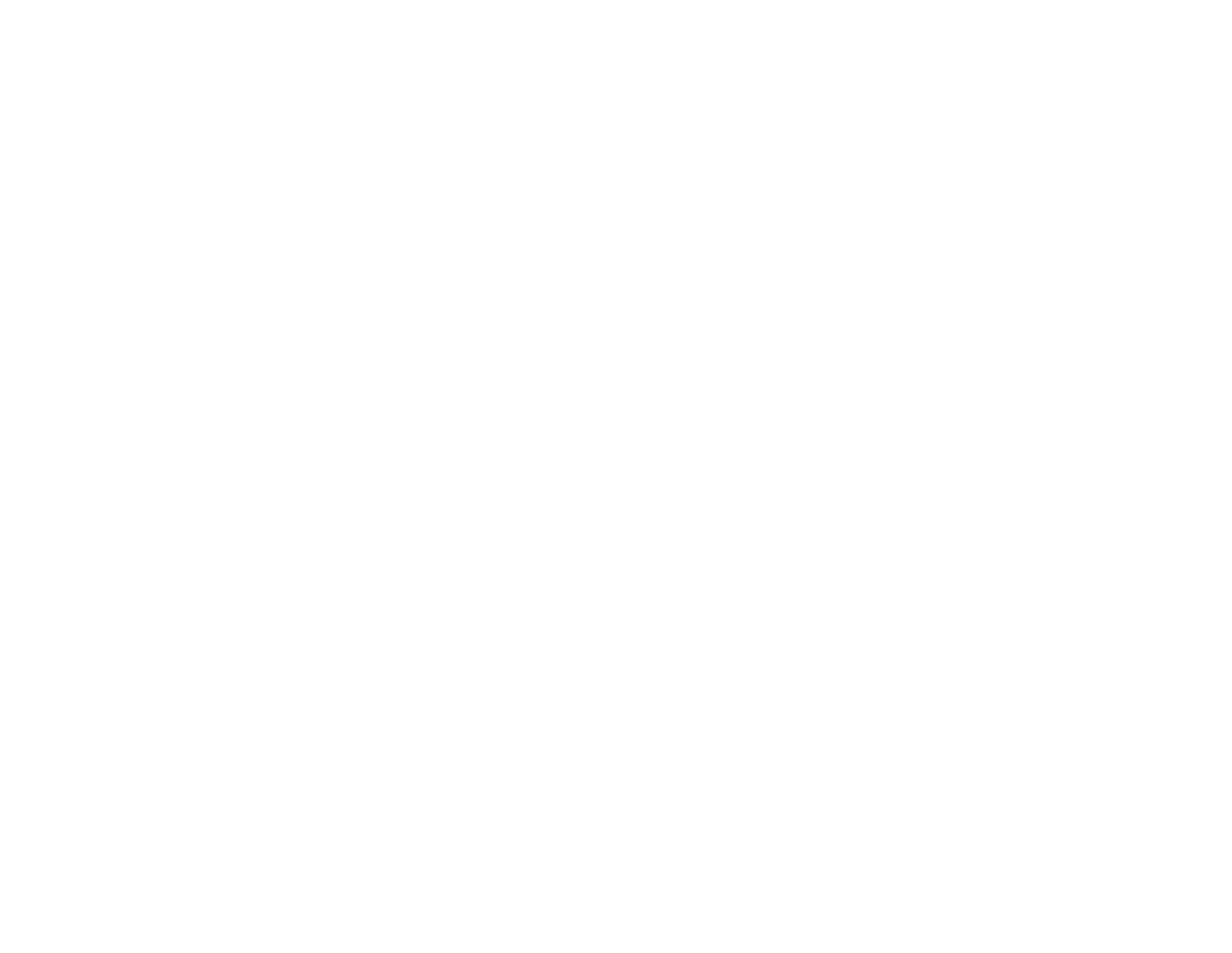## *General Specifications*

#### **Power**

| Frequency50/60 Hz |  |
|-------------------|--|
|                   |  |
|                   |  |
|                   |  |

#### **Dimensions**

| Height 88 mm (3.5 in)                    |                                             |
|------------------------------------------|---------------------------------------------|
| Width (excluding handles) 431 mm (17 in) |                                             |
|                                          | Width (including handles) 440 mm (17.3 in)  |
|                                          | Depth (excluding handles) 475 mm (18.7 in)  |
|                                          | Depth (including handles). 510 mm (20.1 in) |
| Weight9.8 kg (21.5 lb)                   |                                             |
| <b>Environment</b>                       |                                             |
|                                          |                                             |

### **Temperature**

| Operating0 °C to 50 °C                               |  |
|------------------------------------------------------|--|
| Specified operation  5 $\degree$ C to 40 $\degree$ C |  |
| Storage -20 °C to 70 °C                              |  |
| Calibration (Tcal) 20 °C to 25 °C                    |  |
|                                                      |  |
|                                                      |  |

### **Relative Humidity (non-condensing)**

Storage ......................... <95 % (0 °C to 70 °C)

### **Altitude**

Operating ...................... 3000 m

Storage ......................... 12 000 m

Vibration and Shock ......... Complies with MIL-PRF-28800F Class 3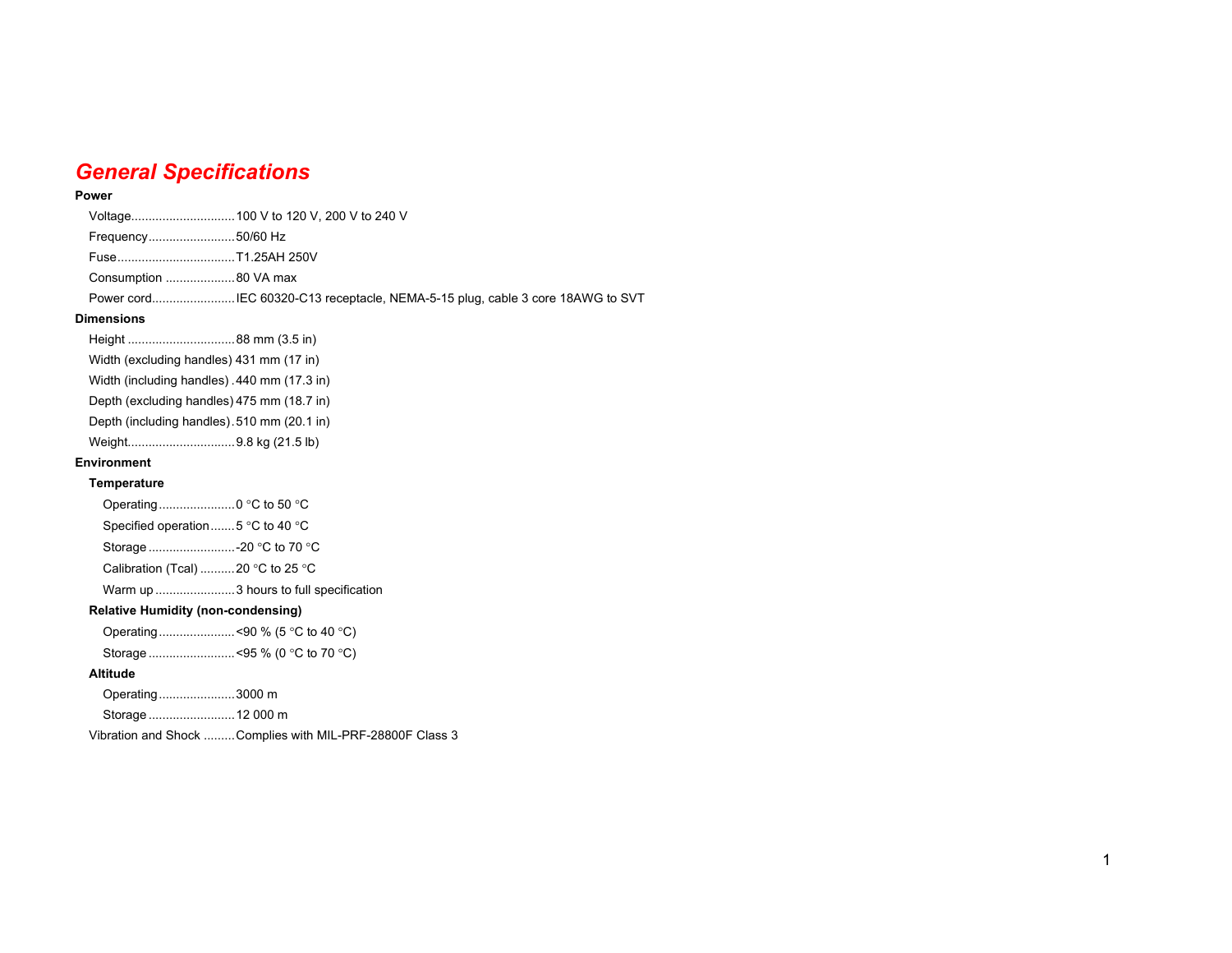| <b>Electromagnetic Compatibility (EMC)</b> |                                                                                                                                                                                                                                                                                                                                                               |
|--------------------------------------------|---------------------------------------------------------------------------------------------------------------------------------------------------------------------------------------------------------------------------------------------------------------------------------------------------------------------------------------------------------------|
|                                            | InternationalIEC 61326-1: Controlled Electromagnetic                                                                                                                                                                                                                                                                                                          |
|                                            | Environment                                                                                                                                                                                                                                                                                                                                                   |
|                                            | CISPR 11: Group 1, Class A                                                                                                                                                                                                                                                                                                                                    |
|                                            | Group 1: Equipment has intentionally generated and/or uses conductively-coupled radio frequency energy that is necessary for the internal function of the<br>equipment itself.                                                                                                                                                                                |
|                                            | Class A: Equipment is suitable for use in all establishments other than domestic and those directly connected to a low-voltage power supply network that supplies<br>buildings used for domestic purposes. There may be potential difficulties in ensuring electromagnetic compatibility in other environments due to conducted and<br>radiated disturbances. |
|                                            | Emissions that exceed the levels required by CISPR 11 can occur when the equipment is connected to a test object.                                                                                                                                                                                                                                             |
|                                            | Korea (KCC) Class A Equipment (Industrial Broadcasting & Communication Equipment)                                                                                                                                                                                                                                                                             |
|                                            | Class A: Equipment meets requirements for industrial electromagnetic wave equipment and the seller or user should take notice of it. This equipment is intended<br>for use in business environments and not to be used in homes.                                                                                                                              |
|                                            | USA (FCC)47 CFR 15 subpart B. This product is considered an exempt device per clause 15.103.                                                                                                                                                                                                                                                                  |
| <b>Safety Compliance</b>                   |                                                                                                                                                                                                                                                                                                                                                               |
|                                            | Mains IEC 61010-1: Overvoltage Category II, Pollution Degree 2                                                                                                                                                                                                                                                                                                |
|                                            | Measurement  IEC 61010-2-030: Not Category rated, 1485 Vpk Maximum, 1050 Vrms Maximum                                                                                                                                                                                                                                                                         |
| <b>Measurement Isolation</b>               |                                                                                                                                                                                                                                                                                                                                                               |
|                                            | Guard to Safety ground  < 700 pF, > 10 G $\Omega$                                                                                                                                                                                                                                                                                                             |
| Lo to Guard                                |                                                                                                                                                                                                                                                                                                                                                               |
|                                            | External Guard ON <1700 pF, >10 G $\Omega$ (not in Resistance function)                                                                                                                                                                                                                                                                                       |
|                                            | External Guard OFF Lo and Guard terminals internally shorted (<1700 pF, >10 G $\Omega$ in Resistance)                                                                                                                                                                                                                                                         |
|                                            | Remote Interfaces GPIB IEEE 488.2, USBTMC, Ethernet                                                                                                                                                                                                                                                                                                           |

## *Electrical Specifications*

### *Maximum Voltage and Current Inputs*

**Notes**

To avoid potential damage:

- This product must not be used to measure Category rated Mains Voltages.
- $\bullet$ The maximum current available from voltage sources being measured must not exceed 200 mA.
- •The maximum voltage from current sources being measured must not exceed 5 V.
- $\bullet$ Do not permit transient voltages beyond the limits in the tables below.

 Maximum dc input equal to maximum RMS input. Maximum peak input is RMS x 1.414. Specifications apply equally to front and rear input terminals except where noted below. Front to rear isolation allows opposing polarity of maximum terminal voltage on each input. Digital I/O Ground (DigGnd) is internally connected to Safety Ground (Ground).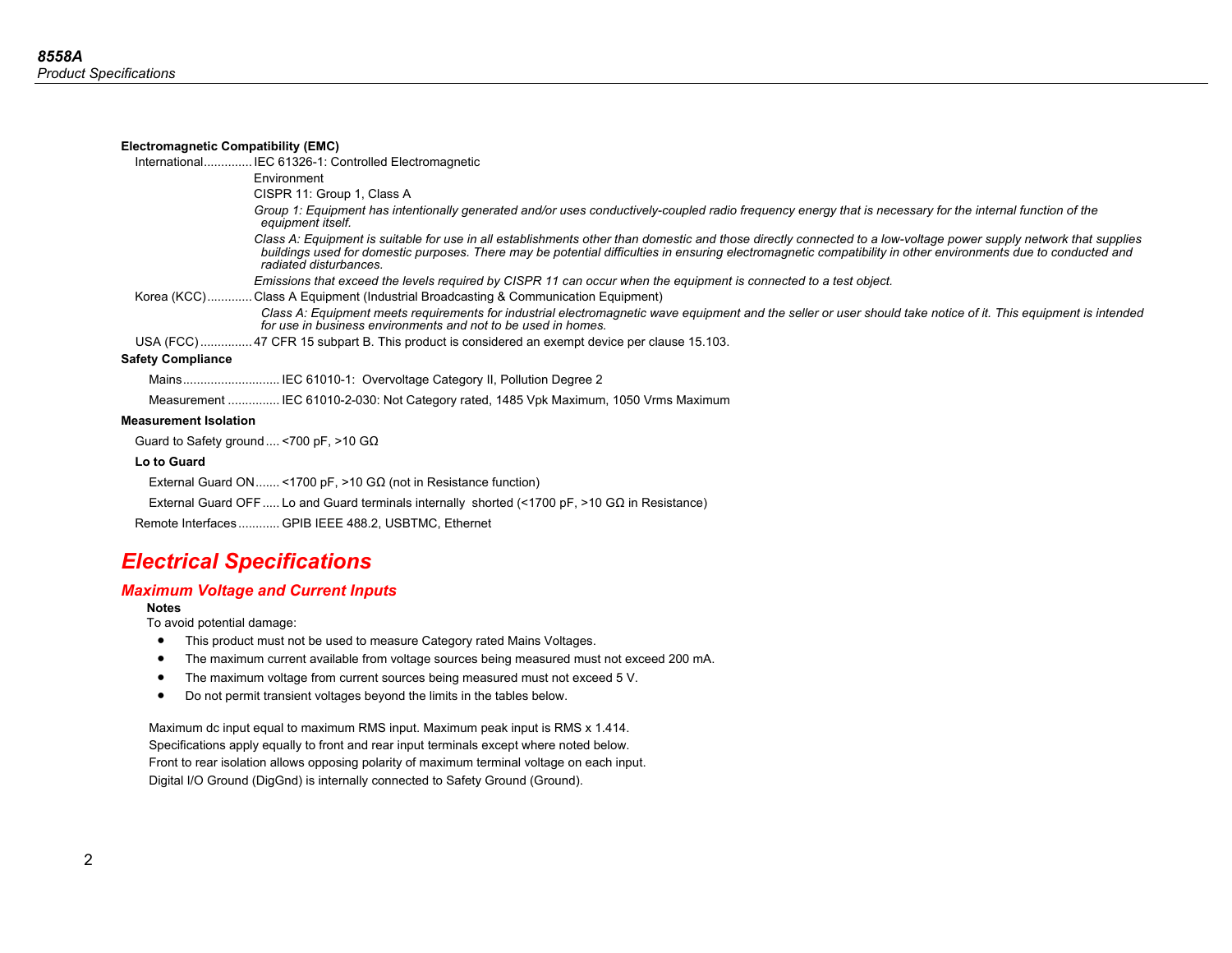### Maximum Common Mode voltage with respect to Safety Ground is 1.7 x10<sup>5</sup> VHz.

### **DCV, ACV, Voltage Digitizing, and Thermocouple**

Maximum rms terminal voltages

|        |        |       |                                                    |       |                 |        | <b>SENSE HI</b> |
|--------|--------|-------|----------------------------------------------------|-------|-----------------|--------|-----------------|
|        |        |       |                                                    |       |                 | Hi     | 250 V           |
|        |        |       |                                                    |       | <b>SENSE LO</b> | 1050 V | 1050 V          |
|        |        |       |                                                    | LO    | 250 V           | 1050 V | 1050 V          |
|        |        |       | A                                                  | 250 V | 250 V           | 1050 V | 1050 V          |
|        |        | Guard | 250 V                                              | 250 V | 250 V           | 1050 V | 1050 V          |
|        | DigGnd | 650 V | 650 V                                              | 650 V | 650 V           | 1050 V | 1050 V          |
| Ground | 0 V    | 650 V | 650 V                                              | 650 V | 650 V           | 1050 V | 1050 V          |
|        |        |       | The A terminal is open circuit in these functions. |       |                 |        |                 |

### **DCI, ACI, and Current Digitizing**

### Maximum rms terminal voltages

|        |                |       |       |       |                 |        | <b>SENSE HI</b> |
|--------|----------------|-------|-------|-------|-----------------|--------|-----------------|
|        |                |       |       |       |                 | Hi     | 250 V           |
|        |                |       |       |       | <b>SENSE LO</b> | 1050 V | 1050 V          |
|        |                |       |       | LO    | 250 V           | 1050 V | 1050 V          |
|        |                |       | A     | 5 V   | 250 V           | 1050 V | 1050 V          |
|        |                | Guard | 250 V | 250 V | 250 V           | 1050 V | 1050 V          |
|        | DigGnd         | 650 V | 650 V | 650 V | 650 V           | 1050 V | 1050 V          |
| Ground | 0 <sub>V</sub> | 650 V | 650 V | 650 V | 650 V           | 1050 V | 1050 V          |

### **DCI, ACI, and Current Digitizing**

Maximum rms terminal Currents

|             | Guard |       |       | <b>SENSE</b><br>LO | Hi  | <b>SENSE</b><br>HI |
|-------------|-------|-------|-------|--------------------|-----|--------------------|
| Front Input | N/A   | 30.2A | 30.2A | N/A                | N/A | N/A                |
| Rear Input  | N/A   | 2.02A | 2.02A | N/A                | N/A | N/A                |

The SENSE LO, SENSE HI, and HI terminals are open circuit in these functions. The front input A terminal protection is automatic and self-resetting, and does not interrupt current flow.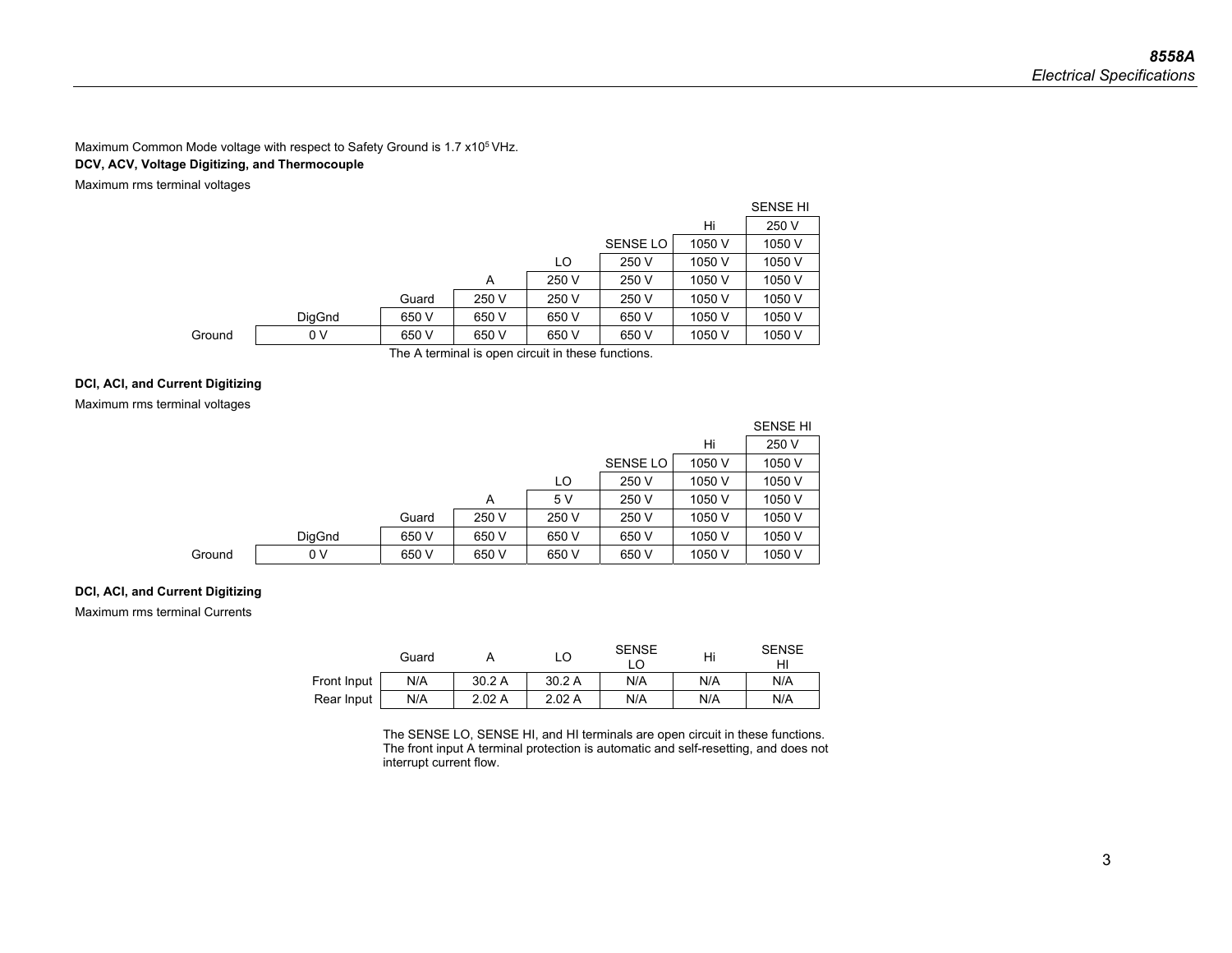### W **Caution Damage will occur if >30 A is applied to the front current terminals and the current source maximum compliance is >5 V.**

The rear input A terminal is protected by a fuse on the rear panel.

#### **Resistance and PRT**

| Maximum rms terminal voltages |                |       |       |       |                 |        | <b>SENSE HI</b> |
|-------------------------------|----------------|-------|-------|-------|-----------------|--------|-----------------|
|                               |                |       |       |       |                 | HI     | 250 V           |
|                               |                |       |       |       | <b>SENSE LO</b> | 1050 V | 1050 V          |
|                               |                |       |       | LO    | 250 V           | 1050 V | 1050 V          |
|                               |                |       | A     | 250 V | 250 V           | 250 V  | 250 V           |
|                               |                | Guard | 250 V | 250 V | 250 V           | 1050 V | 1050 V          |
|                               | DigGnd         | 650 V | 650 V | 650 V | 650 V           | 1050 V | 1050 V          |
| Ground                        | 0 <sub>V</sub> | 650 V | 650 V | 650 V | 650 V           | 1050 V | 1050 V          |

The A terminal is open circuit in these functions.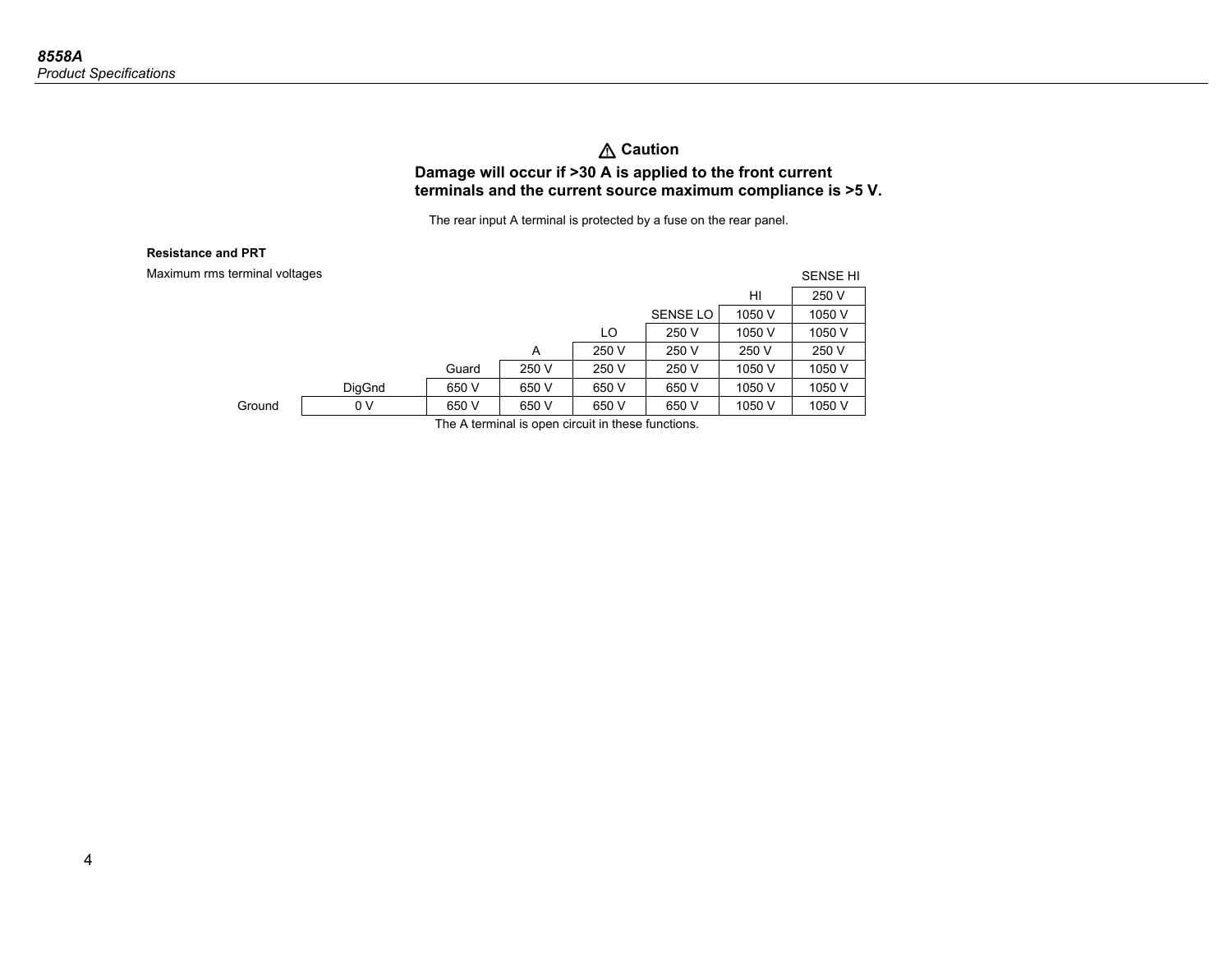## *Performance Specifications*

The product specifications describe the Absolute Instrumental Uncertainty of the Product. The product specifications include stability, temperature, and humidity; within specified limits, linearity, line and load regulation, and the reference standard measurement uncertainty. The product specifications are provided at a 99 %, k=2.58, normally distributed and a 95 %, k=2, normally distributed level of confidence. Fluke Calibration guarantees product performance to the 99 % level of confidence.

### *DC Voltage [1][2][3][4]*

### DC Voltage maximum resolution is 8 digits

**Total Measurement Specification = (Reading spec + Range spec) + (Aperture spec + Aperture Range spec) + (Read Period Reading spec + Read Period Range spec) Reading and Range Specification** 

 **Aperture** ≥ **100** μ**<sup>s</sup>**

|                 |                              |                   |                               |                                              | <b>Relative Accuracy</b> |                        |                            |                              | <b>Absolute Accuracy</b>   |                           |  |  |  |
|-----------------|------------------------------|-------------------|-------------------------------|----------------------------------------------|--------------------------|------------------------|----------------------------|------------------------------|----------------------------|---------------------------|--|--|--|
| 95 % Confidence |                              |                   |                               | $\pm$ (uV/V of reading + $\mu$ V/V of range) |                          |                        |                            |                              |                            |                           |  |  |  |
| Range           | Zin                          | <b>Full Scale</b> | Transfer,<br>20 min $^{[15]}$ | 24 Hour<br>$Tcal \pm 1\,^{\circ}\text{C}$    | 90 day<br>Tcal ± 1 °C    | 365 day<br>Tcal ± 1 °C | 2 years<br>Tcal $\pm$ 1 °C | $365$ day<br>Tcal $\pm$ 1 °C | 365 day<br>Tcal $\pm$ 5 °C | 2 year<br>Tcal $\pm$ 5 °C |  |  |  |
| 100 mV          | Auto, 10 $M\Omega$ ,<br>1 MΩ | 202.000 000 mv    | $0.2 + 2.0$                   | $1.0 + 2.0$                                  | $2.0 + 2.0$              | $4.0 + 2.0$            | $8.0 + 2.0$                | $5.9 + 2.0$                  | $8.3 + 2.0$                | $17 + 2.0$                |  |  |  |
| 1 <sub>V</sub>  | Auto, 10 $M\Omega$ ,<br>  MΩ | 2.02 000 00 mv    | $0.06 + 0.3$                  | $1.0 + 0.35$                                 | $2.0 + 0.4$              | $4.0 + 0.4$            | $8.0 + 0.4$                | $4.1 + 0.4$                  | $5.3 + 0.4$                | $11 + 0.4$                |  |  |  |
| 10V             | Auto, 10 $M\Omega$ ,<br>1 MΩ | 20,200 000 0 V    | $0.05 + 0.05$                 | $0.5 + 0.06$                                 | $2.0 + 0.06$             | $4.0 + 0.06$           | $8.0 + 0.06$               | $4.1 + 0.06$                 | $5.3 + 0.06$               | $11 + 0.06$               |  |  |  |
| 100 V           | Auto. 10 $M\Omega$           | 202,000 000 V     | $0.4 + 0.3$                   | $1.5 + 0.35$                                 | $3.0 + 0.4$              | $6.0 + 0.4$            | $12 + 0.4$                 | $6.1 + 0.4$                  | $8.5 + 0.4$                | $17 + 0.4$                |  |  |  |
| 100 V           | 1 MΩ                         | 202.000 000 V     | $2.0 + 5.0$                   | $2.0 + 5.0$                                  | $5.0 + 5.0$              | $10 + 5.0$             | $20 + 5.0$                 | $10 + 5.0$                   | $16 + 5.0$                 | $32 + 5.0$                |  |  |  |
| 1000 V          | Auto, 10 $M\Omega$           | 1050,000 00 V     | $0.4 + 0.5$                   | $1.5 + 1.3$                                  | $3.0 + 1.3$              | $6.0 + 1.3$            | $12 + 1.3$                 | $6.2 + 1.3$                  | $8.6 + 1.3$                | $17 + 1.3$                |  |  |  |
| 1000 V          | 1 MΩ                         | 1050,000 00 V     | $4.0 + 25$                    | $4.0 + 25$                                   | $5.0 + 25$               | $10 + 25$              | $20 + 25$                  | $10 + 25$                    | $16 + 25$                  | $32 + 25$                 |  |  |  |

|                 |                               |                   |                               |                                                    | <b>Relative Accuracy</b>  | <b>Absolute Accuracy</b>   |                         |                                 |                                 |                           |  |  |  |
|-----------------|-------------------------------|-------------------|-------------------------------|----------------------------------------------------|---------------------------|----------------------------|-------------------------|---------------------------------|---------------------------------|---------------------------|--|--|--|
| 99 % Confidence |                               |                   |                               | $\pm$ ( $\mu$ V/V of reading + $\mu$ V/V of range) |                           |                            |                         |                                 |                                 |                           |  |  |  |
| Range           | <b>Zin</b>                    | <b>Full Scale</b> | Transfer,<br>20 min $^{[15]}$ | 24 Hour<br>Tcal $\pm$ 1 °C                         | 90 day<br>Tcal $\pm$ 1 °C | 365 day<br>Tcal $\pm$ 1 °C | 2 years<br>Tcal $±1$ °C | 365 day<br>Tcal $\pm$ 1 °C $\,$ | 365 day<br>Tcal $\pm$ 5 °C $\,$ | 2 year<br>Tcal $\pm$ 5 °C |  |  |  |
| 100 mV          | Auto, 10 $M\Omega$ ,<br>1 MΩ  | 202.000 000 my    | $0.26 + 2.6$                  | $1.29 + 2.6$                                       | $2.6 + 2.6$               | $5.2 + 2.6$                | $10.3 + 2.6$            | $7.6 + 2.6$                     | $10.7 + 2.6$                    | $21 + 2.6$                |  |  |  |
| 1 <sub>V</sub>  | Auto, 10 $M\Omega$ ,<br>1 MΩ  | 2.020 000 00 V    | $0.08 + 0.39$                 | $1.29 + 0.45$                                      | $2.6 + 0.45$              | $5.2 + 0.45$               | $10.3 + 0.45$           | $5.3 + 0.45$                    | $6.8 + 0.45$                    | $14 + 0.45$               |  |  |  |
| 10 V            | Auto, 10 $M\Omega$ ,<br>1 MΩ. | 20.200 000 0 V    | $0.06 + 0.06$                 | $0.65 + 0.08$                                      | $2.6 + 0.08$              | $5.2 + 0.08$               | $10.3 + 0.08$           | $5.3 + 0.08$                    | $6.8 + 0.08$                    | $14 + 0.08$               |  |  |  |
| 100 V           | Auto, 10 $M\Omega$            | 202,000 000 V     | $0.52 + 0.39$                 | $1.9 + 0.45$                                       | $3.9 + 0.45$              | $7.7 + 0.45$               | $15 + 0.45$             | $7.8 + 0.45$                    | $10.9 + 0.45$                   | $22 + 0.45$               |  |  |  |
| 100 V           | 1 MΩ                          | 202,000 000 V     | $2.6 + 6.5$                   | $2.6 + 6.5$                                        | $6.5 + 6.5$               | $13 + 6.5$                 | $26 + 6.5$              | $13 + 6.5$                      | $21 + 6.5$                      | $41 + 6.5$                |  |  |  |
| 1000 V          | Auto. 10 $M\Omega$            | 1050,000 00 V     | $0.52 + 0.65$                 | $1.9 + 1.68$                                       | $3.9 + 1.68$              | $7.7 + 1.68$               | $15 + 1.68$             | $8.0 + 1.68$                    | $11.1 + 1.68$                   | $22 + 1.68$               |  |  |  |
| 1000 V          | 1 MΩ                          | 1050,000 00 V     | $5.2 + 32$                    | $5.2 + 32$                                         | $6.5 + 32$                | $13 + 32$                  | $26 + 32$               | $13 + 32$                       | $21 + 32$                       | $42 + 32$                 |  |  |  |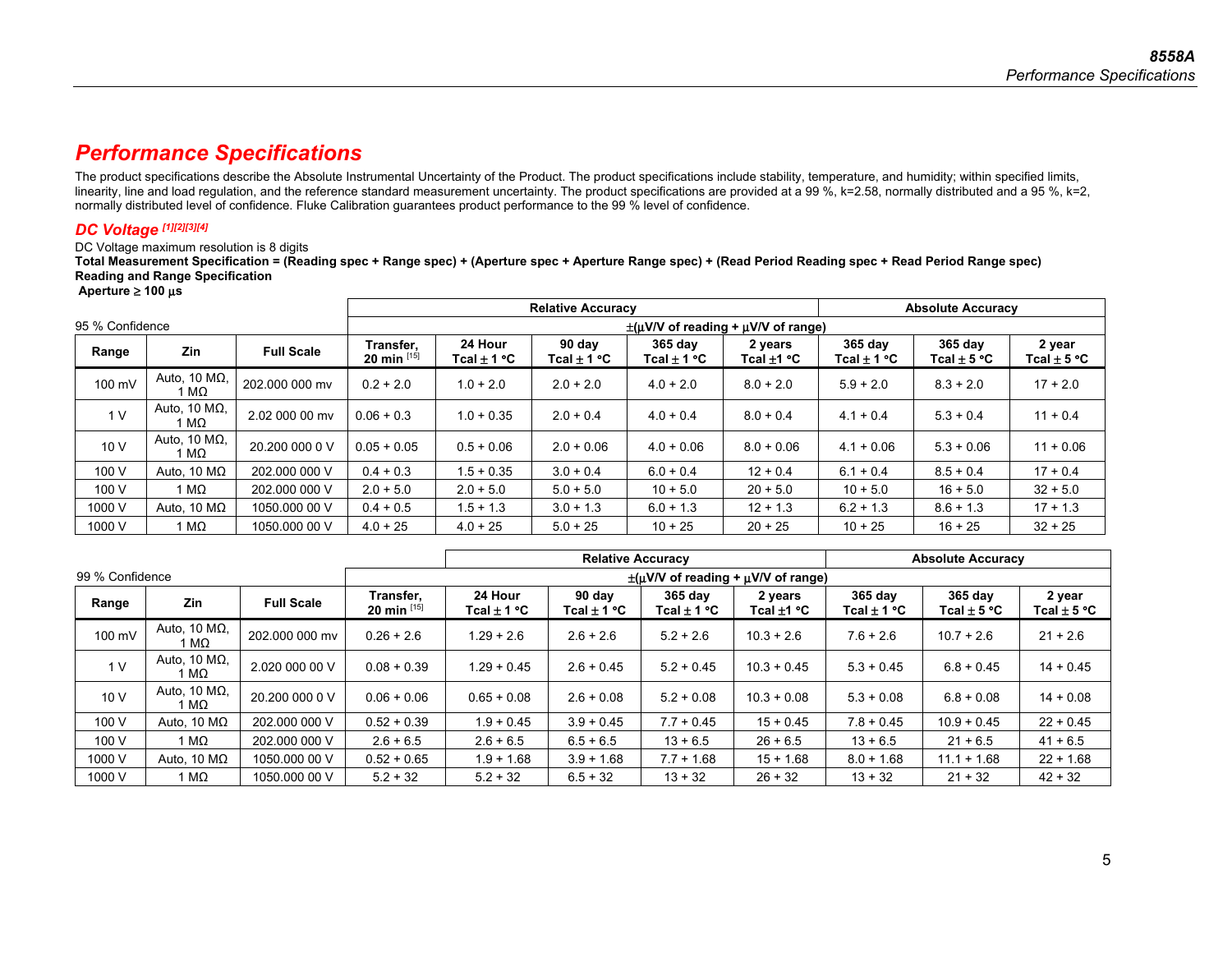| <b>Temperature Coefficient (not applicable if within Tcal <math>\pm</math> 1 °C)</b> |  |  |  |  |  |
|--------------------------------------------------------------------------------------|--|--|--|--|--|
|--------------------------------------------------------------------------------------|--|--|--|--|--|

|        | Aperture $\geq 100$ µs | $\pm$ (µV/V of reading/°C +<br>µV/V of range/°C) |
|--------|------------------------|--------------------------------------------------|
| Range  | Zin                    | 5 °C to 40 °C [13]                               |
| 100 mV | Auto, 10 ΜΩ, 1 ΜΩ      | $0.6 + 0.5$                                      |
| 1 V    | Auto, 10 ΜΩ, 1 ΜΩ      | $0.3 + 0.25$                                     |
| 10V    | Auto, 10 ΜΩ, 1 ΜΩ      | $0.3 + 0.2$                                      |
| 100 V  | Auto, 10 $M\Omega$     | $0.6 + 0.25$                                     |
| 100 V  | 1 M $\Omega$           | $1.5 + 0.25$                                     |
| 1000 V | Auto, 10 $M\Omega$     | $0.6 + 0.2$                                      |
| 1000 V | 1 MΩ                   | $1.5 + 0.2$                                      |

### **Least Significant Digit by Range**

| Range            | <b>LSD Sensitivity</b><br>(8 Digit Setting) |
|------------------|---------------------------------------------|
| $100 \text{ mV}$ | 1 nV                                        |
| 1 V              | 10 <sub>nV</sub>                            |
| 10V              | 100 nV                                      |
| 100 V            | 1 uV                                        |
| 1000 V           | $10 \mu V$                                  |

### **Aperture and Aperture Range Specification**

Aperture Range .................................. 100 μs to 2 s in 200 ns increments, >2 s to 10 s in 1 ms increments.

Minimum trigger interval is the aperture plus 170 μs. For example at 50 Hz line frequency, 0.1plc, the minimum interval is 0.002 + 0.000170 seconds = 0.002170 seconds (read rate 460 Hz).

| Additional errors (aperture $\geq 100 \,\mu s$ ): |                 |  |  |  |  |  |
|---------------------------------------------------|-----------------|--|--|--|--|--|
| <b>Aperture</b>                                   | µV/V of Reading |  |  |  |  |  |
| 1 s to 10 s                                       |                 |  |  |  |  |  |
| $<$ 1 s                                           | 0.05            |  |  |  |  |  |
| $<$ 100 $ms$                                      | 0.50            |  |  |  |  |  |
| $<$ 10 ms                                         | 1.00            |  |  |  |  |  |
| $<$ 2 ms                                          | 2.00            |  |  |  |  |  |
| $<$ 1 ms                                          | 10.00           |  |  |  |  |  |
| ~500 µs                                           | 20.00           |  |  |  |  |  |

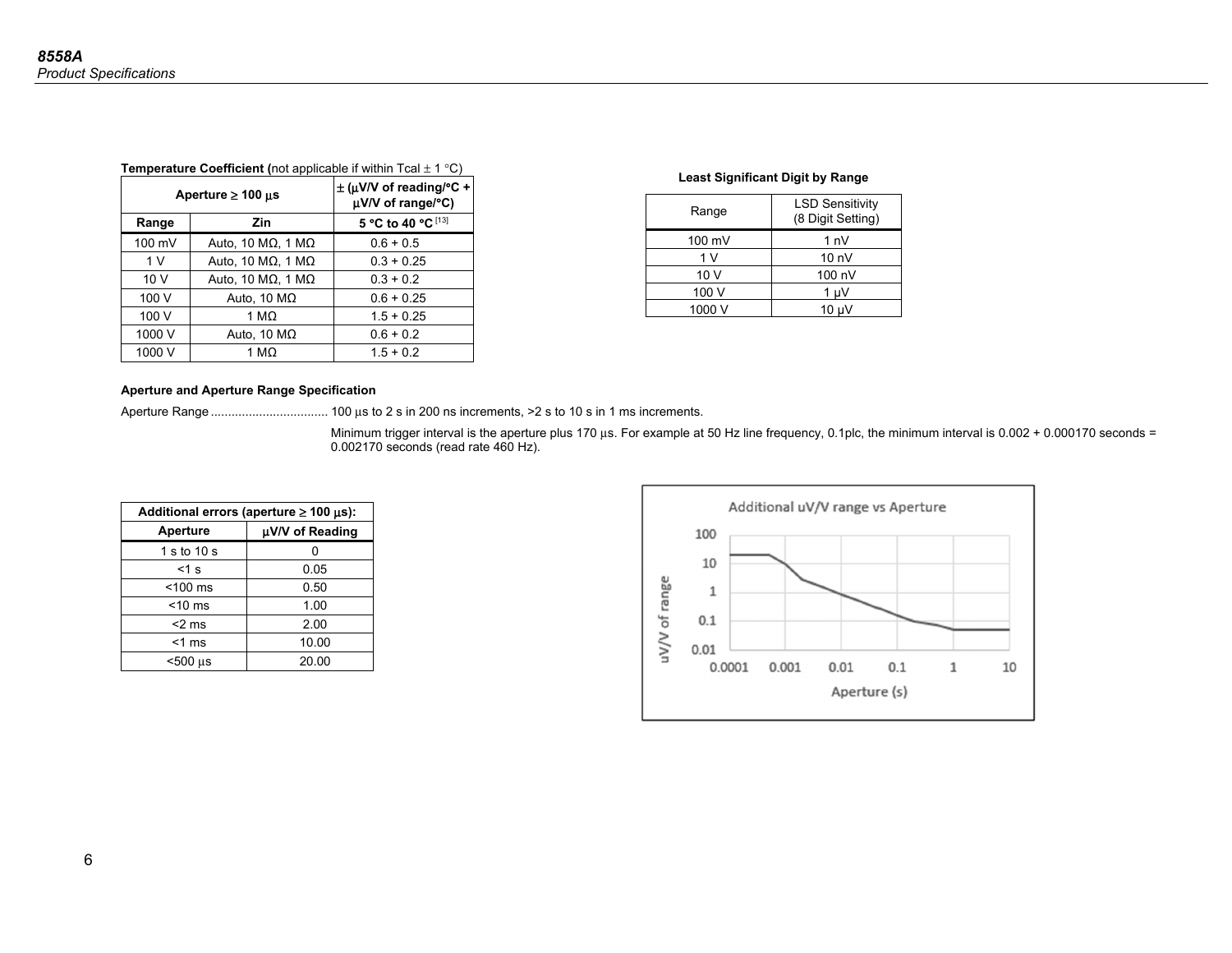### **Read Period Specification**

Aperture ≥100 μs; additional uncertainty with read rate: (Period = aperture + delay between readings)

| <b>Read Period</b> | $\pm$ (µV/V of reading +<br>µV/V of range) |  |  |  |
|--------------------|--------------------------------------------|--|--|--|
| $<$ 20 ms          | $0.2 + 0.0$                                |  |  |  |
| $<$ 10 ms          | $0.5 + 0.2$                                |  |  |  |
| $<$ 6 ms           | $5.0 + 0.5$                                |  |  |  |
| $3$ ms             | $20 + 2.0$                                 |  |  |  |
| <2 ms              | $40 + 5.0$                                 |  |  |  |

Maximum Trigger Rate (Aperture = 100 μs) ... (Ascii format - for faster sampling rates see Digitizing)

4700 readings/s

(Maximum Block size of 10 000 000 samples)

### **Aperture <100** μ**<sup>s</sup>**

|                 |                                   |                   | <b>Relative Accuracy</b>   |                           |                            |                                                    | <b>Absolute Accuracy</b>     |                            |                           |  |
|-----------------|-----------------------------------|-------------------|----------------------------|---------------------------|----------------------------|----------------------------------------------------|------------------------------|----------------------------|---------------------------|--|
| 95 % Confidence |                                   |                   |                            |                           |                            | $\pm$ ( $\mu$ V/V of reading + $\mu$ V/V of range) |                              |                            |                           |  |
| Range           | Zin                               | <b>Full Scale</b> | 24 Hour<br>Tcal $\pm$ 1 °C | 90 day<br>Tcal $\pm$ 1 °C | 365 day<br>Tcal $\pm$ 1 °C | 2 years<br>Tcal $\pm$ 1 °C                         | $365$ day<br>Tcal $\pm$ 1 °C | 365 day<br>Tcal $\pm$ 5 °C | 2 year<br>Tcal $\pm$ 5 °C |  |
| 100 mV          | Auto, 10 $M\Omega$ ,<br>1 MΩ      | 202.000 000 my    | $3.3 + 15$                 | $20 + 15$                 | $44 + 15$                  | $62 + 15$                                          | $45 + 15$                    | $63 + 15$                  | $80 + 15$                 |  |
| 1 <sub>V</sub>  | Auto, 10 $M\Omega$ ,<br>1 MΩ      | 2.020 000 00 V    | $3.3 + 15$                 | $20 + 15$                 | $44 + 15$                  | $62 + 15$                                          | $45 + 15$                    | $59 + 15$                  | $76 + 15$                 |  |
| 10V             | Auto, 10 $M\Omega$ ,<br>$M\Omega$ | 20,200,000 0 V    | $3.3 + 15$                 | $20 + 15$                 | $44 + 15$                  | $62 + 15$                                          | $45 + 15$                    | $59 + 15$                  | $76 + 15$                 |  |
| 100 V           | Auto, 10 $M\Omega$                | 202.000 000 V     | $3.3 + 15$                 | $20 + 15$                 | $44 + 15$                  | $62 + 15$                                          | $45 + 15$                    | $59 + 15$                  | $76 + 15$                 |  |
| 100 V           | 1 MΩ                              | 202.000 000 V     | $3.3 + 15$                 | $20 + 15$                 | $44 + 15$                  | $62 + 15$                                          | $45 + 15$                    | $59 + 15$                  | $76 + 15$                 |  |
| 1000 V          | Auto, 10 $M\Omega$                | 1050,000 00 V     | $3.3 + 15$                 | $20 + 15$                 | $44 + 15$                  | $62 + 15$                                          | $45 + 15$                    | $63 + 15$                  | $80 + 15$                 |  |
| 1000 V          | 1 M $\Omega$                      | 1050.000 00 V     | $4.0 + 15$                 | $20 + 15$                 | $44 + 15$                  | $62 + 15$                                          | $45 + 15$                    | $63 + 15$                  | $80 + 15$                 |  |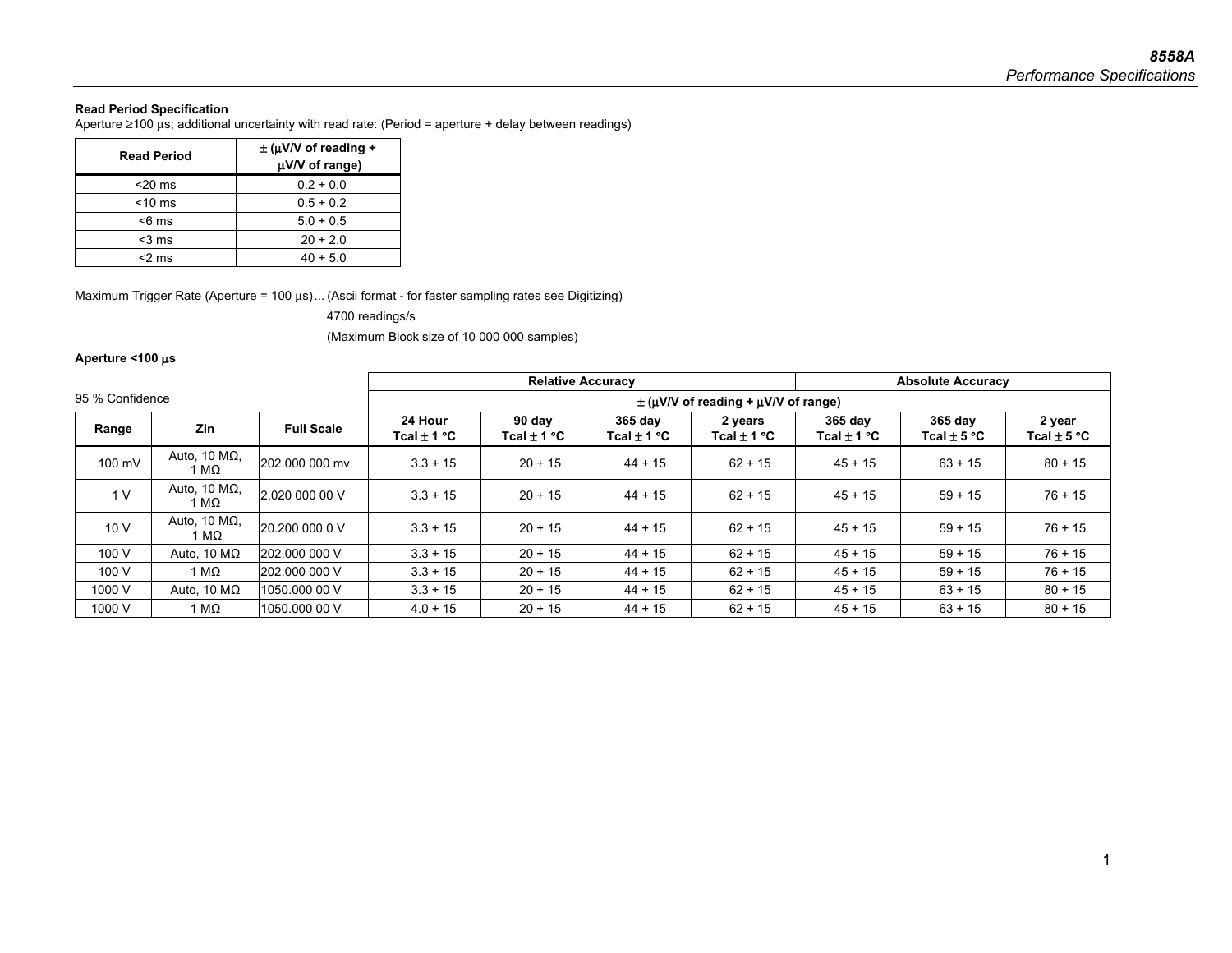|                 |                               |                   | <b>Relative Accuracy</b>                           |                           |                            |                            | <b>Absolute Accuracy</b>   |                            |                           |
|-----------------|-------------------------------|-------------------|----------------------------------------------------|---------------------------|----------------------------|----------------------------|----------------------------|----------------------------|---------------------------|
| 99 % Confidence |                               |                   | $\pm$ ( $\mu$ V/V of reading + $\mu$ V/V of range) |                           |                            |                            |                            |                            |                           |
| Range           | <b>Zin</b>                    | <b>Full Scale</b> | 24 Hour<br>Tcal $\pm$ 1 °C                         | 90 day<br>Tcal $\pm$ 1 °C | 365 day<br>Tcal $\pm$ 1 °C | 2 years<br>Tcal $\pm$ 1 °C | 365 day<br>Tcal $\pm$ 1 °C | 365 day<br>Tcal $\pm$ 5 °C | 2 year<br>Tcal $\pm$ 5 °C |
| 100 mV          | Auto, 10 $M\Omega$ ,<br>1 MΩ. | 202.000 000 my    | $4.3 + 19$                                         | $26 + 19$                 | $57 + 19$                  | $80 + 19$                  | $58 + 19$                  | $81 + 19$                  | $103 + 19$                |
| 1 <sub>V</sub>  | Auto, 10 $M\Omega$ ,<br>I ΜΩ  | 2.020.000.00 V    | $4.3 + 19$                                         | $26 + 19$                 | $57 + 19$                  | $80 + 19$                  | $58 + 19$                  | $76 + 19$                  | $98 + 19$                 |
| 10V             | Auto, 10 $M\Omega$ ,<br>1 MΩ  | 20.200 000 0 V    | $4.3 + 19$                                         | $26 + 19$                 | $57 + 19$                  | $80 + 19$                  | $58 + 19$                  | $76 + 19$                  | $98 + 19$                 |
| 100 V           | Auto, 10 $M\Omega$            | 202,000 000 V     | $4.3 + 19$                                         | $26 + 19$                 | $57 + 19$                  | $80 + 19$                  | $58 + 19$                  | $76 + 19$                  | $98 + 19$                 |
| 100 V           | 1 MΩ                          | 202,000 000 V     | $4.3 + 19$                                         | $26 + 19$                 | $57 + 19$                  | $80 + 19$                  | $58 + 19$                  | $76 + 19$                  | $98 + 19$                 |
| 1000 V          | Auto, 10 $M\Omega$            | 1050,000 00 V     | $4.3 + 19$                                         | $26 + 19$                 | $57 + 19$                  | $80 + 19$                  | $58 + 19$                  | $81 + 19$                  | $103 + 19$                |
| 1000 V          | 1 M $\Omega$                  | 1050,000 00 V     | $5.2 + 19$                                         | $26 + 19$                 | $57 + 19$                  | $80 + 19$                  | $58 + 19$                  | $81 + 19$                  | $103 + 19$                |

### **Temperature Coefficient (**not applicable if within Tcal ±1 °C)

|        | Aperture $<$ 100 $\mu$ s | $\pm$ (µV/V of reading/°C +<br>$\mu$ V/V of range/°C) |
|--------|--------------------------|-------------------------------------------------------|
| Range  | Zin                      | 5 °C to 40 °C [13]                                    |
| 100 mV | Auto, 10 ΜΩ, 1 ΜΩ        | $4.5 + 12$                                            |
| 1 V    | Auto, 10 ΜΩ, 1 ΜΩ        | $3.3 + 9.3$                                           |
| 10V    | Auto, 10 ΜΩ, 1 ΜΩ        | $3.3 + 9.3$                                           |
| 100 V  | Auto, 10 $M\Omega$       | $3.3 + 9.3$                                           |
| 100 V  | 1 M $\Omega$             | $3.3 + 9.3$                                           |
| 1000 V | Auto, 10 $M\Omega$       | $4.5 + 9.3$                                           |
| 1000 V | 1 M $\Omega$             | $4.5 + 9.3$                                           |

### **Least Significant Digit by Range**

| Range  | <b>LSD Sensitivity</b><br>(8 Digit Setting) |
|--------|---------------------------------------------|
| 100 mV | 1 nV                                        |
| 1 V    | 10 <sub>nV</sub>                            |
| 10V    | 100 nV                                      |
| 100 V  | 1 uV                                        |
| 1000 V | $10 \mu V$                                  |

Aperture <100 μs "0" to 99.8 μs in 200 ns increments

Minimum trigger interval is the aperture plus 30 μs. For example with aperture = 50 μs, the minimum interval is 50 μs + 30 μs = 80 μs (read rate 12.5 kHz). Note maximum read rate is limited to 20 kHz by other factors; see the System Speed specifications.

(There is an additional 30 μs on each conversion).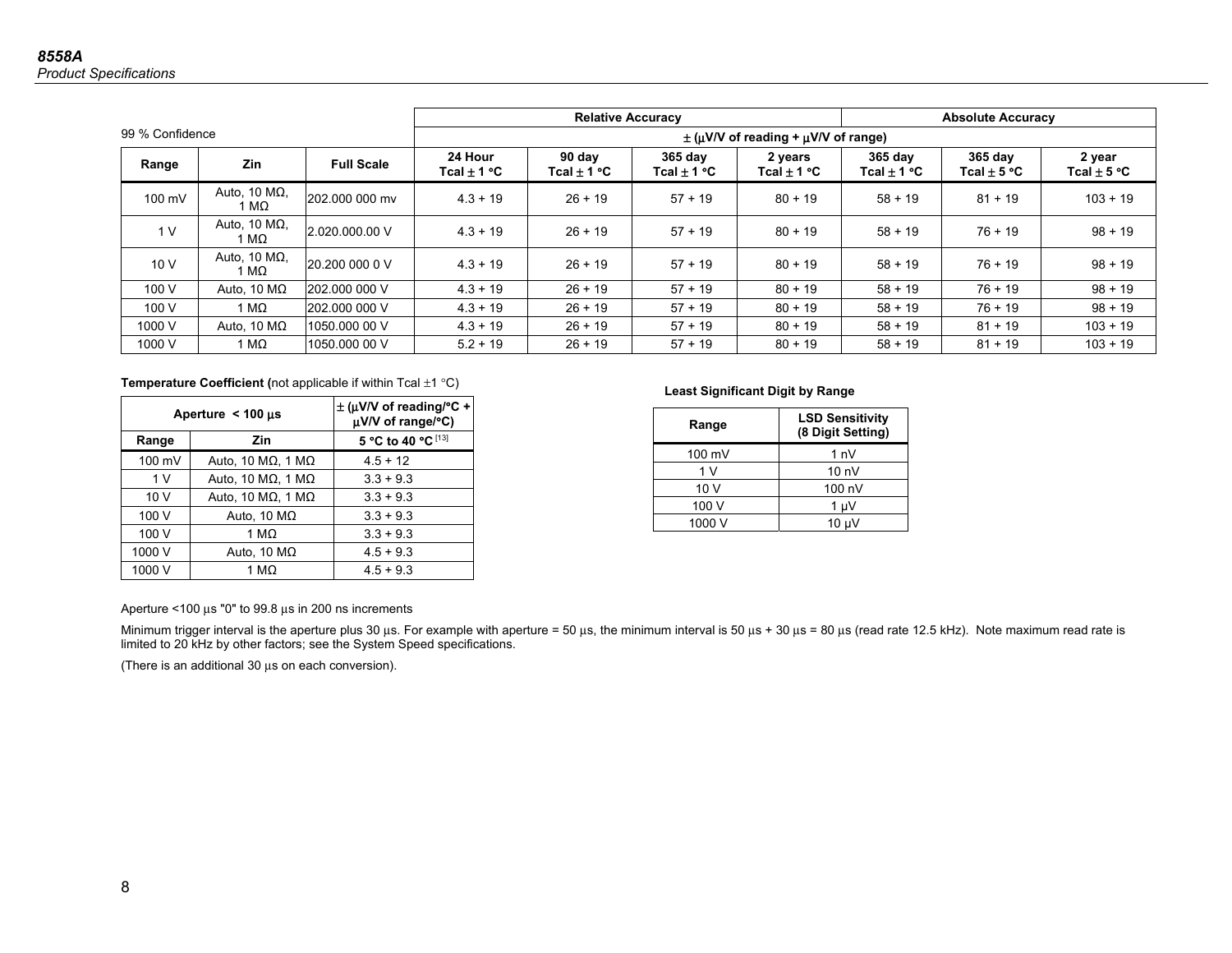### **All Apertures**

| Input Impedance |                                         |  |  |  |  |  |
|-----------------|-----------------------------------------|--|--|--|--|--|
|                 |                                         |  |  |  |  |  |
|                 | 100 V and 1000 V Range  10 MQ $\pm$ 1 % |  |  |  |  |  |
|                 |                                         |  |  |  |  |  |
|                 |                                         |  |  |  |  |  |
|                 |                                         |  |  |  |  |  |
|                 |                                         |  |  |  |  |  |
| Ratio Accuracy  |                                         |  |  |  |  |  |

Range to Range ................. Apply a Root Sum of Squares combination of Net Front Input Accuracy and Net rear Input Accuracy

Within Range .......................... Using the 24 hour or 20 minute Transfer Uncertainty specifications as appropriate, apply a Root Sum of Squares combination of specified accuracy of the Front Input signal and the specified accuracy of the Rear Input signal.

### *DC Current [1][2][3][4]*

DC Current maximum resolution is 7 digits

**Total Measurement Specification = (Reading spec + Range spec) + (Aperture spec + Aperture Range spec) + (Read Period Reading spec + Read Period Range spec) Reading and Range Specification** 

**Aperture** ≥**100** μ**<sup>s</sup>**

|                 |                   |                               | <b>Relative Accuracy</b>                           |                       |                                   | <b>Absolute Accuracy</b> |                        |                            |                                |
|-----------------|-------------------|-------------------------------|----------------------------------------------------|-----------------------|-----------------------------------|--------------------------|------------------------|----------------------------|--------------------------------|
| 95 % Confidence |                   |                               | $\pm$ ( $\mu$ A/A of reading + $\mu$ A/A of range) |                       |                                   |                          |                        |                            |                                |
| Range           | <b>Full Scale</b> | Transfer,<br>20 min $^{[15]}$ | 24 Hour<br>Tcal $\pm$ 1 °C                         | 90 day<br>Tcal ± 1 °C | $365$ day<br>Tcal $\pm$ 1 °C $\,$ | 2 years<br>Tcal ± 1 °C   | $365$ day<br>Tcal±1 °C | 365 day<br>Tcal $\pm$ 5 °C | 2 year<br>Tcal $\pm$ 5 °C $\,$ |
| $10 \mu A$      | 20.200 000 µA     | $5.0 + 20$                    | $11 + 40$                                          | $18 + 40$             | $25 + 40$                         | $38 + 40$                | $29 + 40$              | $31 + 40$                  | $47 + 40$                      |
| 100 µA          | 202.000 00 µA     | $0.25 + 1$                    | $8.00 + 5$                                         | $8.5 + 5$             | $9.0 + 5$                         | $14 + 5$                 | $10 + 5$               | $12 + 5$                   | $18 + 5$                       |
| 1 mA            | 2.020, 000 0 mA   | $0.25 + 1$                    | $8.00 + 5$                                         | $8.5 + 5$             | $9.0 + 5$                         | $14 + 5$                 | $9.8 + 5$              | $11 + 5$                   | $17 + 5$                       |
| 10 mA           | 20.200 000 mA     | $0.25 + 1$                    | $9.00 + 5$                                         | $9.5 + 5$             | $10 + 5$                          | $15 + 5$                 | $11 + 5$               | $15 + 5$                   | $23 + 5$                       |
| 100 mA          | 202,000 00 mA     | $1.0 + 4$                     | $30 + 15$                                          | $33 + 15$             | $35 + 15$                         | $53 + 15$                | $35 + 15$              | $59 + 15$                  | $89 + 15$                      |
| 1 A             | 2.020 000 0 A     | $2.0 + 25$                    | $80 + 150$                                         | $100 + 150$           | $120 + 150$                       | $180 + 150$              | $120 + 150$            | $152 + 150$                | $229 + 150$                    |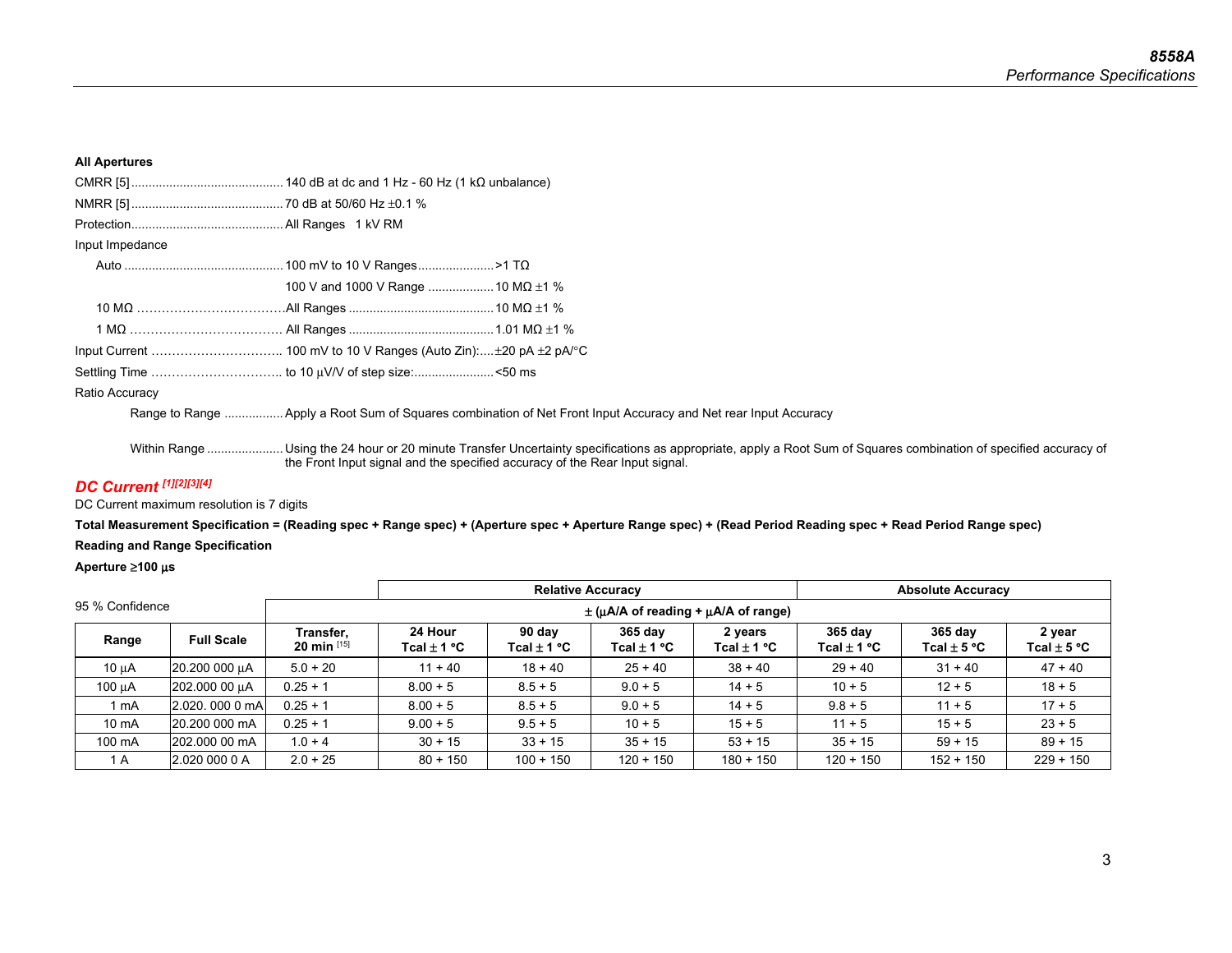|                   |                   |                            | <b>Relative Accuracy</b>                |                           |                            |                            | <b>Absolute Accuracy</b>    |                            |                           |
|-------------------|-------------------|----------------------------|-----------------------------------------|---------------------------|----------------------------|----------------------------|-----------------------------|----------------------------|---------------------------|
| 99 % Confidence   |                   |                            | $\pm$ (µA/A of reading + µA/A of range) |                           |                            |                            |                             |                            |                           |
| Range             | <b>Full Scale</b> | Transfer,<br>20 min $[15]$ | 24 Hour<br>Tcal $\pm$ 1 °C              | 90 day<br>Tcal $\pm$ 1 °C | 365 day<br>Tcal $\pm$ 1 °C | 2 years<br>Tcal $\pm$ 1 °C | $365$ day<br>Tcal $\pm$ 1°C | 365 day<br>Tcal $\pm$ 5 °C | 2 year<br>Tcal $\pm$ 5 °C |
| $10 \mu A$        | 20.200 000 uA     | $6.45 + 26$                | $14 + 52$                               | $23 + 52$                 | $32 + 52$                  | $48 + 52$                  | $37 + 52$                   | $40 + 52$                  | $60 + 52$                 |
| 100 µA            | 202.00 00 µA      | $0.32 + 1$                 | $10 + 6$                                | $11 + 6$                  | $12 + 6$                   | $17 + 6$                   | $13 + 6$                    | $15 + 6$                   | $23 + 6$                  |
| 1 mA              | 2.020 000 0 mA    | $0.32 + 1$                 | $10 + 6$                                | $11 + 6$                  | $12 + 6$                   | $17 + 6$                   | $13 + 6$                    | $15 + 6$                   | $22 + 6$                  |
| 10 <sub>m</sub> A | 20.200 000 mA     | $0.32 + 1$                 | $12 + 6$                                | $12 + 6$                  | $13 + 6$                   | $19 + 6$                   | $14 + 6$                    | $20 + 6$                   | $30 + 6$                  |
| 100 mA            | 202.000 00 mA     | $1.3 + 5$                  | $39 + 19$                               | $42 + 19$                 | $45 + 19$                  | $68 + 19$                  | $45 + 19$                   | $76 + 19$                  | $115 + 19$                |
| 1 A               | 2.020 000 0 A     | $2.6 + 32$                 | $103 + 194$                             | $129 + 194$               | $155 + 194$                | $232 + 194$                | $155 + 194$                 | $197 + 194$                | $295 + 194$               |

### **Temperature Coefficient (not applicable if within Tcal**  $\pm$  **1 °C)**

Aperture ≥100 μ<sup>s</sup>

| Range       | $\pm$ µA/A of<br>reading/°C |    | $\pm \mu A/A$ of reading/°C<br>+ $\mu$ A/A of range/°C |  |  |  |
|-------------|-----------------------------|----|--------------------------------------------------------|--|--|--|
|             | 15 °C to 30 °C              |    | 5 °C to 40 °C [13]                                     |  |  |  |
| 10 $\mu$ A  | 0.6                         | or | $0.9 + 5$                                              |  |  |  |
| 100 $\mu$ A | 0.4                         | or | $0.6 + 1$                                              |  |  |  |
| 1 mA        | 0.4                         | or | $0.6 + 0.6$                                            |  |  |  |
| 10 mA       | 1.2                         | or | $1.8 + 0.6$                                            |  |  |  |
| 100 mA      | 6.0                         | or | $9 + 1$                                                |  |  |  |
| 1 A         | 8.0                         | or | $12 + 1$                                               |  |  |  |

### **Least Significant Digit by Range**

| Range      | <b>LSD Sensitivity</b><br>(7 Digit Setting) |
|------------|---------------------------------------------|
| $10 \mu A$ | 1 pA                                        |
| 100 µA     | 10 <sub>pA</sub>                            |
| 1 mA       | 100 pA                                      |
| 10 mA      | 1 <sub>n</sub> A                            |
| 100 mA     | 10 nA                                       |
| 1 A        | 100 nA                                      |

Aperture range .................................. 100 μs to 2 s in 200 ns increments, >2 s to 10 s in 1 ms increments.

Maximum trigger interval is the aperture plus 170 μs. For example at 50 Hz line frequency, 0.1plc, the maximum interval is 0.002 seconds + 0.000170 seconds = 0.002170 seconds (read rate 460 Hz).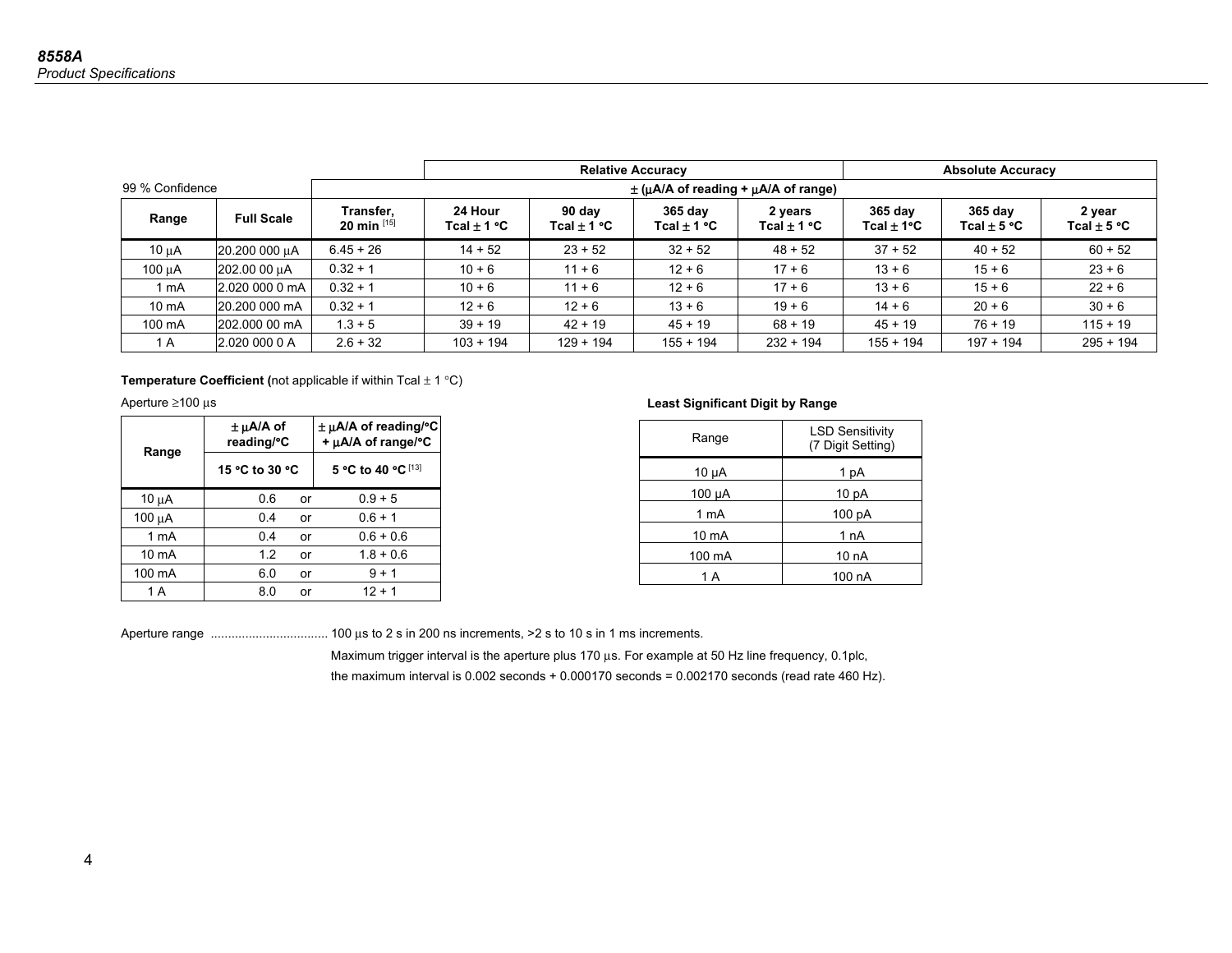| Additional errors (aperture $\geq$ 100 µs) |                 |  |  |  |  |  |
|--------------------------------------------|-----------------|--|--|--|--|--|
| Aperture                                   | µA/A of reading |  |  |  |  |  |
| 1 s to 10 s                                |                 |  |  |  |  |  |
| $<$ 1 s                                    | 0.05            |  |  |  |  |  |
| $<$ 100 $\,$ ms                            | 0.50            |  |  |  |  |  |
| $<$ 10 ms                                  | $\langle$       |  |  |  |  |  |
| $<$ 2 ms                                   | 2.00            |  |  |  |  |  |
| $<$ 1 ms                                   | 10.00           |  |  |  |  |  |
| $< 500$ us                                 | 20.00           |  |  |  |  |  |



### **Aperture** ≥ **100 µs; additional uncertainty with read rate**

**(Period = aperture + delay between readings)** 

| <b>Read Period</b>  | uV/V reading + uV/V range |     |
|---------------------|---------------------------|-----|
| $< 20 \text{ ms}$   | $0.2 +$                   |     |
| $< 10$ ms           | $0.5 +$                   | 0.2 |
| $< 6$ ms            | $5.0 +$                   | 0.5 |
| $<$ 3 ms            | $20.0 +$                  |     |
| 100 $\mu$ s to 2 ms | $40.0 +$                  | 5   |

### **Aperture <100** μ**<sup>s</sup>**

|                 |                   |                            | <b>Relative Accuracy</b>                        |                              | <b>Absolute Accuracy</b>   |                            |                            |                           |  |  |  |  |
|-----------------|-------------------|----------------------------|-------------------------------------------------|------------------------------|----------------------------|----------------------------|----------------------------|---------------------------|--|--|--|--|
| 95 % Confidence |                   |                            | $\pm(\mu A/A)$ of reading + $\mu A/A$ of range) |                              |                            |                            |                            |                           |  |  |  |  |
| Range           | <b>Full Scale</b> | 24 Hour<br>Tcal $\pm$ 1 °C | 90 dav<br>Tcal $\pm$ 1 °C                       | $365$ day<br>Tcal $\pm$ 1 °C | 2 years<br>Tcal $\pm$ 1 °C | 365 day<br>Tcal $\pm$ 1 °C | 365 day<br>Tcal $\pm$ 5 °C | 2 year<br>Tcal $\pm$ 5 °C |  |  |  |  |
| 10 $\mu$ A      | 20.200 000 µA     | $35 +$<br>- 80             | $40 +$<br>-80                                   | $44 + 80$                    | $66 +$<br>- 80             | 46 +<br>-80                | $58 +$<br>-80              | $87 +$<br>-80             |  |  |  |  |
| 100 µA          | 202.000 00 µA     | $5.5+$<br>70               | $22 +$<br>70                                    | $44 +$<br>70                 | $66 +$<br>70               | $44 + 70$                  | $56 +$<br>-70              | $84 +$<br>70              |  |  |  |  |
| mA              | 2.020 000 0 mA    | - 70<br>$5.5+$             | 70<br>$22 +$                                    | -70<br>44 +                  | 70<br>$66 +$               | - 70<br>44 +               | $56 +$<br>-70              | - 70<br>$84 +$            |  |  |  |  |
| 10 mA           | 20,200,000 mA     | - 70<br>$6.5 +$            | 70<br>$22 +$                                    | $44 + 70$                    | 70<br>$66 +$               | $44 + 70$                  | $56 +$<br>-70              | $84 + 70$                 |  |  |  |  |
| 100 mA          | 202, 000 00 mA    | 70<br>$18 +$               | 70<br>$22 +$                                    | 70<br>$44 +$                 | 70<br>$66 +$               | 44 +<br>-70                | $76 +$<br>-70              | - 70<br>$114 +$           |  |  |  |  |
| A               | 2.020 000 0 A     | 150<br>$90 +$              | 150<br>$110 +$                                  | 150<br>$130 +$               | 150<br>$200 +$             | 150<br>$130 +$             | $160 +$<br>150             | 150<br>$240 +$            |  |  |  |  |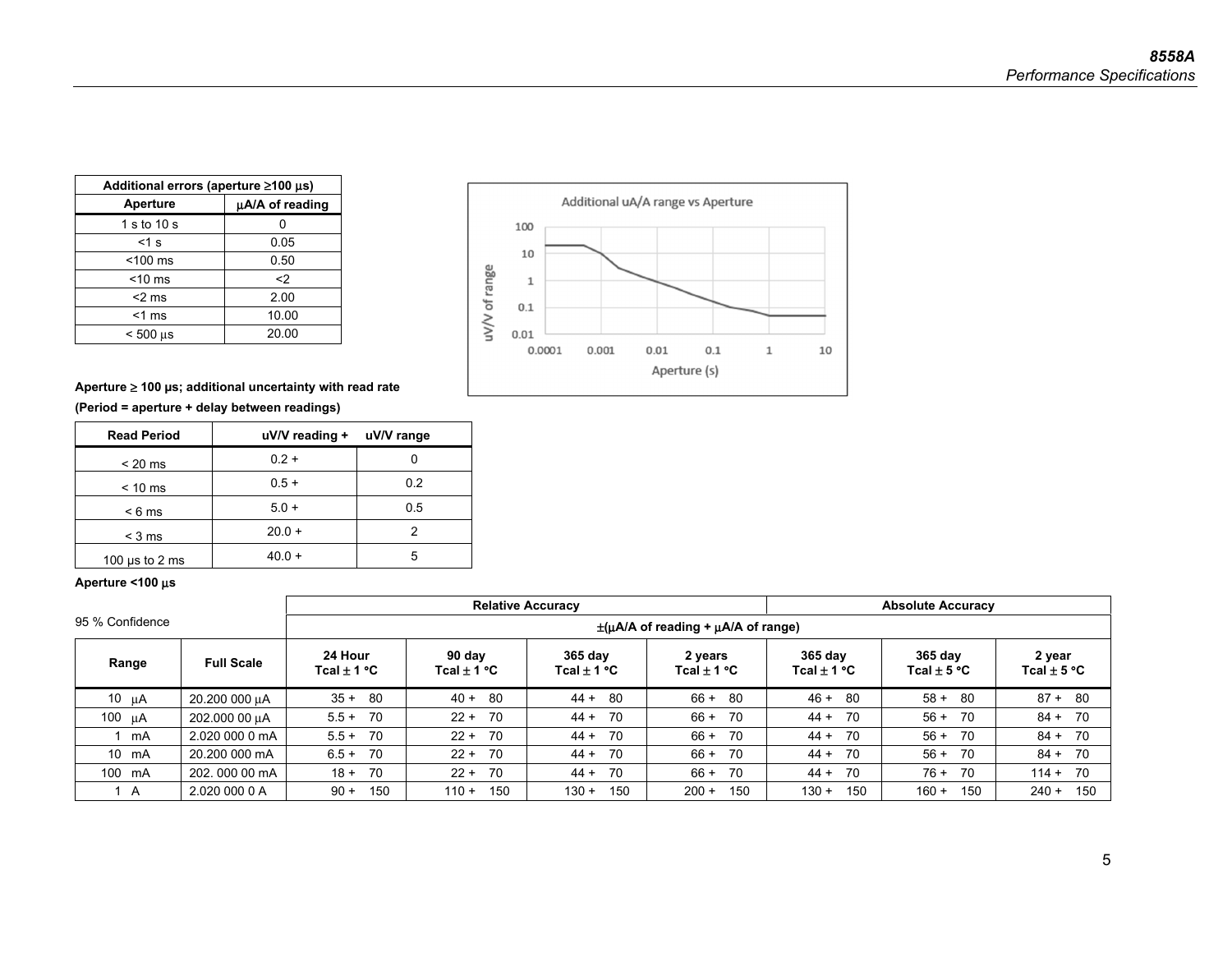|                 |                   |                            |                                                 | <b>Relative Accuracy</b>   | <b>Absolute Accuracy</b>   |                            |                            |                           |  |  |  |
|-----------------|-------------------|----------------------------|-------------------------------------------------|----------------------------|----------------------------|----------------------------|----------------------------|---------------------------|--|--|--|
| 99 % Confidence |                   |                            | $\pm(\mu A/A)$ of reading + $\mu A/A$ of range) |                            |                            |                            |                            |                           |  |  |  |
| Range           | <b>Full Scale</b> | 24 Hour<br>Tcal $\pm$ 1 °C | 90 day<br>Tcal $\pm$ 1 °C                       | 365 day<br>Tcal $\pm$ 1 °C | 2 years<br>Tcal $\pm$ 1 °C | 365 day<br>Tcal $\pm$ 1 °C | 365 day<br>Tcal $\pm$ 5 °C | 2 year<br>Tcal $\pm$ 5 °C |  |  |  |
| 10 uA           | 20.200 000 uA     | $45 + 103$                 | $52 + 103$                                      | $57 + 103$                 | $85 + 103$                 | $60 + 103$                 | $75 + 103$                 | $113 + 103$               |  |  |  |
| $100 \mu A$     | 202.000 00 uA     | $7.1 + 90$                 | $28 + 90$                                       | $57 + 90$                  | $85 + 90$                  | $57 + 90$                  | $73 + 90$                  | $109 + 90$                |  |  |  |
| ∣ mA            | 2.020 000 0 mA    | $7.1 + 90$                 | $28 + 90$                                       | $57 + 90$                  | $85 + 90$                  | $57 + 90$                  | $72 + 90$                  | $109 + 90$                |  |  |  |
| $10 \text{ mA}$ | 20,200,000 mA     | $8.4 + 90$                 | $28 + 90$                                       | $57 + 90$                  | $85 + 90$                  | $57 + 90$                  | $72 + 90$                  | $109 + 90$                |  |  |  |
| 100 mA          | 202,000 00 mA     | $23 + 90$                  | $28 + 90$                                       | $57 + 90$                  | $85 + 90$                  | $57 + 90$                  | $98 + 90$                  | $147 + 90$                |  |  |  |
| 1 A             | 2.020 000 0 A     | $120 + 200$                | $142 + 200$                                     | $170 + 200$                | $260 + 200$                | $170 + 200$                | $210 + 200$                | $310 + 200$               |  |  |  |

**Temperature Coefficient (not applicable if within Tcal**  $\pm$  **1 °C)** 

### **Aperture <100** μ**<sup>s</sup>**

| Range            | ± µA/A<br>reading/°C |    | $\pm$ (µV/V of<br>reading/ ${}^{\circ}C$ + $\mu$ V/V<br>of range/°C) |     |  |
|------------------|----------------------|----|----------------------------------------------------------------------|-----|--|
|                  | 15 °C to 30 °C       |    | 5 °C to 40 °C [13]                                                   |     |  |
| $10 \mu A$       | 3.0                  | or | $5+$                                                                 | 5   |  |
| 100 μA           | 3.0                  | or | $5+$                                                                 | 1   |  |
| 1 <sub>m</sub> A | 3.0                  | or | $5+$                                                                 | 0.5 |  |
| mA               | 3.0                  | or | $5+$                                                                 | 0.5 |  |
| 100 mA           | 8.0                  | or | $12 +$                                                               | 0.5 |  |
| 1 A              | 8.0                  | or | $12 +$                                                               | 0.5 |  |

### **Least Significant Digit by Range**

| Range      | <b>LSD Sensitivity</b><br>(7 Digit Setting) |
|------------|---------------------------------------------|
| $10 \mu A$ | 1 pA                                        |
| 100 µA     | 10 <sub>pA</sub>                            |
| 1 mA       | 100 pA                                      |
| 10 mA      | 1 <sub>n</sub> A                            |
| 100 mA     | 10 nA                                       |
| 1 A        | 100 nA                                      |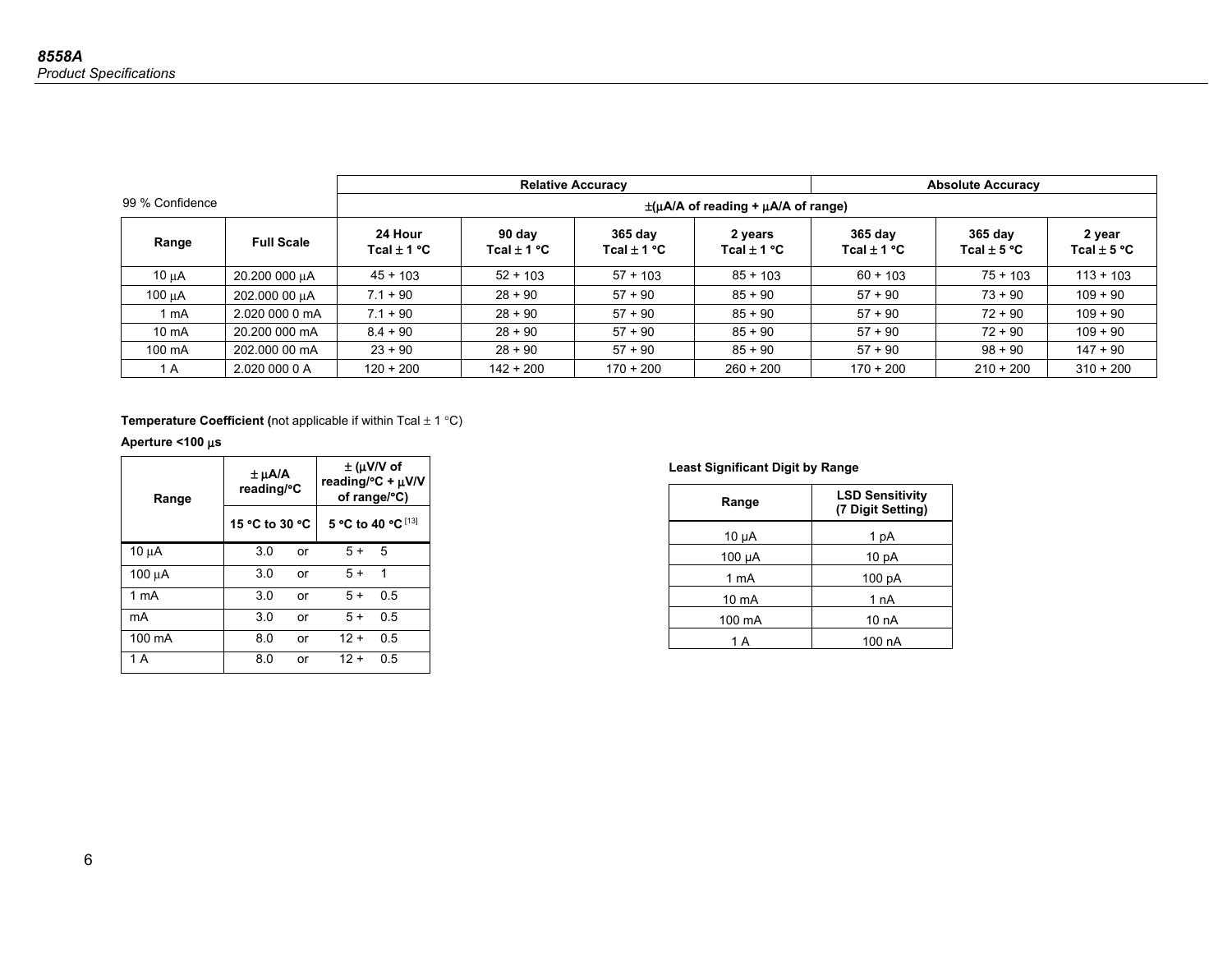Aperture <100 μs "0" to 99.8 μs in 200 ns increments (there is an additional 30 μs on each conversion).

Maximum trigger interval is the aperture plus  $30 \mu s$ . For example with aperture = 50 μs, the maximum interval is 50 μs + 30 μs = 80 μs (read rate 12.5 kHz). Note maximum read rate is limited to 20 kHz by other factors; see the System Speed specifications

### **All Apertures**

### **Settling time**

10 μA to 100 mA Ranges to 20 μA/A of step size.......................................................... <1 s

1 A Range to 100 μA/A of step size .................... <1 s

**Current shunt self-heating time to settle to within specification** 

1 A Range cold to final value .................................. 20 μA/A in 2 minutes

#### **Input Impedance**

| Range           | <b>Front</b>  | Rear          |  |  |
|-----------------|---------------|---------------|--|--|
| $10 \mu A$      | 100 $\Omega$  | 100 $\Omega$  |  |  |
| 100 µA          | 100 $\Omega$  | 100 $\Omega$  |  |  |
| 1 mA            | $10.5 \Omega$ | $10.8 \Omega$ |  |  |
| $10 \text{ mA}$ | $1.5 \Omega$  | 1.8 $\Omega$  |  |  |
| 100 mA          | $0.8 \Omega$  | 1.1 $\Omega$  |  |  |
| 1 A             | $0.4 \Omega$  | $0.6 \Omega$  |  |  |

Maximum burden voltage = 2.02 x Range x input Impedance Measurement voltage burden = input current x Input impedance

#### **Protection**

Front Input.............. 30 A rms, self-resettling Rear Input .............. 2 A rms, Rear Panel Fuse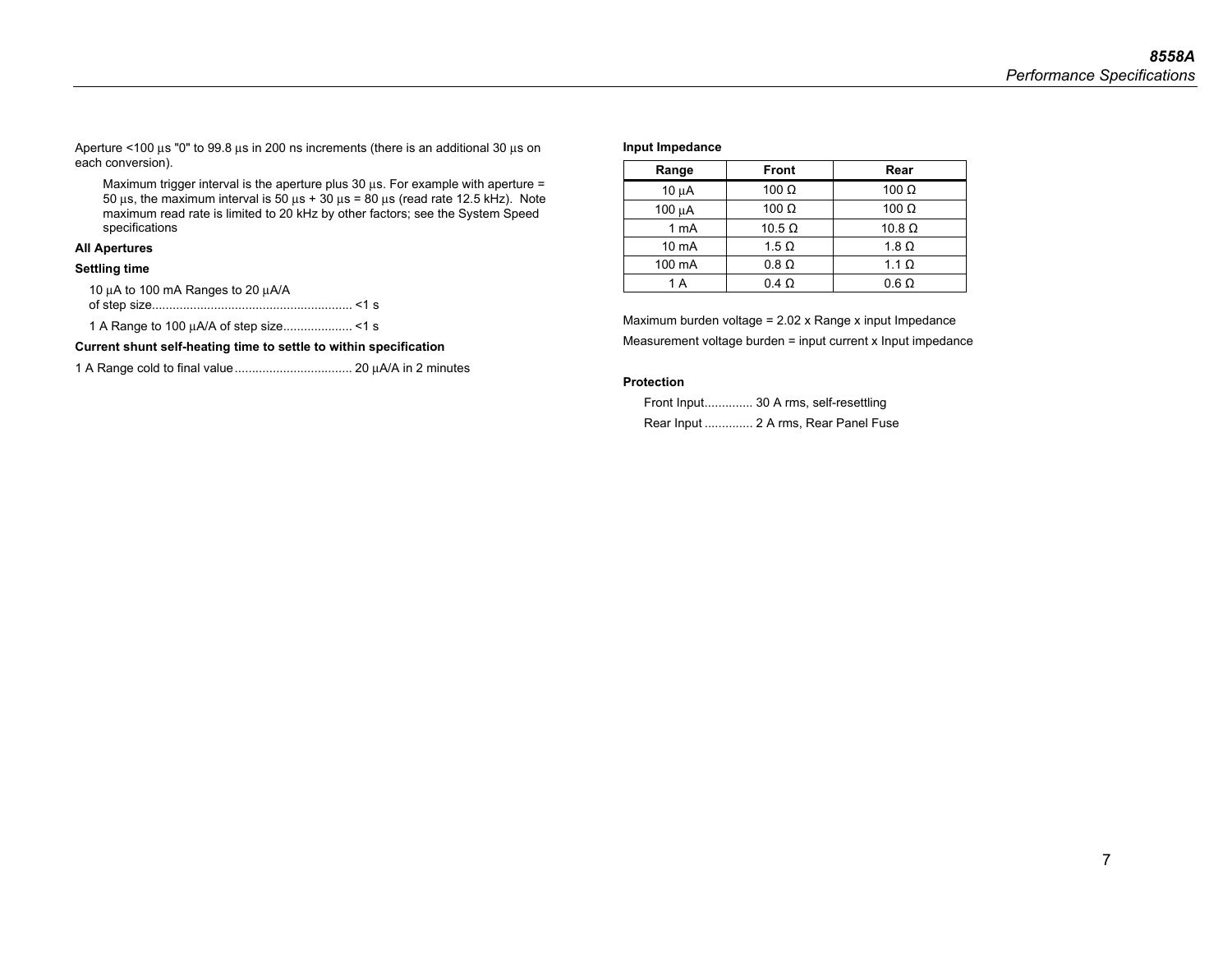### *AC Voltage [1][2][4][6][7]*

### **AC Voltage - Wideband/Extended HF**

AC Voltage maximum resolution is 7 digits

|                 |                            |                   |                               |                                         |                           | <b>Relative Accuracy</b> |                           |                        | <b>Absolute Accuracy</b>          |                           |  |
|-----------------|----------------------------|-------------------|-------------------------------|-----------------------------------------|---------------------------|--------------------------|---------------------------|------------------------|-----------------------------------|---------------------------|--|
| 95 % Confidence |                            |                   |                               | $\pm$ (µV/V of reading + µV/V of range) |                           |                          |                           |                        |                                   |                           |  |
| Range           | <b>Full Scale</b><br>(rms) | Frequency<br>(Hz) | Transfer,<br>20 min $^{[16]}$ | 24 Hour<br>Tcal $\pm$ 1 °C              | 90 day<br>Tcal $\pm$ 1 °C | $365$ day<br>Tcal ± 1 °C | 2 year<br>Tcal $\pm$ 1 °C | 365 day<br>Tcal ± 1 °C | $365$ day<br>Tcal $\pm$ 5 °C $\,$ | 2 year<br>Tcal $\pm$ 5 °C |  |
| $10 \text{ mV}$ | 12.120 000 mv              | 1 - 2k            | $100 + 100$                   | $300 + 200$                             | $378 + 200$               | $550 + 200$              | $970 + 200$               | $570 + 200$            | $610 + 200$                       | $0.10\% + 0.02\%$         |  |
| (Auto,          |                            | $2k - 10k$        | $100 + 100$                   | $380 + 200$                             | $390 + 200$               | $400 + 200$              | $455 + 200$               | $421 + 200$            | $461 + 200$                       | $510 + 200$               |  |
| 10 MΩ,          |                            | 10k - 30k         | $100 + 100$                   | $230 + 200$                             | $390 + 200$               | $400 + 200$              | $455 + 200$               | $431 + 200$            | $471 + 200$                       | $520 + 200$               |  |
| 1 M $\Omega$ )  |                            | 30k - 100k        | $200 + 100$                   | $0.40\% + 0.02\%$                       | $0.41\% + 0.02\%$         | $0.42\% + 0.02\%$        | $0.47\% + 0.02\%$         | $0.42\% + 0.02\%$      | $0.43\% + 0.02\%$                 | $0.48\% + 0.02\%$         |  |
|                 |                            | 100k - 300k       | $300 + 100$                   | 1.30% + 0.06%                           | $1.38\% + 0.06\%$         | 1.60% + 0.06%            | $2.27\% + 0.06\%$         | 1.60% + 0.06%          | $1.61\% + 0.06\%$                 | $2.28\% + 0.06\%$         |  |
|                 |                            | 300k - 1M         | $500 + 100$                   | $1.93\% + 0.06\%$                       | $2.09\% + 0.06\%$         | $2.50\% + 0.06\%$        | $3.72\% + 0.06\%$         | $2.50\% + 0.06\%$      | $2.51\% + 0.06\%$                 | $3.73\% + 0.06\%$         |  |
| 100 mV          | 121.200 00 mv              | 1 - 2k            | $10 + 5$                      | $50 + 10$                               | $59 + 10$                 | $80 + 10$                | $135 + 10$                | $90 + 10$              | $110 + 10$                        | $160 + 10$                |  |
| (Auto,          |                            | $2k - 10k$        | $10 + 5$                      | $80 + 10$                               | $92 + 10$                 | $120 + 10$               | $196 + 10$                | $130 + 10$             | $150 + 10$                        | $220 + 10$                |  |
| 10 M $\Omega$ , |                            | $10k - 30k$       | $10 + 10$                     | $120 + 20$                              | $151 + 10$                | $220 + 20$               | $388 + 20$                | $230 + 20$             | $250 + 20$                        | $410 + 20$                |  |
| 1 M $\Omega$ )  |                            | 30k - 100k        | $10 + 15$                     | $300 + 200$                             | $378 + 200$               | $550 + 200$              | $970 + 200$               | $560 + 200$            | $580 + 200$                       | $990 + 200$               |  |
|                 |                            | 100k - 300k       | $15 + 20$                     | $0.13% + 0.05%$                         | $0.17\% + 0.05\%$         | $0.26\% + 0.05\%$        | $0.47\% + 0.05\%$         | $0.26\% + 0.05\%$      | $0.27\% + 0.05\%$                 | $0.48\% + 0.05\%$         |  |
|                 |                            | 300k - 1M         | $60 + 50$                     | $1.30\% + 0.20\%$                       | $1.33\% + 0.20\%$         | 1.40% + 0.20%            | 1.66% + 0.20%             | $1.40\% + 0.20\%$      | $1.41\% + 0.20\%$                 | 1.68% + 0.20%             |  |
|                 |                            | 1M - 2M           | $100 + 200$                   | 1.40% + 0.50%                           | $1.45\% + 0.70\%$         | 1.60% + 0.70%            | $2.1\% + 0.70\%$          | $1.61\% + 0.70\%$      | $1.63\% + 0.70\%$                 | $2.11\% + 0.70\%$         |  |
|                 | $[17]$                     | 2M - 4M           | $200 + 400$                   | 4.10% + 1.20%                           | $4.23% + 1.20%$           | $4.6\% + 1.20\%$         | $5.8\% + 1.20\%$          | $4.6\% + 1.20\%$       | $4.7\% + 1.20\%$                  | $6.0\% + 1.20\%$          |  |
|                 | $[17]$                     | 4M - 8M           | $800 + 800$                   | $8.5\% + 1.20\%$                        | $8.6\% + 1.20\%$          | $9.0\% + 1.20\%$         | $10\% + 1.20\%$           | $9.0\% + 1.20\%$       | $9.4\% + 1.20\%$                  | $11\% + 1.20\%$           |  |
|                 | $[17]$                     | 8M - 10M          | $0.10\% + 0.10\%$             | 16% + 1.20%                             | 17% + 1.20%               | 18% + 1.20%              | $20\% + 1.20\%$           | $18\% + 1.20\%$        | 18% + 1.20%                       | $21\% + 1.20\%$           |  |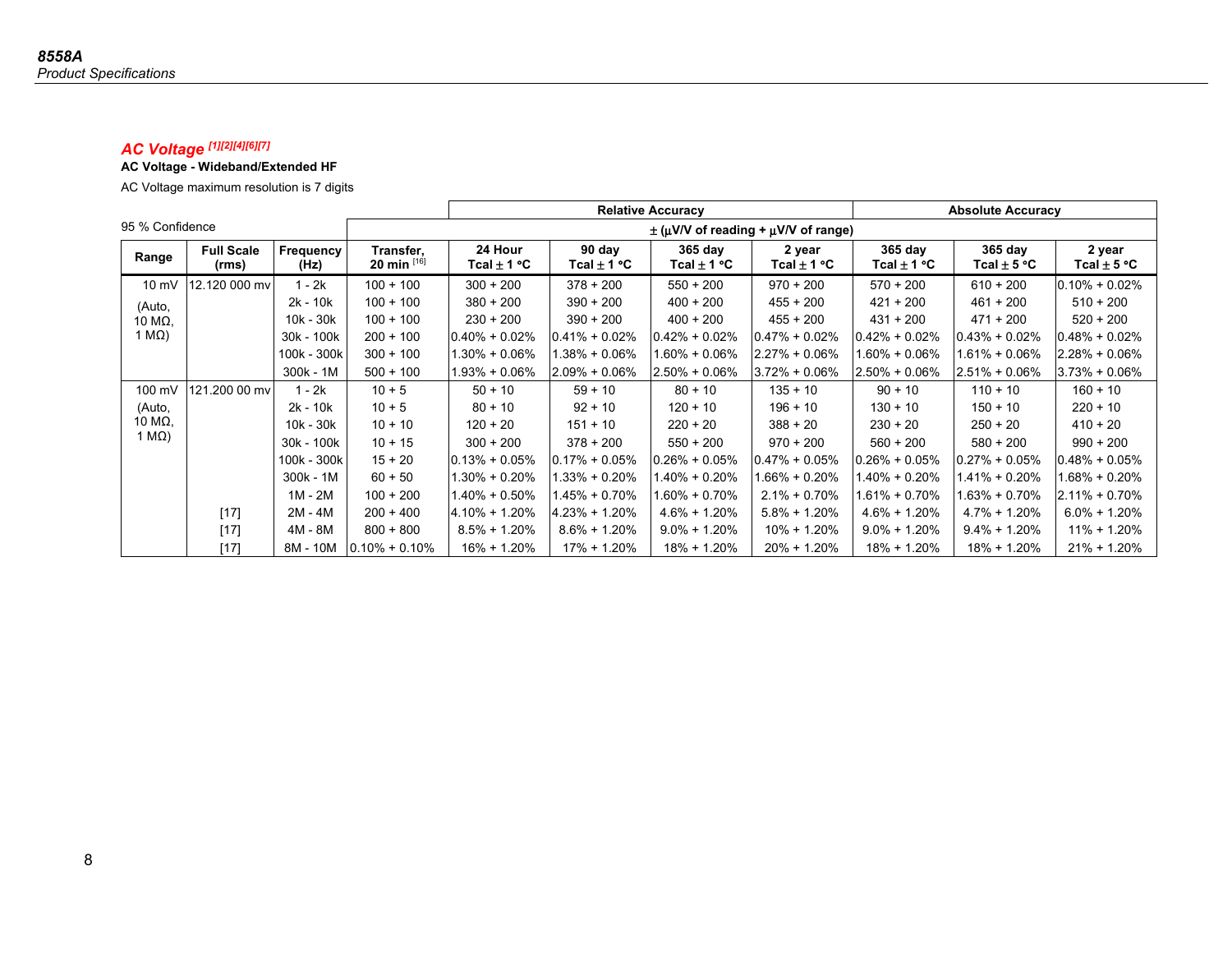|                        |                            |                   |                          |                            |                           | <b>Relative Accuracy</b>   |                                                    | <b>Absolute Accuracy</b>   |                            |                           |
|------------------------|----------------------------|-------------------|--------------------------|----------------------------|---------------------------|----------------------------|----------------------------------------------------|----------------------------|----------------------------|---------------------------|
| 95 % Confidence        |                            |                   |                          |                            |                           |                            | $\pm$ ( $\mu$ V/V of reading + $\mu$ V/V of range) |                            |                            |                           |
| Range                  | <b>Full Scale</b><br>(rms) | Frequency<br>(Hz) | Transfer.<br>20 min [16] | 24 Hour<br>Tcal $\pm$ 1 °C | 90 day<br>Tcal $\pm$ 1 °C | 365 day<br>Tcal $\pm$ 1 °C | 2 year<br>Tcal $\pm$ 1 °C                          | 365 day<br>Tcal $\pm$ 1 °C | 365 day<br>Tcal $\pm$ 5 °C | 2 year<br>Tcal $\pm$ 5 °C |
| 1 V                    | 1.212 000 0 V              | $1 - 2k$          | $5 + 2$                  | $50 + 10$                  | $59 + 10$                 | $80 + 10$                  | $135 + 10$                                         | $90 + 10$                  | $102 + 10$                 | $150 + 10$                |
| 10 V                   | 12.120 000 V               | $2k - 10k$        | $5 + 2$                  | $80 + 10$                  | $92 + 10$                 | $120 + 10$                 | $196 + 10$                                         | $130 + 10$                 | $142 + 10$                 | $210 + 10$                |
| (Auto,                 |                            | $10k - 30k$       | $5 + 2$                  | $120 + 20$                 | $151 + 20$                | $220 + 20$                 | $388 + 20$                                         | $230 + 20$                 | $250 + 20$                 | $410 + 20$                |
| 10 MΩ,                 |                            | 30k - 100k        | $10 + 15$                | $300 + 200$                | $378 + 200$               | $550 + 200$                | $970 + 200$                                        | $560 + 200$                | $580 + 200$                | $990 + 200$               |
| 1 $M\Omega$ )          |                            | 100k - 300k       | $15 + 20$                | $0.13% + 0.05%$            | $0.17\% + 0.05\%$         | $0.26\% + 0.05\%$          | $0.47\% + 0.05\%$                                  | $0.26\% + 0.05\%$          | $0.27\% + 0.05\%$          | $0.48\% + 0.05\%$         |
|                        |                            | $300k - 1M$       | $60 + 50$                | $1.30\% + 0.20\%$          | $1.33\% + 0.20\%$         | $1.40\% + 0.20\%$          | $1.66\% + 0.20\%$                                  | $1.40\% + 0.20\%$          | $1.41\% + 0.20\%$          | $1.68\% + 0.20\%$         |
|                        |                            | $1M - 2M$         | $100 + 200$              | $1.40\% + 0.50\%$          | $1.45\% + 0.70\%$         | $1.60\% + 0.70\%$          | $2.1\% + 0.70\%$                                   | $1.61\% + 0.70\%$          | $1.63\% + 0.70\%$          | $2.11\% + 0.70\%$         |
|                        | $[17]$                     | $2M - 4M$         | $200 + 400$              | $3.40\% + 1.00\%$          | $3.74\% + 1.20\%$         | $4.60\% + 1.20\%$          | $7.1\% + 1.20\%$                                   | $4.6\% + 1.20\%$           | $4.6\% + 1.20\%$           | $7.11\% + 1.20\%$         |
|                        | $[17]$                     | 4M - 8M           | $800 + 800$              | $7.5\% + 1.00\%$           | $7.9\% + 1.20\%$          | $9.00\% + 1.20\%$          | $12\% + 1.20\%$                                    | $9.0\% + 1.20\%$           | $9.2\% + 1.20\%$           | $13% + 1.20%$             |
|                        | $[17]$                     | 8M - 10M          | $0.10\% + 0.100\%$       | $14\% + 1.00\%$            | $15% + 1.20%$             | $18\% + 1.20\%$            | $25\% + 1.20\%$                                    | 18% + 1.20%                | $18\% + 1.20\%$            | $25\% + 1.20\%$           |
| 100 V                  | 121.200 00 V               | $1 - 1k$          | $20 + 5$                 | $200 + 10$                 | $205 + 10$                | $220 + 10$                 | $271 + 10$                                         | $230 + 10$                 | $250 + 10$                 | $290 + 10$                |
| $(10 \text{ M}\Omega)$ |                            | $1k - 2k$         | $20 + 5$                 | $950 + 10$                 | $963 + 10$                | $0.10\% + 0.001\%$         | $0.11\% + 0.001\%$                                 | $0.10\% + 0.001\%$         | $0.10\% + 0.001\%$         | $0.12\% + 0.001\%$        |
|                        |                            | 2k - 10k          | $100 + 5$                | $1.90\% + 0.002\%$         | $1.93\% + 0.002\%$        | $2.00\% + 0.002\%$         | $2.3\% + 0.002\%$                                  | $2.00\% + 0.002\%$         | $2.01\% + 0.002\%$         | 2.29% + 0.002%            |
| 100 V                  | 121.200 00 V               | $1 - 2k$          | $5 + 5$                  | $50 + 10$                  | $59 + 10$                 | $80 + 10$                  | $135 + 10$                                         | $90 + 10$                  | $110 + 10$                 | $160 + 10$                |
| (Auto,                 |                            | 2k - 10k          | $5 + 5$                  | $80 + 10$                  | $92 + 10$                 | $120 + 10$                 | $196 + 10$                                         | $130 + 10$                 | $150 + 10$                 | $220 + 10$                |
| 1 M $\Omega$ )         |                            | $10k - 30k$       | $5 + 5$                  | $120 + 20$                 | $151 + 20$                | $220 + 20$                 | $388 + 20$                                         | $230 + 20$                 | $250 + 20$                 | $410 + 20$                |
|                        |                            | 30k - 100k        | $15 + 20$                | $300 + 200$                | $378 + 200$               | $550 + 200$                | $970 + 200$                                        | $560 + 200$                | $640 + 200$                | $0.11\% + 0.02\%$         |
|                        |                            | 100k - 300k       | $20 + 25$                | $0.40\% + 0.10\%$          | $0.41\% + 0.10\%$         | $0.42\% + 0.10\%$          | $0.47\% + 0.10\%$                                  | $0.42\% + 0.10\%$          | $0.44\% + 0.10\%$          | $0.49\% + 0.10\%$         |
|                        |                            | 300k - 1M         | $70 + 50$                | $1.30\% + 0.70\%$          | $1.35\% + 0.50\%$         | $1.50\% + 0.70\%$          | $1.98\% + 0.50\%$                                  | $1.50\% + 0.50\%$          | $1.53\% + 0.50\%$          | $2.02\% + 0.50\%$         |
| 1000 V                 | 1050.000 0 V               | $1 - 1k$          | $20 + 7$                 | $200 + 10$                 | $205 + 10$                | $220 + 10$                 | $271 + 10$                                         | $230 + 10$                 | $250 + 10$                 | $290 + 10$                |
| $(10 \text{ M}\Omega)$ |                            | 1k - 2k           | $20 + 7$                 | $950 + 10$                 | $963 + 10$                | $0.10\% + 0.001\%$         | $0.11\% + 0.001\%$                                 | $0.10\% + 0.001\%$         | $0.10\% + 0.001\%$         | $0.12\% + 0.001\%$        |
|                        |                            | $2k - 10k$        | $100 + 7$                | $1.90\% + 0.001\%$         | $1.93\% + 0.001\%$        | $2.00\% + 0.001\%$         | $2.27\% + 0.001\%$                                 | $2.00\% + 0.001\%$         | $2.01\% + 0.001\%$         | $2.29\% + 0.001\%$        |
| 1000 V                 | 1050.0000V                 | $1 - 2k$          | $15 + 7$                 | $90 + 25$                  | $101 + 30$                | $130 + 30$                 | $208 + 30$                                         | $140 + 30$                 | $160 + 30$                 | $230 + 30$                |
| (Auto,                 |                            | 2k - 10k          | $15 + 7$                 | $120 + 25$                 | $128 + 30$                | $150 + 30$                 | $216 + 30$                                         | $160 + 30$                 | $180 + 30$                 | $240 + 30$                |
| 1 M $\Omega$ )         |                            | 10k - 30k         | $15 + 7$                 | $180 + 25$                 | $216 + 30$                | $300 + 30$                 | $513 + 30$                                         | $310 + 30$                 | $330 + 30$                 | $530 + 30$                |
|                        |                            | 30k - 100k        | $20 + 20$                | $300 + 100$                | $378 + 200$               | $550 + 200$                | $970 + 200$                                        | $560 + 200$                | $640 + 200$                | $0.11\% + 0.02\%$         |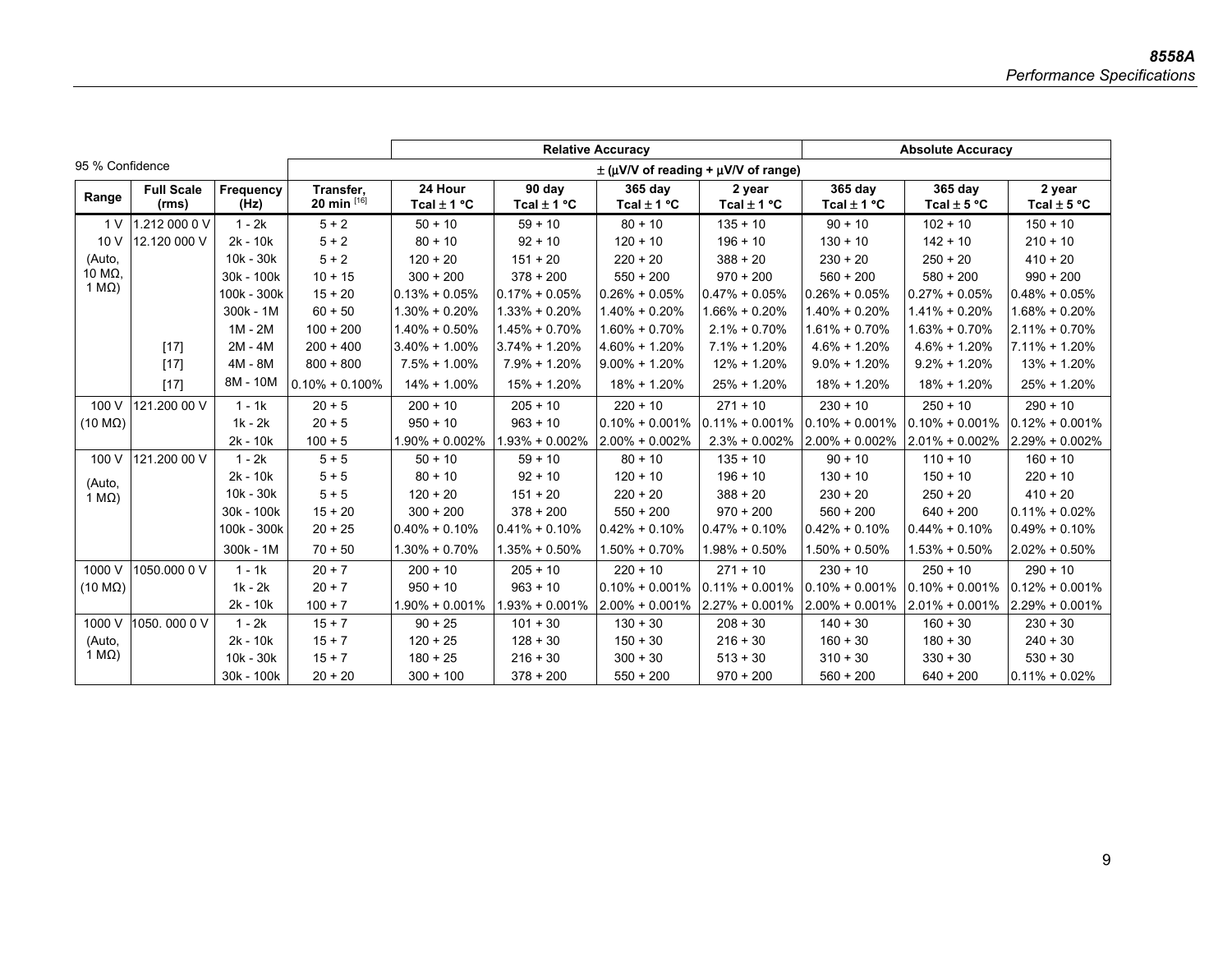|                               |                            |                   |                               |                                                    |                           | <b>Relative Accuracy</b>   |                           |                            | <b>Absolute Accuracy</b>     |                           |  |
|-------------------------------|----------------------------|-------------------|-------------------------------|----------------------------------------------------|---------------------------|----------------------------|---------------------------|----------------------------|------------------------------|---------------------------|--|
|                               | 99 % Confidence            |                   |                               | $\pm$ ( $\mu$ V/V of reading + $\mu$ V/V of range) |                           |                            |                           |                            |                              |                           |  |
| Range                         | <b>Full Scale</b><br>(rms) | Frequency<br>(Hz) | Transfer,<br>20 min $^{[19]}$ | 24 Hour<br>Tcal $\pm$ 1 °C                         | 90 day<br>Tcal $\pm$ 1 °C | 365 day<br>Tcal $\pm$ 1 °C | 2 year<br>Tcal $\pm$ 1 °C | 365 day<br>Tcal $\pm$ 1 °C | $365$ day<br>Tcal $\pm$ 5 °C | 2 year<br>Tcal $\pm$ 5 °C |  |
| $10 \text{ mV}$               | 12.120 000 mv              | $1 - 2k$          | $129.0 + 129$                 | $387 + 258$                                        | $488 + 258$               | $710 + 258$                | $0.13\% + 0.026\%$        | $735 + 258$                | $787 + 258$                  | $0.13\% + 0.026\%$        |  |
| (Auto,                        |                            | 2k - 10k          | $129.0 + 129$                 | $490 + 260$                                        | $503 + 260$               | $516 + 260$                | $587 + 260$               | $543 + 260$                | $594 + 260$                  | $658 + 260$               |  |
| 10 $M\Omega$<br>1 $M\Omega$ ) |                            | 10k - 30k         | $129.0 + 129$                 | $490 + 260$                                        | $503 + 260$               | $516 + 260$                | $587 + 260$               | $556 + 260$                | $607 + 260$                  | $671 + 260$               |  |
|                               |                            | 30k - 100k        | $258.0 + 129$                 | $0.52\% + 0.026\%$                                 | $0.52\% + 0.026\%$        | $0.54\% + 0.026\%$         | $0.61\% + 0.026\%$        | $0.54\% + 0.026\%$         | $0.55\% + 0.026\%$           | $0.62\% + 0.026\%$        |  |
|                               |                            | 100k - 300k       | $387.0 + 129$                 | $1.68\% + 0.077\%$                                 | $1.78\% + 0.077\%$        | $2.06\% + 0.077\%$         | $2.93\% + 0.077\%$        | $2.07\% + 0.077\%$         | $2.07\% + 0.077\%$           | $2.94\% + 0.077\%$        |  |
|                               |                            | 300k - 1M         | $645.0 + 129$                 | $2.49\% + 0.077\%$                                 | $2.69\% + 0.077\%$        | $3.23\% + 0.077\%$         | $4.80\% + 0.077\%$        | $3.23\% + 0.077\%$         | $3.24\% + 0.077\%$           | $4.81\% + 0.077\%$        |  |
|                               | 100 mV 121.200 00 mv       | $1 - 2k$          | $12.9 + 6.45$                 | $65 + 13$                                          | $76 + 13$                 | $103 + 13$                 | $174 + 13$                | $116 + 13$                 | $142 + 13$                   | $206 + 13$                |  |
| (Auto,                        |                            | $2k - 10k$        | $12.9 + 6.45$                 | $103 + 13$                                         | $118 + 13$                | $155 + 13$                 | $253 + 13$                | $168 + 13$                 | $194 + 13$                   | $284 + 13$                |  |
| 10 M $\Omega$ ,               |                            | $10k - 30k$       | $12.9 + 12.9$                 | $155 + 26$                                         | $195 + 26$                | $284 + 26$                 | $500 + 26$                | $297 + 26$                 | $323 + 26$                   | $529 + 26$                |  |
| 1 M $\Omega$ )                |                            | 30k - 100k        | $19.4 + 19.4$                 | $387 + 258$                                        | $488 + 258$               | $710 + 258$                | $0.13\% + 0.026\%$        | $722 + 258$                | $748 + 258$                  | $0.13% + 0.026%$          |  |
|                               |                            | 100k - 300k       | $19.4 + 25.8$                 | $0.17\% + 0.065\%$                                 | $0.22\% + 0.065\%$        | $0.34\% + 0.065\%$         | $0.60\% + 0.065\%$        | $0.34\% + 0.065\%$         | $0.34\% + 0.065\%$           | $0.61\% + 0.065\%$        |  |
|                               |                            | 300k - 1M         | $77.0 + 65$                   | $1.68\% + 0.26\%$                                  | $1.71\% + 0.26\%$         | $1.81\% + 0.26\%$          | $2.15% + 0.26%$           | $1.81\% + 0.26\%$          | 1.82% + 0.26%                | $2.16\% + 0.26\%$         |  |
|                               |                            | 1M - 2M           | $129.0 + 258$                 | $1.94\% + 0.90\%$                                  | $1.97\% + 0.90\%$         | $2.06\% + 0.90\%$          | $2.41\% + 0.90\%$         | $2.07\% + 0.90\%$          | $2.12\% + 0.90\%$            | $2.47\% + 0.90\%$         |  |
|                               |                            | 2M - 4M [21]      | $258.0 + 516$                 | $5.29\% + 1.55\%$                                  | $5.46\% + 1.55\%$         | $5.93\% + 1.55\%$          | $7.55\% + 1.55\%$         | $5.94\% + 1.55\%$          | $6.07\% + 1.55\%$            | $7.68\% + 1.55\%$         |  |
|                               |                            | 4M - 8M [21]      | $0.10\% + 0.10\%$             | $11.0\% + 1.55\%$                                  | $11.1\% + 1.55\%$         | $11.6\% + 1.55\%$          | $13.4\% + 1.55\%$         | $11.6\% + 1.55\%$          | $12.1\% + 1.55\%$            | 13.9% + 1.55%             |  |
|                               |                            | 8M - 10M [21]     | $0.13% + 0.13%$               | $21.2\% + 1.55\%$                                  | $21.5\% + 1.55\%$         | $22.6\% + 1.55\%$          | $26.4\% + 1.55\%$         | $22.6\% + 1.55\%$          | $23.3\% + 1.55\%$            | $27.1\% + 1.55\%$         |  |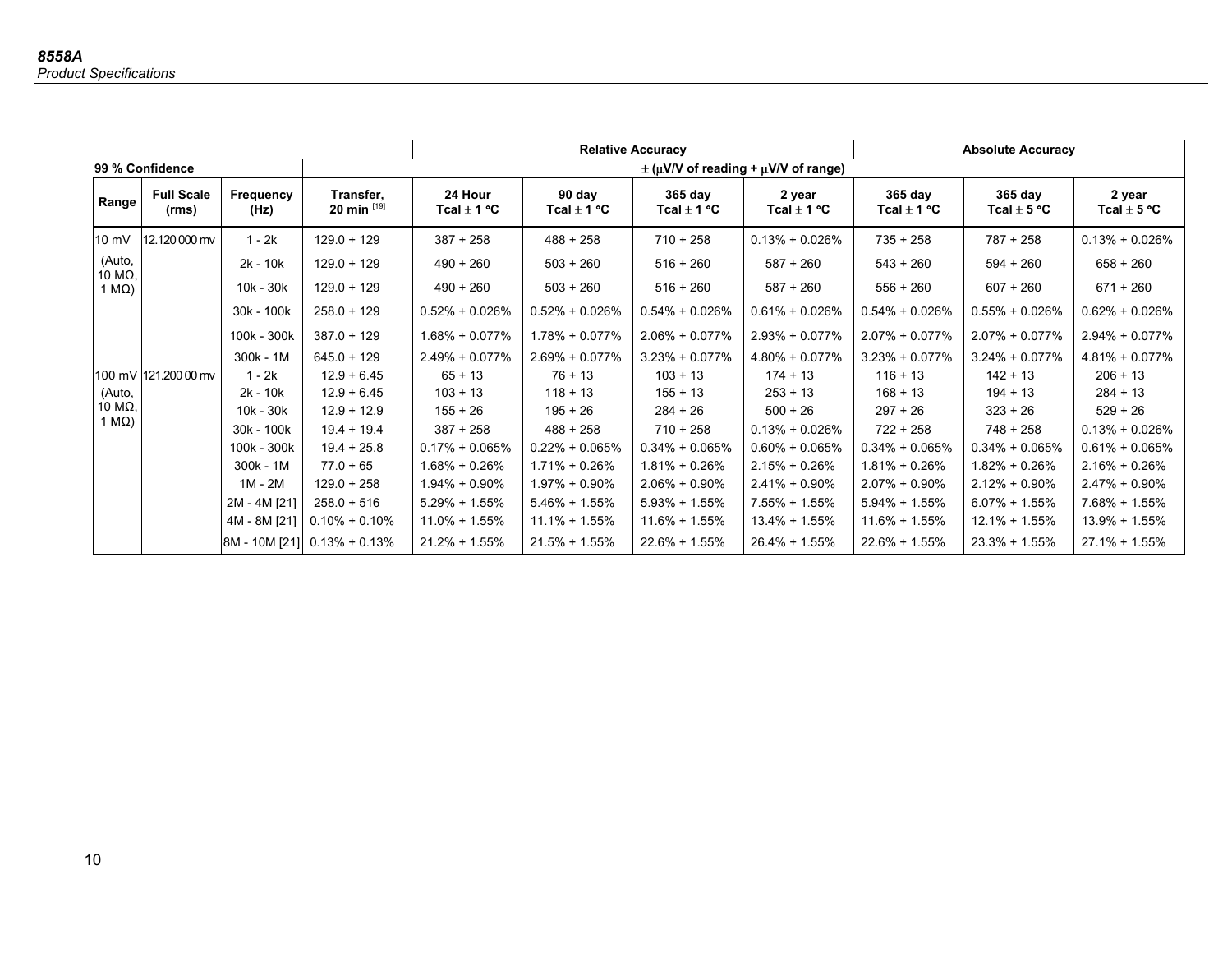|                        | <b>Relative Accuracy</b>   |                   |                             |                            |                           |                            |                                                    | <b>Absolute Accuracy</b>   |                            |                           |
|------------------------|----------------------------|-------------------|-----------------------------|----------------------------|---------------------------|----------------------------|----------------------------------------------------|----------------------------|----------------------------|---------------------------|
| 99 % Confidence        |                            |                   |                             |                            |                           |                            | $\pm$ ( $\mu$ V/V of reading + $\mu$ V/V of range) |                            |                            |                           |
| Range                  | <b>Full Scale</b><br>(rms) | Frequency<br>(Hz) | Transfer,<br>20 min [19]    | 24 Hour<br>Tcal $\pm$ 1 °C | 90 day<br>Tcal $\pm$ 1 °C | 365 day<br>Tcal $\pm$ 1 °C | 2 year<br>Tcal $\pm$ 1 °C                          | 365 day<br>Tcal $\pm$ 1 °C | 365 day<br>Tcal $\pm$ 5 °C | 2 year<br>Tcal $\pm$ 5 °C |
| 1 <sub>V</sub>         | 1.212 000 0 V              | $1 - 2k$          | $6.5 + 2.58$                | $65 + 13$                  | $76 + 13$                 | $103 + 13$                 | $174 + 13$                                         | $116 + 13$                 | $132 + 13$                 | $194 + 13$                |
| 10V                    | 12.120 000 V               | $2k - 10k$        | $6.5 + 2.58$                | $103 + 13$                 | $118 + 13$                | $155 + 13$                 | $253 + 13$                                         | $168 + 13$                 | $183 + 13$                 | $271 + 13$                |
| (Auto,                 |                            | $10k - 30k$       | $6.5 + 2.58$                | $155 + 26$                 | $195 + 26$                | $284 + 26$                 | $500 + 26$                                         | $297 + 26$                 | $323 + 26$                 | $529 + 26$                |
| 10 MΩ,                 |                            | 30k - 100k        | $12.9 + 19.35$              | $387 + 258$                | $488 + 258$               | $710 + 258$                | $0.13% + 0.026%$                                   | $722 + 258$                | $748 + 258$                | $0.13% + 0.026%$          |
| 1 $M\Omega$ )          |                            | 100k - 300k       | $19.4 + 26$                 | $0.17\% + 0.065\%$         | $0.22\% + 0.065\%$        | $0.34\% + 0.065\%$         | $0.60\% + 0.065\%$                                 | $0.34\% + 0.065\%$         | $0.34\% + 0.065\%$         | $0.61\% + 0.065\%$        |
|                        |                            | $300k - 1M$       | $77.4 + 64.5$               | $1.68\% + 0.26\%$          | $1.71\% + 0.26\%$         | $1.81\% + 0.26\%$          | $2.15% + 0.26%$                                    | $1.81\% + 0.26\%$          | $1.82\% + 0.26\%$          | $2.16\% + 0.26\%$         |
|                        |                            | $1M - 2M$         | $129.0 + 258$               | $1.81\% + 0.65\%$          | $1.87\% + 0.90\%$         | $2.06\% + 0.90\%$          | $2.69\% + 0.90\%$                                  | $2.07\% + 0.90\%$          | $2.10\% + 0.90\%$          | $2.73\% + 0.90\%$         |
|                        |                            | 2M - 4M [21]      | $258.0 + 516$               | 4.39% + 1.29%              | $4.82\% + 1.55\%$         | $5.93\% + 1.55\%$          | $9.12\% + 1.55\%$                                  | $5.94\% + 1.55\%$          | $5.99\% + 1.55\%$          | $9.17\% + 1.55\%$         |
|                        |                            | 4M - 8M [21]      | $0.10\% + 0.10\%$           | $9.7\% + 1.29\%$           | $10.2\% + 1.55\%$         | $11.6\% + 1.55\%$          | $16.1\% + 1.55\%$                                  | $11.6\% + 1.55\%$          | 11.9% + 1.55%              | $16.3\% + 1.55\%$         |
|                        |                            |                   | 8M - 10M [21] 0.13% + 0.13% | $18.6\% + 1.29\%$          | 19.7% + 1.55%             | $22.6\% + 1.55\%$          | $31.7\% + 1.55\%$                                  | $22.6\% + 1.55\%$          | 23.1% + 1.55%              | $32.2\% + 1.55\%$         |
| 100 V                  | 121.200 00 V               | $1 - 1k$          | $26.0 + 6.45$               | $258 + 13$                 | $265 + 13$                | $284 + 13$                 | $350 + 13$                                         | $297 + 13$                 | $323 + 13$                 | $374 + 13$                |
| $(10 \text{ M}\Omega)$ |                            | $1k - 2k$         | $25.8 + 6.45$               | $0.12\% + 0.001\%$         | $0.12\% + 0.001\%$        | $0.13% + 0.001%$           | $0.15\% + 0.001\%$                                 | $0.13% + 0.001%$           | $0.13% + 0.001%$           | $0.15% + 0.001%$          |
|                        |                            | $2k - 10k$        | $129.0 + 6.45$              | $2.45\% + 0.003\%$         | $2.48\% + 0.003\%$        | $2.58\% + 0.003\%$         | $2.93\% + 0.003\%$                                 | $2.58\% + 0.003\%$         | $2.60\% + 0.003\%$         | $2.95\% + 0.003\%$        |
| 100 V                  | 121.200 00 V               | $1 - 2k$          | $6.5 + 6.45$                | $65 + 13$                  | $76 + 13$                 | $103 + 13$                 | $174 + 13$                                         | $116 + 13$                 | $142 + 13$                 | $206 + 13$                |
| (Auto,                 |                            | $2k - 10k$        | $6.5 + 6.45$                | $103 + 13$                 | $118 + 13$                | $155 + 13$                 | $253 + 13$                                         | $168 + 13$                 | $194 + 13$                 | $284 + 13$                |
| 1 $M\Omega$ )          |                            | 10k - 30k         | $6.5 + 6.45$                | $155 + 26$                 | $195 + 26$                | $284 + 26$                 | $500 + 26$                                         | $297 + 26$                 | $323 + 26$                 | $529 + 26$                |
|                        |                            | 30k - 100k        | $19.4 + 25.8$               | $387 + 258$                | $488 + 258$               | $710 + 258$                | $0.13% + 0.026%$                                   | $722 + 258$                | $826 + 258$                | $0.14\% + 0.026\%$        |
|                        |                            | 100k - 300k       | $25.8 + 32.3$               | $0.52\% + 0.13\%$          | $0.52\% + 0.13\%$         | $0.54\% + 0.13\%$          | $0.61\% + 0.13\%$                                  | $0.54\% + 0.13\%$          | $0.56\% + 0.13\%$          | $0.63\% + 0.13\%$         |
|                        |                            | 300k - 1M         | $90.3 + 64.5$               | $1.68\% + 0.90\%$          | $1.75% + 0.90%$           | $1.94\% + 0.90\%$          | $2.56\% + 0.90\%$                                  | $1.94\% + 0.90\%$          | $1.98\% + 0.90\%$          | $2.60\% + 0.90\%$         |
| 1000 V                 | 1050,000 0 V               | $1 - 1k$          | $25.8 + 9$                  | $258 + 13$                 | $265 + 13$                | $284 + 13$                 | $350 + 13$                                         | $297 + 13$                 | $323 + 13$                 | $374 + 13$                |
| $(10 \text{ M}\Omega)$ |                            | $1k - 2k$         | $25.8 + 9$                  | $0.12\% + 0.001\%$         | $0.12\% + 0.001\%$        | $0.13\% + 0.001\%$         | $0.15\% + 0.001\%$                                 | $0.13\% + 0.001\%$         | $0.13% + 0.001%$           | $0.15% + 0.001%$          |
|                        |                            | 2k - 10k          | $129.0 + 9$                 | $2.45\% + 0.001\%$         | $2.48\% + 0.001\%$        | $2.58\% + 0.001\%$         | $2.93\% + 0.001\%$                                 | $2.58\% + 0.001\%$         | $2.60\% + 0.001\%$         | $2.95\% + 0.001\%$        |
| 1000 V                 | 1050,0000V                 | $1 - 2k$          | $19.4 + 9$                  | $116 + 32$                 | $131 + 39$                | $168 + 39$                 | $268 + 39$                                         | $181 + 39$                 | $206 + 39$                 | $297 + 39$                |
| (Auto,                 |                            | $2k - 10k$        | $19.4 + 9$                  | $155 + 32$                 | $165 + 39$                | $194 + 39$                 | $279 + 39$                                         | $206 + 39$                 | $232 + 39$                 | $310 + 39$                |
| 1 $M\Omega$ )          |                            | 10k - 30k         | $19.4 + 9$                  | $232 + 32$                 | $279 + 39$                | $387 + 39$                 | $661 + 39$                                         | $400 + 39$                 | $426 + 39$                 | $684 + 39$                |
|                        |                            | 30k - 100k        | $25.8 + 25.8$               | $387 + 129$                | $488 + 258$               | $710 + 258$                | $0.13% + 0.026%$                                   | $722 + 258$                | $826 + 258$                | $0.14\% + 0.026\%$        |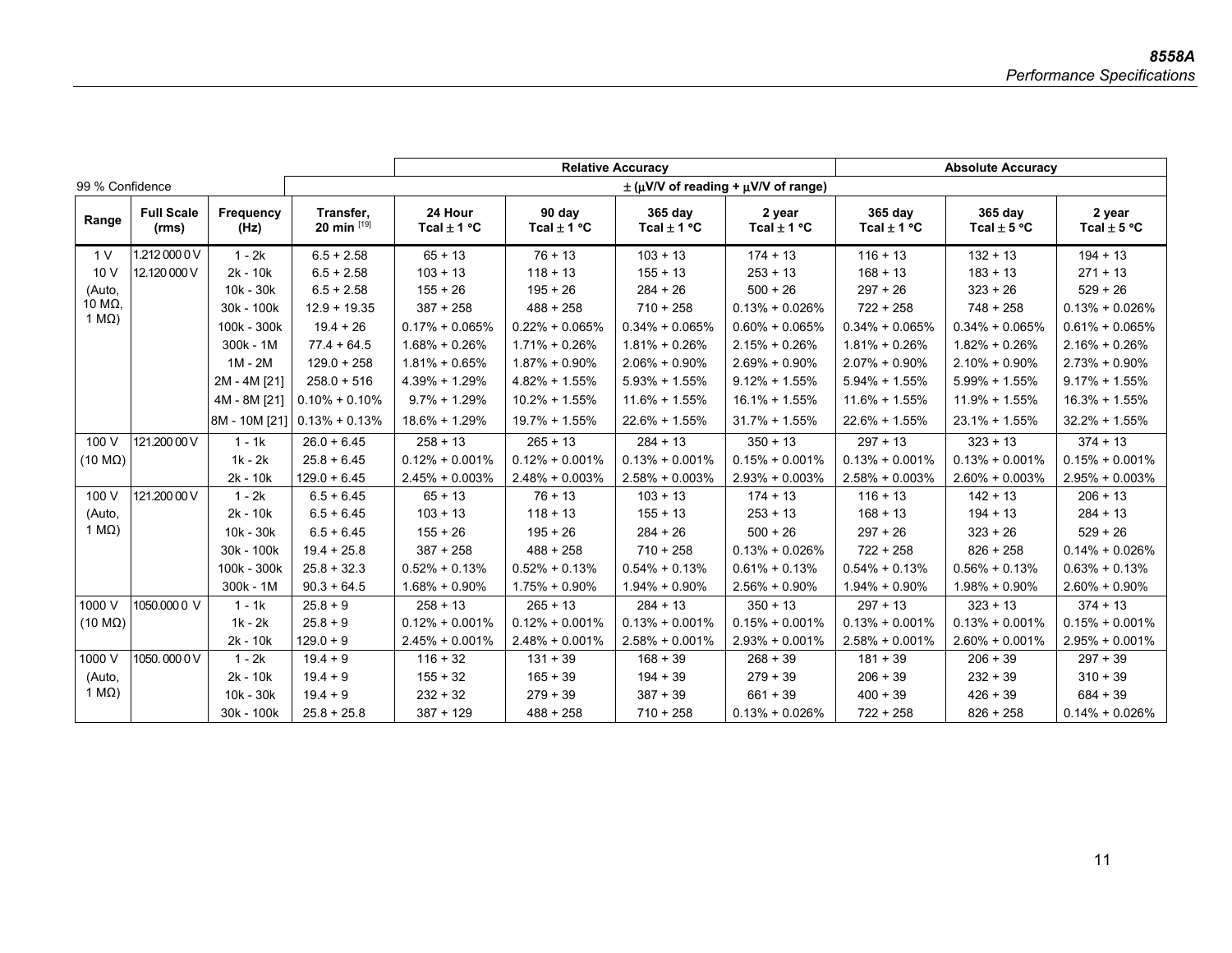**Temperature Coefficient (not applicable if within Tcal**  $\pm$  **1 °C)** 

|                                       |                   |                   | $\pm \mu$ V/V of reading / °C    |
|---------------------------------------|-------------------|-------------------|----------------------------------|
| Range                                 | Frequency<br>(Hz) | 15 °C to<br>30 °C | 5 °C to 15 °C,<br>30 °C to 40 °C |
| 10 mV                                 | $1 - 2k$          | 10                | 15                               |
| (Auto, 10 M $\Omega$ , 1 M $\Omega$ ) | $2k - 10k$        | 10                | 15                               |
|                                       | 10k - 30k         | 10                | 15                               |
|                                       | 30k - 100k        | 10                | 15                               |
|                                       | 100k - 300k       | 15                | 20                               |
|                                       | 300k - 1M         | 30                | 50                               |
| 100 mV                                | $1 - 2k$          | 5                 | 8                                |
| (Auto, 10 M $\Omega$ , 1 M $\Omega$ ) | $2k - 10k$        | 5                 | 8                                |
|                                       | 10k - 30k         | 5                 | 8                                |
|                                       | 30k - 100k        | 5                 | 8                                |
|                                       | 100k - 300k       | 15                | 20                               |
|                                       | $300k - 1M$       | 30                | 50                               |
|                                       | $1M - 2M$         | 100               | 150                              |
|                                       | 2M - 4M [17]      | 250               | 400                              |
|                                       | 4M - 8M [17]      | 1000              | 1500                             |
|                                       | 8M - 10M [17]     | 1400              | 2000                             |
| 1 <sub>V</sub>                        | 1 - 2k            | 3                 | 5                                |
| 10 V                                  | 2k - 10k          | 3                 | 5                                |
| (Auto, 10 M $\Omega$ , 1 M $\Omega$ ) | 10k - 30k         | 5                 | 8                                |
|                                       | 30k - 100k        | 5                 | 8                                |
|                                       | 100k - 300k       | 15                | 20                               |
|                                       | 300k - 1M         | 30                | 50                               |
|                                       | $1M - 2M$         | 50                | 80                               |
|                                       | 2M - 4M [17]      | 100               | 150                              |
|                                       | 4M - 8M [17]      | 500               | 800                              |
|                                       | 8M - 10M [17]     | 1000              | 1500                             |

|                        |                          |                   | $\pm \mu$ V/V of reading / °C    |
|------------------------|--------------------------|-------------------|----------------------------------|
| Range                  | <b>Frequency</b><br>(Hz) | 15 °C to<br>30 °C | 5 °C to 15 °C.<br>30 °C to 40 °C |
| 100 V                  | $1 - 1k$                 | 5                 | 8                                |
| $(10 \text{ M}\Omega)$ | 1k - 2k                  | 5                 | 8                                |
|                        | 2k - 10k                 | 30                | 50                               |
| 100 V                  | $1 - 2k$                 | 5                 | 8                                |
| (Auto, 1 $M\Omega$ )   | 2k - 10k                 | 5                 | 8                                |
|                        | 10k - 30k                | 5                 | 8                                |
|                        | 30k - 100k               | 20                | 30                               |
|                        | 100k - 300k              | 40                | 60                               |
|                        | 300k - 1M                | 80                | 120                              |
| 1000 V                 | 1 - 1k                   | 5                 | 8                                |
| $(10 \text{ M}\Omega)$ | $1k - 2k$                | 5                 | 8                                |
|                        | 2k - 10k                 | 30                | 50                               |
| 1000 V                 | $1 - 2k$                 | 5                 | 8                                |
| (Auto, 1 $M\Omega$ )   | 2k - 10k                 | 5                 | 8                                |
|                        | 10k - 30k                | 5                 | 8                                |
|                        | 30k - 100k               | 20                | 30                               |

|                   | <b>Reading rate</b>                  |                |  |  |  |  |
|-------------------|--------------------------------------|----------------|--|--|--|--|
| <b>RMS Filter</b> | <b>Acquisition time</b><br>(seconds) | Read rate (Hz) |  |  |  |  |
| $0.1$ Hz          | 62                                   | 0.016          |  |  |  |  |
| 1 Hz              | 6.2                                  | 0.16           |  |  |  |  |
| 10 Hz             | 0.62                                 | 1.6            |  |  |  |  |
| 40 Hz             | 0.156                                | 6.4            |  |  |  |  |
| 100 Hz            | 0.063                                | 16             |  |  |  |  |
| 1000 Hz           | 0.015                                | 67             |  |  |  |  |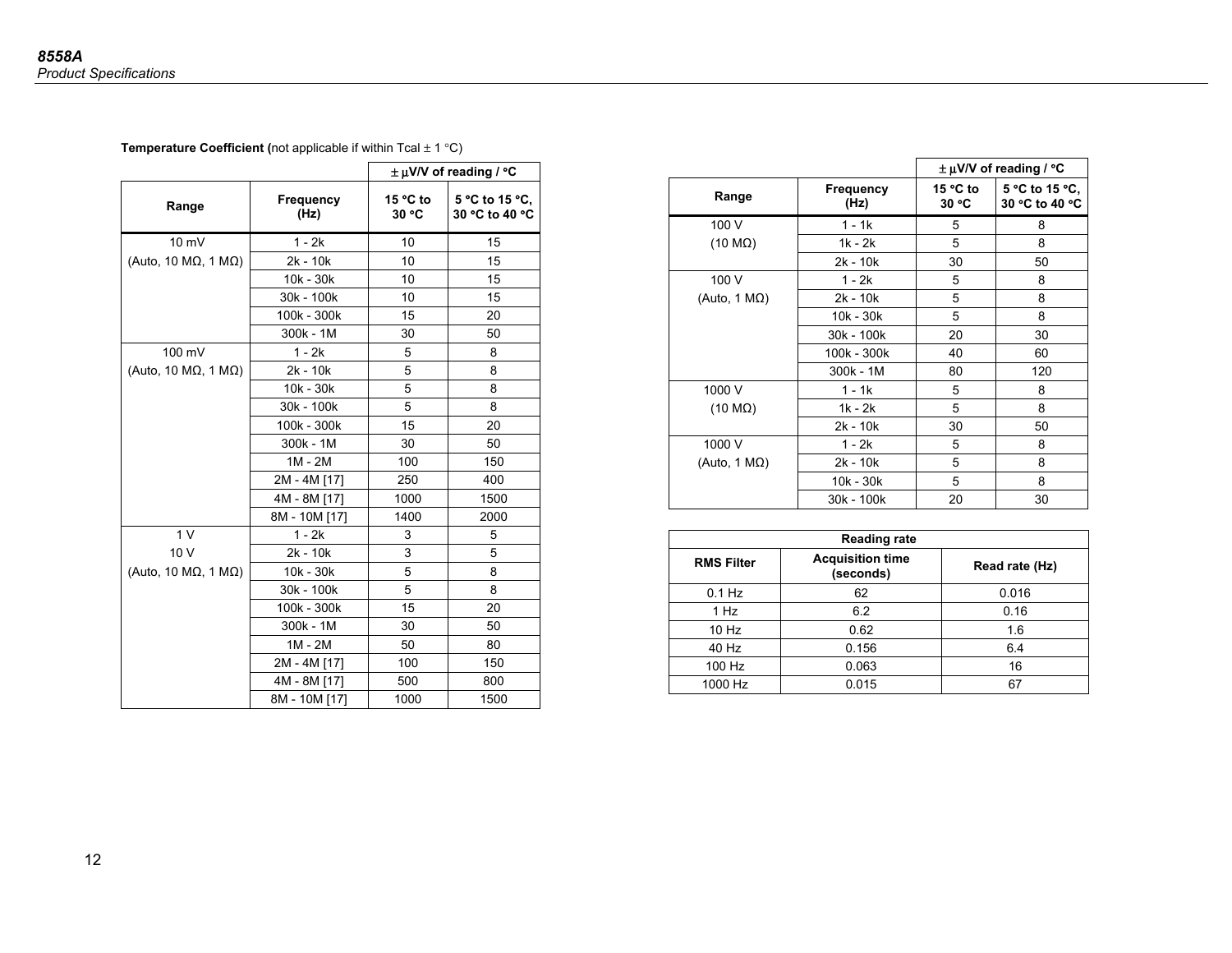### **Least Significant Digit by Range**

| Range           | <b>LSD Sensitivity</b><br>(7 Digit Setting) |
|-----------------|---------------------------------------------|
| $10 \text{ mV}$ | 1 <sub>n</sub>                              |
| 100 mV          | 10 <sub>n</sub>                             |
| 1 V             | 100 nV                                      |
| 10 V            | 1 µV                                        |
| 100 V           | $10 \mu V$                                  |
| 1000 V          | 100 µV                                      |

Read rate 3x slower for Extended HF.

Auto Counter Gate setting will not affect the read-rate.. Setting Gate time manually may reduce the read rate.

| DC Coupling produces the root sum of squares of the AC and DC components $\sqrt{(ac^2 + dc^2)}$ |  |
|-------------------------------------------------------------------------------------------------|--|
|                                                                                                 |  |

Specified Range

10 mV Range .......................... From 10 % of range to full range

100 mV to 1 kV Ranges .......... From 1 % of range to full range

CMRR ............................................. >90 dB DC to 60 Hz (1kΩ unbalance)

Peak Input (RMS not to exceed full scale value)

10 mV to 100V Ranges ........... 2 x Range

| 1000 V Range 1050V * 1.414 |  |
|----------------------------|--|
|----------------------------|--|

Protection on all ranges ................... 1050 V RMS

### **Input Impedance**

|  | 100 V and 1000 V Range 1.01 MQ $\pm$ 1 % in parallel with 50 pF $\pm$ 5 pF  |
|--|-----------------------------------------------------------------------------|
|  |                                                                             |
|  | 100 V and 1000 V Range 10 MQ $\pm$ 1 % in parallel with 50 pF $\pm$ 5 pF    |
|  |                                                                             |
|  | 100 V and 1000 V Range  1.01 MQ $\pm$ 1 % in parallel with 50 pF $\pm$ 5 pF |
|  |                                                                             |
|  |                                                                             |
|  |                                                                             |

Volt.Hertz limit ................................................................... 3 x 107 (allows 3 V at 10 MHz)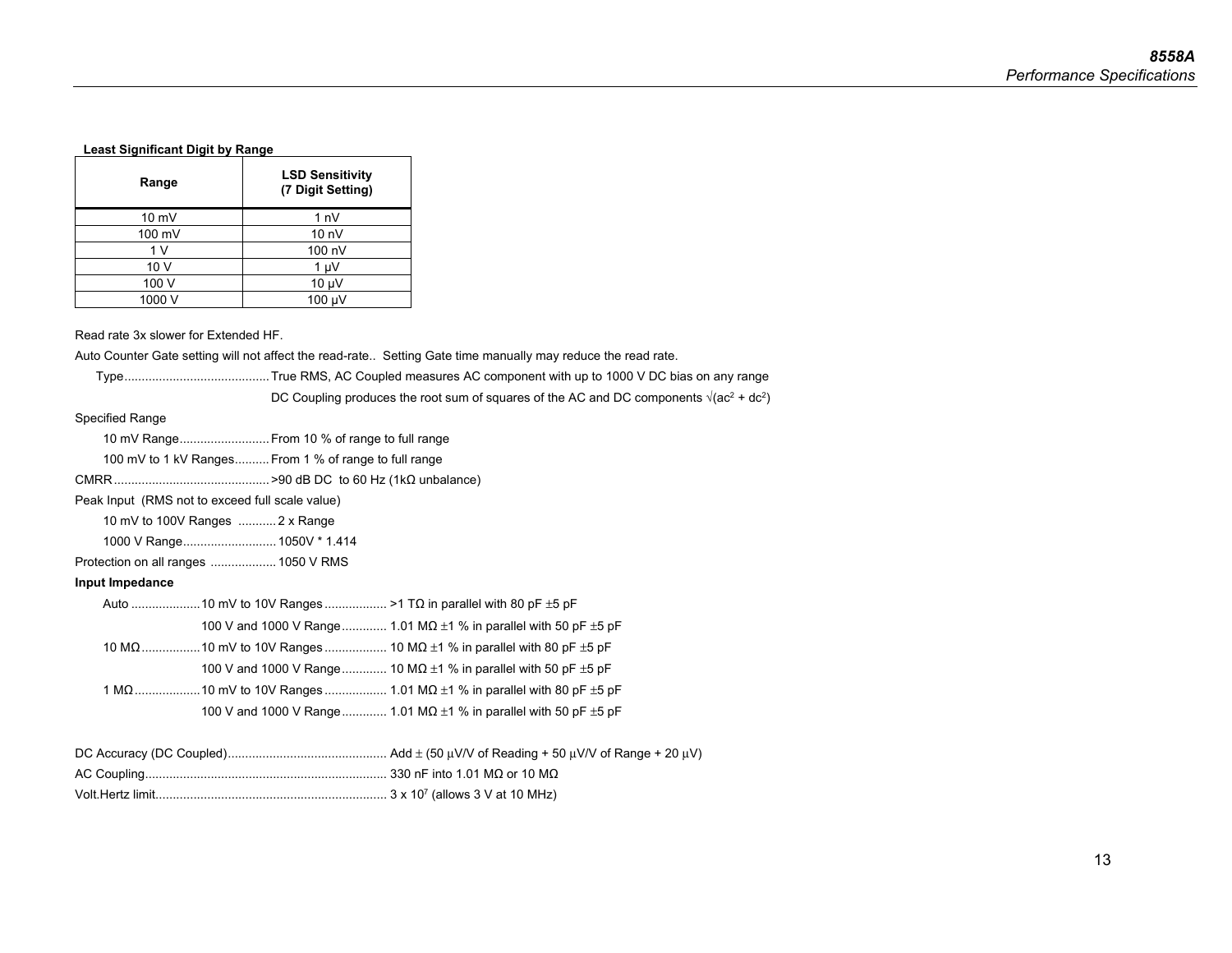Frequency Secondary Measurement: see frequency counter specification

Other secondary reading values are not specified.

### *AC Current [1][2][4][6]*

#### **AC Current- Wideband**

AC Current maximum resolution is 7 digits

|                 |                         |                   |                               | <b>Relative Accuracy</b>   |                                                 |                              |                           | <b>Absolute Accuracy</b>   |                              |                           |
|-----------------|-------------------------|-------------------|-------------------------------|----------------------------|-------------------------------------------------|------------------------------|---------------------------|----------------------------|------------------------------|---------------------------|
| 95 % Confidence |                         |                   |                               |                            | $\pm(\mu A/A)$ of reading + $\mu A/A$ of range) |                              |                           |                            |                              |                           |
| Range           | <b>Full Scale (rms)</b> | Frequency<br>(Hz) | Transfer,<br>20 min $^{[16]}$ | 24 Hour<br>Tcal $\pm$ 1 °C | 90 day<br>Tcal $\pm$ 1 °C                       | $365$ day<br>Tcal $\pm$ 1 °C | 2 year<br>Tcal $\pm$ 1 °C | 365 day<br>Tcal $\pm$ 1 °C | $365$ day<br>Tcal $\pm$ 5 °C | 2 year<br>Tcal $\pm$ 5 °C |
|                 | 20.200 000 µA           | 1 - 2k            | $150.0 + 3$                   | $2000 + 300$               | $2136 + 300$                                    | $2500 + 300$                 | $3606 + 300$              | $2510 + 300$               | $3910 + 300$                 | $3630 + 300$              |
| $10 \mu A$      |                         | 2k - 10k          | $150.0 + 3$                   | $2000 + 300$               | $2136 + 300$                                    | $2500 + 300$                 | $3606 + 300$              | $2510 + 300$               | $3910 + 300$                 | $3630 + 300$              |
|                 |                         | 10k - 30k         | $150.0 + 10$                  | $2000 + 300$               | $2136 + 300$                                    | $2500 + 300$                 | $3606 + 300$              | $2510 + 300$               | $3910 + 300$                 | $3650 + 300$              |
| $100 \mu A$     | 202.000 00 µA           | $1 - 2k$          | $20.0 + 10$                   | $250 + 100$                | $263 + 100$                                     | $300 + 100$                  | $415 + 100$               | $310 + 100$                | $450 + 100$                  | $440 + 100$               |
| 1 mA            | 2.020 000 0 mA          | $2k - 10k$        | $20.0 + 7$                    | $500 + 100$                | $527 + 100$                                     | $600 + 100$                  | $831 + 100$               | $610 + 100$                | $890 + 100$                  | $850 + 100$               |
| 10 mA           | 20.200 000 mA           | 10k - 30k         | $20.0 + 10$                   | $700 + 100$                | $726 + 100$                                     | $800 + 100$                  | $1044 + 100$              | $820 + 100$                | $1110 + 100$                 | $1080 + 100$              |
|                 |                         | 30k -100k         | $50.0 + 20$                   | $4500 + 150$               | $4630 + 150$                                    | $5000 + 150$                 | $6265 + 150$              | $5010 + 150$               | $6630 + 150$                 | $6310 + 150$              |
| 100 mA          | 202.000 00 mA           | 1 - 2k            | $10.0 + 7$                    | $250 + 100$                | $263 + 100$                                     | $300 + 100$                  | $415 + 100$               | $300 + 100$                | $450 + 100$                  | $440 + 100$               |
|                 |                         | 2k - 10k          | $10.0 + 7$                    | $500 + 100$                | $527 + 100$                                     | $600 + 100$                  | $831 + 100$               | $600 + 100$                | $890 + 100$                  | $850 + 100$               |
|                 |                         | 10k - 30k         | $10.0 + 15$                   | $700 + 100$                | $726 + 100$                                     | $800 + 100$                  | $1044 + 100$              | $800 + 100$                | $1110 + 100$                 | $1090 + 100$              |
| 1 A             | 2.020 000 0 A           | $1 - 2k$          | $10.0 + 10$                   | $250 + 150$                | $263 + 150$                                     | $300 + 150$                  | $415 + 150$               | $300 + 150$                | $450 + 150$                  | $460 + 150$               |
|                 |                         | $2k - 10k$        | $10.0 + 10$                   | $550 + 150$                | $563 + 150$                                     | $600 + 150$                  | $730 + 150$               | $610 + 150$                | $770 + 150$                  | $780 + 150$               |
|                 |                         | 10k - 30k         | $10.0 + 20$                   | $650 + 150$                | $691 + 150$                                     | $800 + 150$                  | $1137 + 150$              | $810 + 150$                | $1230 + 150$                 | 1220 + 150                |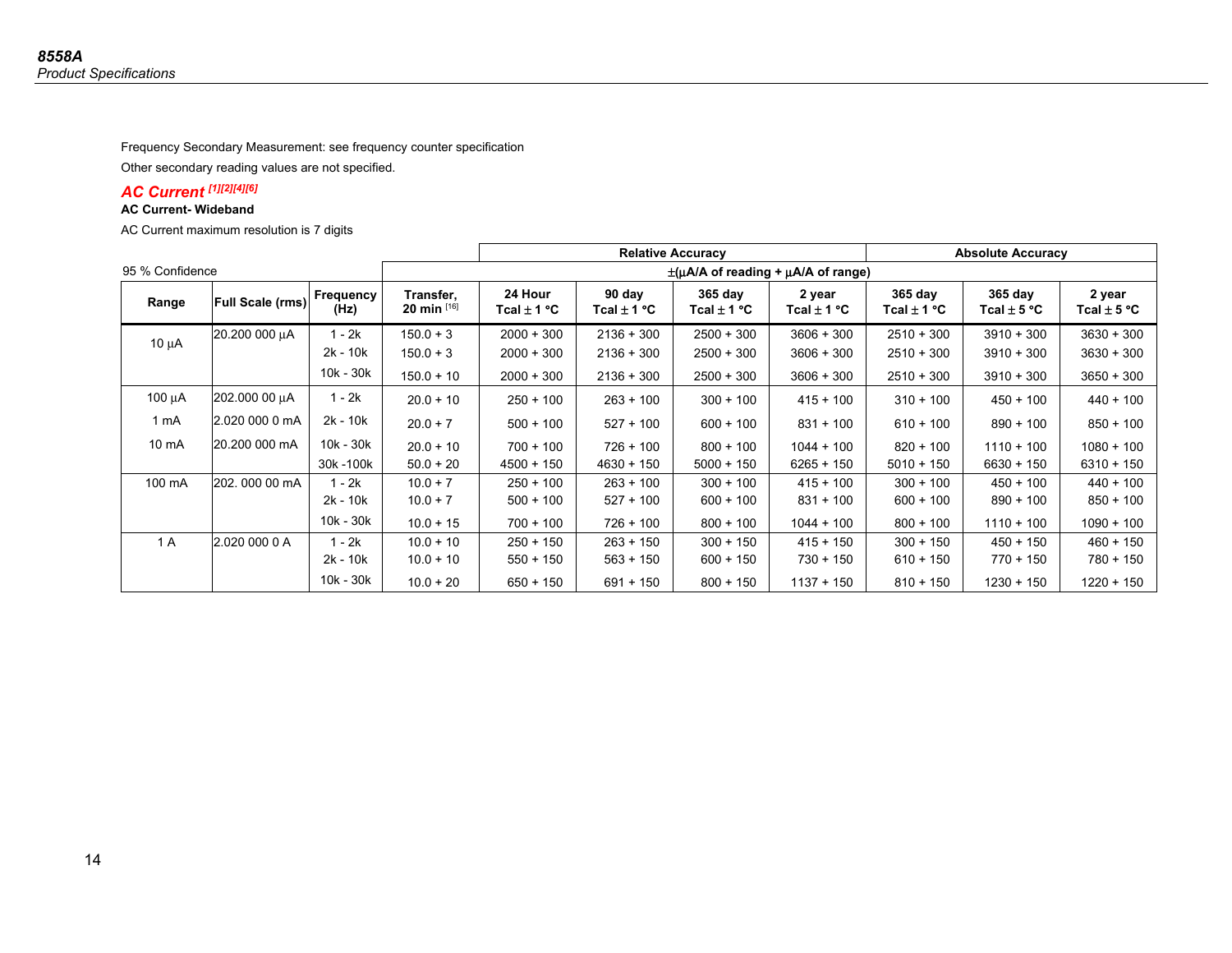|                 |                  |                   |                               | <b>Relative Accuracy</b>                        |                           |                        |                           | <b>Absolute Accuracy</b> |                            |                           |
|-----------------|------------------|-------------------|-------------------------------|-------------------------------------------------|---------------------------|------------------------|---------------------------|--------------------------|----------------------------|---------------------------|
| 99 % Confidence |                  |                   |                               | $\pm(\mu A/A)$ of reading + $\mu A/A$ of range) |                           |                        |                           |                          |                            |                           |
| Range           | Full Scale (rms) | Frequency<br>(Hz) | Transfer.<br>20 min $^{[16]}$ | 24 Hour<br>Tcal $\pm$ 1 °C                      | 90 day<br>Tcal $\pm$ 1 °C | 365 day<br>Tcal ± 1 °C | 2 year<br>Tcal $\pm$ 1 °C | 365 day<br>Tcal ± 1 °C   | 365 day<br>Tcal $\pm$ 5 °C | 2 year<br>Tcal $\pm$ 5 °C |
| $10 \mu A$      | 20.200 000 µA    | 1 - 2k            | $194 + 4$                     | $2580 + 387$                                    | $2755 + 387$              | $3225 + 387$           | $4651 + 387$              | $3238 + 387$             | $5044 + 387$               | $4683 + 387$              |
|                 |                  | $2k - 10k$        | $194 + 4$                     | $2580 + 387$                                    | $2755 + 387$              | $3225 + 387$           | $4651 + 387$              | $3238 + 387$             | $5044 + 387$               | $4683 + 387$              |
|                 |                  | 10k - 30k         | $194 + 13$                    | $2580 +$<br>387                                 | $2755 + 387$              | $3225 + 387$           | $4651 + 387$              | $3238 + 387$             | $5044 + 387$               | $4709 + 387$              |
| 100 uA          | 202.000 00uA     | 1 - 2k            | $26 + 13$                     | $323 + 129$                                     | $340 +$<br>129            | $387 + 129$            | $536 + 129$               | $400 + 129$              | $581 + 129$                | $568 + 129$               |
| 1 mA            | 2.020 000 0 mA   | $2k - 10k$        | $26 + 9$                      | $645 + 129$                                     | 129<br>680 +              | $774 + 129$            | $1072 + 129$              | 787 + 129                | $1148 + 129$               | $1097 + 129$              |
| $10 \text{ mA}$ | 20.200 000 mA    | $10k - 30k$       | $26 + 13$                     | $903 + 129$                                     | $937 + 129$               | $1032 + 129$           | $1347 + 129$              | $1058 + 129$             | $1432 + 129$               | $1393 + 129$              |
|                 |                  | 30k - 100k        | $65 + 26$                     | $5805 + 194$                                    | $5973 + 194$              | $6450 + 194$           | $8082 + 194$              | $6463 + 194$             | $8553 + 194$               | $8140 + 194$              |
| 100 mA          | 202.000 00 mA    | - 2k              | $13 + 9$                      | $323 + 129$                                     | 129<br>$340 +$            | $387 + 129$            | $536 + 129$               | $387 + 129$              | $581 + 129$                | $568 + 129$               |
|                 |                  | $2k - 10k$        | $13 + 9$                      | $645 +$<br>129                                  | 129<br>$680 +$            | $774 + 129$            | $1072 + 129$              | $774 + 129$              | $1148 + 129$               | $1097 + 129$              |
|                 |                  | 10k - 30k         | $13 + 19$                     | $903 + 129$                                     | 129<br>$937 +$            | $1032 + 129$           | $1347 + 129$              | $1032 + 129$             | $1432 + 129$               | $1406 + 129$              |
| 1 A             | 2.020 000 0 A    | l - 2k            | $13 + 13$                     | $323 + 194$                                     | $340 +$<br>194            | $387 + 194$            | $536 + 194$               | $387 + 194$              | $581 + 194$                | $593 + 194$               |
|                 |                  | $2k - 10k$        | $13 + 13$                     | $710 + 194$                                     | 726 +<br>194              | $774 + 194$            | $941 + 194$               | 787 + 194                | $993 + 194$                | $1006 + 194$              |
|                 |                  | 10k - 30k         | $13 + 26$                     | $839 +$<br>194                                  | 194<br>$891 +$            | $1032 + 194$           | $1467 + 194$              | $1045 + 194$             | $1587 + 194$               | $1574 + 194$              |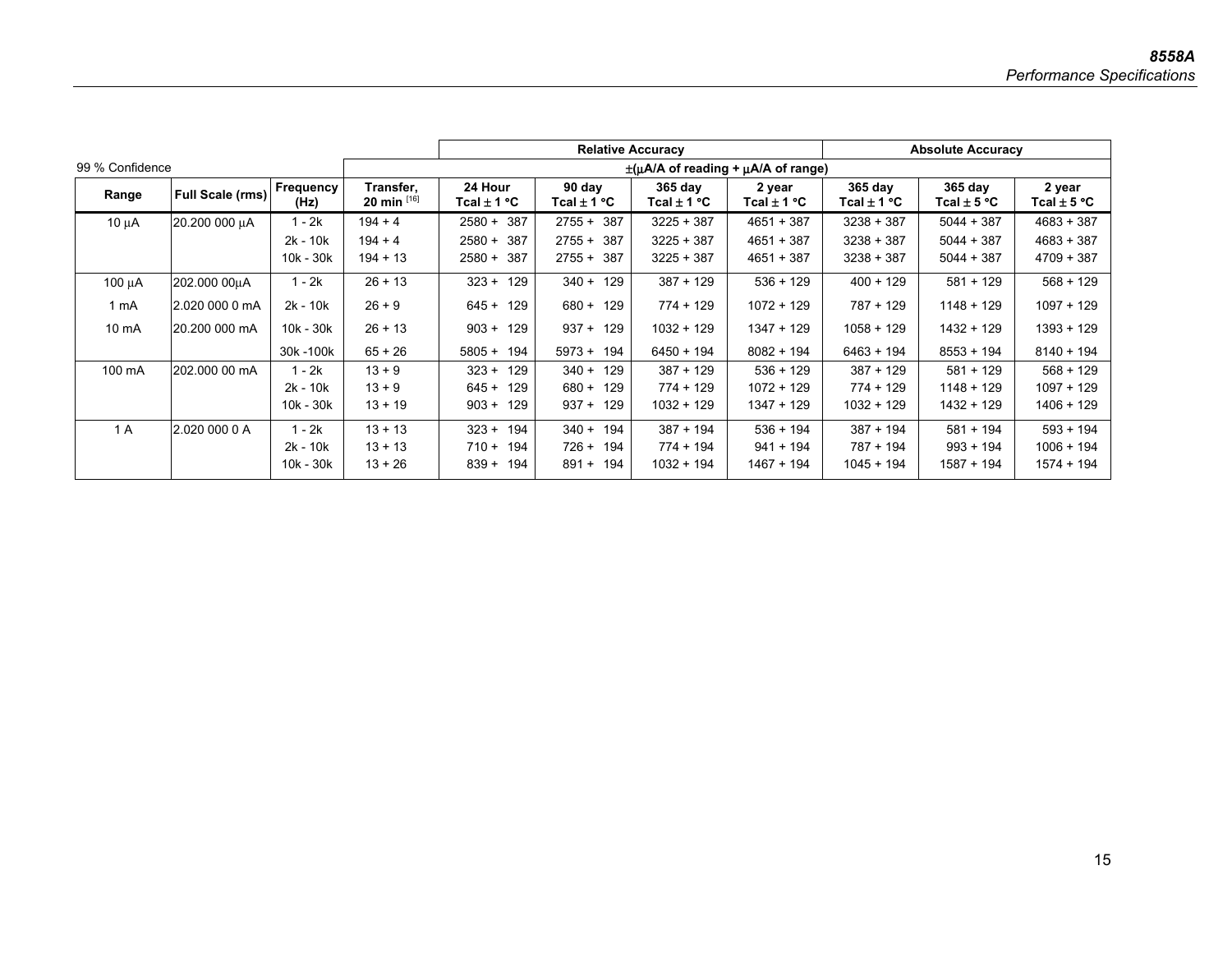|             |                |                | $\pm \mu A/A$ of reading/°C      |
|-------------|----------------|----------------|----------------------------------|
| Range       | Frequency (Hz) | 15 °C to 30 °C | 5 °C to 15 °C,<br>30 °C to 40 °C |
| $10 \mu A$  | $1 - 10$       | 5              | 8                                |
|             | $10 - 10k$     | 5              | 8                                |
|             | 10k - 30k      | 10             | 15                               |
| 100 $\mu$ A | $1 - 10$       | 5              | 8                                |
| 1 mA        | $10 - 10k$     | 5              | 8                                |
| 10 mA       | 10k - 30k      | 5              | 8                                |
|             | 30k - 100k     | 10             | 15                               |
| 100 mA      | $1 - 10$       | 5              | 8                                |
|             | $10 - 10k$     | 5              | 8                                |
|             | 10k - 30k      | 10             | 15                               |
| 1 A         | $1 - 10$       | 10             | 15                               |
|             | $10 - 10k$     | 10             | 15                               |
|             | 10k - 30k      | 20             | 30                               |

### **AC Current Temperature Coefficient (**not applicable if within Tcal ± 1 °C)

#### **Settling time**

10 μA to 100 mA Ranges to 20 μA/A of step size ............................. <1 s

### **Current shunt self-heating time to settle to within specification**

1 A Range cold to final value .............. 20 μA/A in 2 minutes

DC Accuracy (DC Coupled) ......................... Add ±(100 μA/A Reading + 50 μA/A  $Range + 20 nA)$ 

#### **Input Impedance**

| Range           | <b>Front</b> | Rear         |
|-----------------|--------------|--------------|
| $10 \mu A$      | $100\Omega$  | $100\Omega$  |
| $100 \mu A$     | $100\Omega$  | $100\Omega$  |
| 1 mA            | $10.5\Omega$ | $10.8\Omega$ |
| $10 \text{ mA}$ | $1.5\Omega$  | $1.8\Omega$  |
| 100 mA          | $0.8\Omega$  | $1.1\Omega$  |
| 1 A             | $0.4\Omega$  | $0.6\Omega$  |

Maximum burden voltage = 2.02 x Range x input Impedance Measurement voltage burden = input current x Input impedance Protection

Front Input ................................ 30 A rms, self-resetting

Rear Input ................................. 2 A rms, Rear Panel Fuse

Peak Input (RMS not to exceed full scale value): 2 x Range **Reading rate** 

| <b>RMS Filter</b> | <b>Acquisition time</b><br>(seconds) | Read rate (Hz) |
|-------------------|--------------------------------------|----------------|
| $0.1$ Hz          | 62                                   | 0.016          |
| 1 Hz              | 6.2                                  | 0.16           |
| 10 Hz             | 0.62                                 | 1.6            |
| 40 Hz             | 0.156                                | 6.4            |
| 100 Hz            | 0.063                                | 16             |
| 1000 Hz           | 0.015                                |                |

Auto Counter Gate setting will not affect the read-rate.

Setting Gate time manually may reduce the read rate.

Frequency as Secondary Measurement - see frequency counter specifications

### **Least Significant Digit by Range**

| Range           | <b>LSD Sensitivity</b><br>(7 Digit Setting) |
|-----------------|---------------------------------------------|
| $10 \mu A$      | 1 pA                                        |
| 100 µA          | 10 <sub>pA</sub>                            |
| 1 mA            | 100 pA                                      |
| $10 \text{ mA}$ | 1 <sub>n</sub> A                            |
| 100 mA          | 10 <sub>n</sub> A                           |
| 1 A             | 100 nA                                      |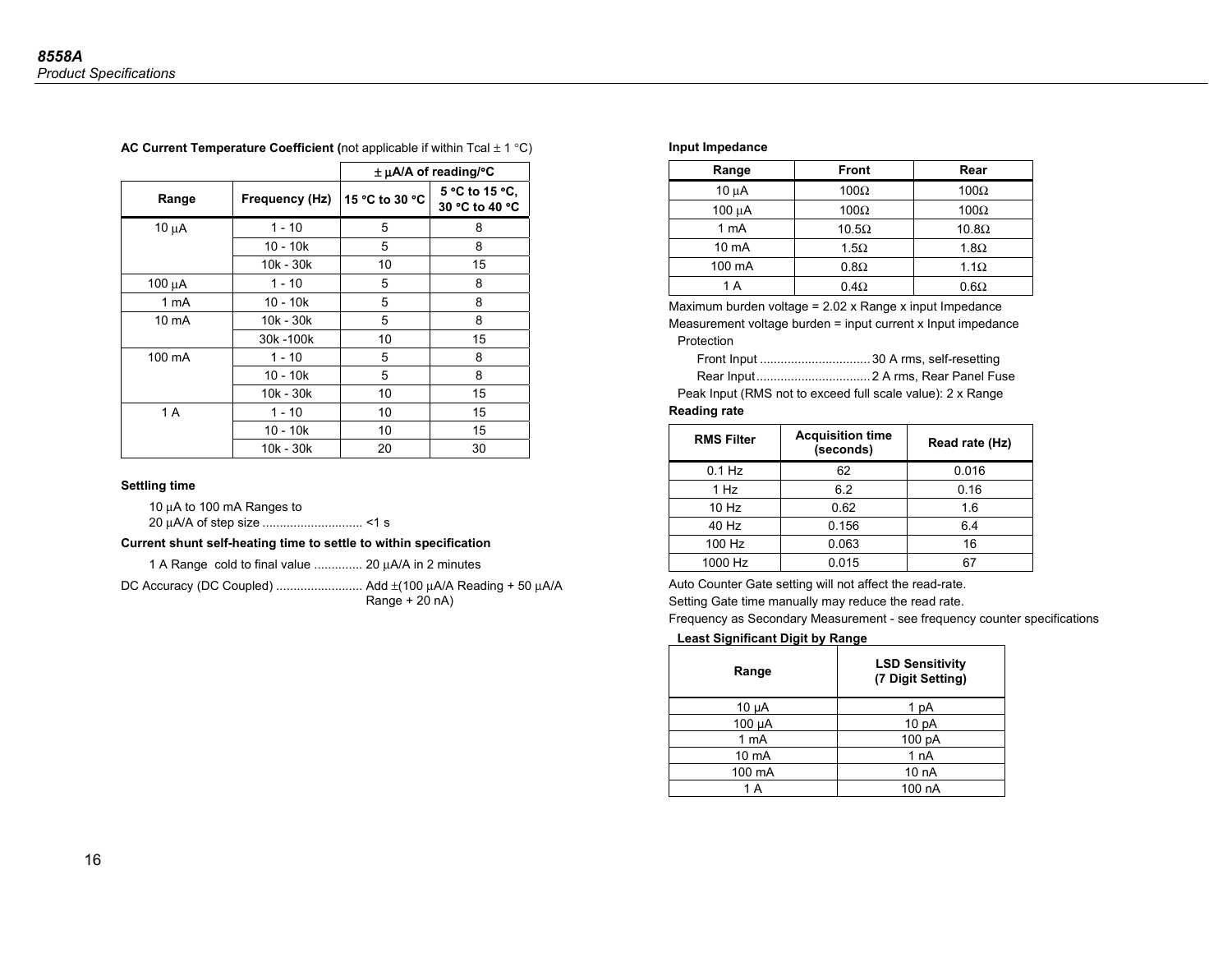### *Resistance [1][2][3][4][10]*

### **Resistance 4 Wire**

**Total Measurement Specification = (Reading spec + Range spec) + (Aperture spec + Aperture Range spec) + (Read Period Reading spec + Read Period Range spec)** 

### **Reading and Range Specification**

Resistance maximum resolution is 8 digits

|                 |                                   |            |                               | <b>Relative Accuracy</b>                                             |                           |                            |                           | <b>Absolute Accuracy</b>   |                            |                           |
|-----------------|-----------------------------------|------------|-------------------------------|----------------------------------------------------------------------|---------------------------|----------------------------|---------------------------|----------------------------|----------------------------|---------------------------|
| 95 % Confidence |                                   |            |                               | $\pm$ ( $\mu\Omega/\Omega$ of reading + $\mu\Omega/\Omega$ of range) |                           |                            |                           |                            |                            |                           |
| Range           | <b>Full Scale</b>                 | "Mode"     | Transfer,<br>20 min $^{[16]}$ | 24 Hour<br>Tcal $\pm$ 1 °C                                           | 90 day<br>Tcal $\pm$ 1 °C | 365 day<br>Tcal $\pm$ 1 °C | 2 year<br>Tcal $\pm$ 1 °C | 365 day<br>Tcal $\pm$ 1 °C | 365 day<br>Tcal $\pm$ 5 °C | 2 year<br>Tcal $\pm$ 5 °C |
| $1 \Omega$      | 2.020 000 00 Ω                    | Normal     | $2.0 + 4.5$                   | $6.0 + 4.5$                                                          | $11 + 4.5$                | $15 + 4.5$                 | $30 + 4.5$                | $15 + 4.5$                 | $21 + 4.5$                 | $36 + 4.5$                |
| $10 \Omega$     | 20.200 000 0 $\Omega$             | Normal     | $0.8 + 2.0$                   | $4.0 + 2.0$                                                          | $8.0 + 2.0$               | $12 + 2.0$                 | $24 + 2.0$                | $12 + 2.0$                 | $15 + 2.0$                 | $26 + 2.0$                |
| 100 $\Omega$    | 202.000 000 Ω                     | Normal     | $0.2 + 0.6$                   | $3.0 + 0.6$                                                          | $6.5 + 0.6$               | $10 + 0.6$                 | $20 + 0.6$                | $10 + 0.6$                 | $12 + 0.6$                 | $22 + 0.6$                |
| $1 k\Omega$     | 2.020 000 00 kΩ                   | Normal     | $0.2 + 0.6$                   | $2.0 + 0.6$                                                          | $6.0 + 0.6$               | $10 + 0.6$                 | $20 + 0.6$                | $10 + 0.6$                 | $12 + 0.6$                 | $22 + 0.6$                |
| 10 $k\Omega$    | 20.200 000 0 kΩ                   | Normal     | $0.2 + 0.6$                   | $2.0 + 0.6$                                                          | $6.0 + 0.6$               | $10 + 0.6$                 | $20 + 0.6$                | $10 + 0.6$                 | $12 + 0.6$                 | $22 + 0.6$                |
| 100 $k\Omega$   | 202.000 000 kΩ                    | Normal     | $0.2 + 0.6$                   | $2.0 + 0.6$                                                          | $6.0 + 0.6$               | $10 + 0.6$                 | $20 + 0.6$                | $10 + 0.6$                 | $12 + 0.6$                 | $22 + 0.6$                |
| 1 M $\Omega$    | 2.020 000 00 MΩ                   | Normal     | $0.5 + 1.5$                   | $1.0 + 1.5$                                                          | $5.5 + 1.5$               | $10 + 1.5$                 | $20 + 1.5$                | $11 + 1.5$                 | $13 + 1.5$                 | $22 + 1.5$                |
| 10 $M\Omega$    | 20.200 000 0 MΩ                   | Normal     | $2.5 + 15$                    | $4.0 + 15$                                                           | $12 + 15$                 | $20 + 15$                  | $40 + 15$                 | $21 + 15$                  | $29 + 15$                  | $48 + 15$                 |
| 100 MΩ          | 202.000 000 MΩ                    | Normal     | $15 + 150$                    | $40 + 150$                                                           | $43 + 150$                | $45 + 150$                 | $90 + 150$                | $51 + 150$                 | $131 + 150$                | $170 + 150$               |
| 1 G $\Omega$    | 2.020 000 00 GΩ                   | Normal     | $200 + 1500$                  | $300 + 1500$                                                         | $450 + 1500$              | $600 + 1500$               | $1200 + 1500$             | $600 + 1500$               | $1400 + 1500$              | $2,000 + 1500$            |
| $1 \Omega$      | 2.020 000 00 Ω                    | Lo Current | $2.0 + 4.0$                   | $6.0 + 4.5$                                                          | $11 + 4.5$                | $15 + 4.5$                 | $30 + 4.5$                | $15 + 4.5$                 | $21 + 4.5$                 | $36 + 4.5$                |
| 10 $\Omega$     | 20.200 000 0 $\Omega$             | Lo Current | $0.8 + 2.0$                   | $40 + 2.0$                                                           | $8 + 2.0$                 | $12 + 2.0$                 | $24 + 2.0$                | $12 + 2.0$                 | $15 + 2.0$                 | $26 + 2.0$                |
| 100 $\Omega$    | 202.000 000 Ω                     | Lo Current | $2.5 + 2.0$                   | $8.7 + 2.0$                                                          | $12 + 2.0$                | $16 + 2.0$                 | $26 + 2.0$                | $16 + 2.0$                 | $18 + 2.0$                 | $28 + 2.0$                |
| 1 $k\Omega$     | 2.020 000 00 kΩ                   | Lo Current | $2.5 + 2.0$                   | $9.3 + 2.0$                                                          | $13 + 2.0$                | $17 + 2.0$                 | $27 + 2.0$                | $18 + 2.0$                 | $20 + 2.0$                 | $30 + 2.0$                |
| 10 $k\Omega$    | 20.200 000 0 kΩ                   | Lo Current | $2.5 + 2.0$                   | $12.9 + 2.0$                                                         | $17 + 2.0$                | $21 + 2.0$                 | $31 + 2.0$                | $21 + 2.0$                 | $23 + 2.0$                 | $33 + 2.0$                |
| 100 $k\Omega$   | 202.000 000 kΩ                    | Lo Current | $5.0 + 0.6$                   | $12.9 + 0.6$                                                         | $17 + 0.6$                | $21 + 0.6$                 | $31 + 0.6$                | $21 + 0.6$                 | $23 + 0.6$                 | $33 + 0.6$                |
| 1 M $\Omega$    | 2.020 000 00 MΩ $\mid$ Lo Current |            | $7.0 + 1.0$                   | $11.6 + 1.0$                                                         | $16 + 1.0$                | $21 + 1.0$                 | $31 + 1.0$                | $21 + 1.0$                 | $29 + 1.0$                 | $39 + 1.0$                |
| 10 $M\Omega$    | 20.200 000 0 MΩ Lo Current        |            | $58 + 30$                     | $120 + 30$                                                           | $128 + 30$                | $137 + 30$                 | $165 + 30$                | $139 + 30$                 | $378 + 30$                 | $568 + 30$                |
| 100 $M\Omega$   | 202.000 000 MΩ                    | Lo Current | $250 + 150$                   | $250 + 150$                                                          | $350 + 150$               | $500 + 150$                | $1000 + 150$              | $515 + 150$                | $1500 + 150$               | $2000 + 150$              |
| 1 G $\Omega$    | 2.020 000 00 GΩ Lo Current        |            | $250 + 1500$                  | $300 + 1000$                                                         | $450 + 1000$              | $600 + 1500$               | $1200 + 1500$             | $600 + 1500$               | $1400 + 1500$              | $2000 + 1500$             |
| 10 MΩ           | 20.200 000 0 MΩ                   | <b>HV</b>  | $2.0 + 1$                     | $5.8 + 1$                                                            | $6.5 + 1$                 | $7.0 + 1$                  | $14 + 1$                  | $15 + 1$                   | $17 + 1$                   | $26 + 1$                  |
| 100 $M\Omega$   | 202.000 000 MΩ                    | <b>HV</b>  | $3.5 + 10$                    | $7.4 + 10$                                                           | $8.0 + 10$                | $9.0 + 10$                 | $18.0 + 10$               | $60 + 10$                  | $68 + 10$                  | $102 + 10$                |
| 1 G $\Omega$    | 2.020 000 00 GΩ                   | <b>HV</b>  | $20 + 100$                    | $27 + 100$                                                           | $28 + 100$                | $30 + 100$                 | $60.0 + 100$              | $150 + 100$                | $230 + 100$                | $345 + 100$               |
| 10 GΩ $^{[14]}$ | 20,200 000 0 GΩ                   | HV.        | $250 + 1000$                  | $250 + 1000$                                                         | $350 + 1000$              | $500 + 1000$               | $1000 + 1000$             | $525 + 1000$               | $1330 + 1000$              | $2000 + 1000$             |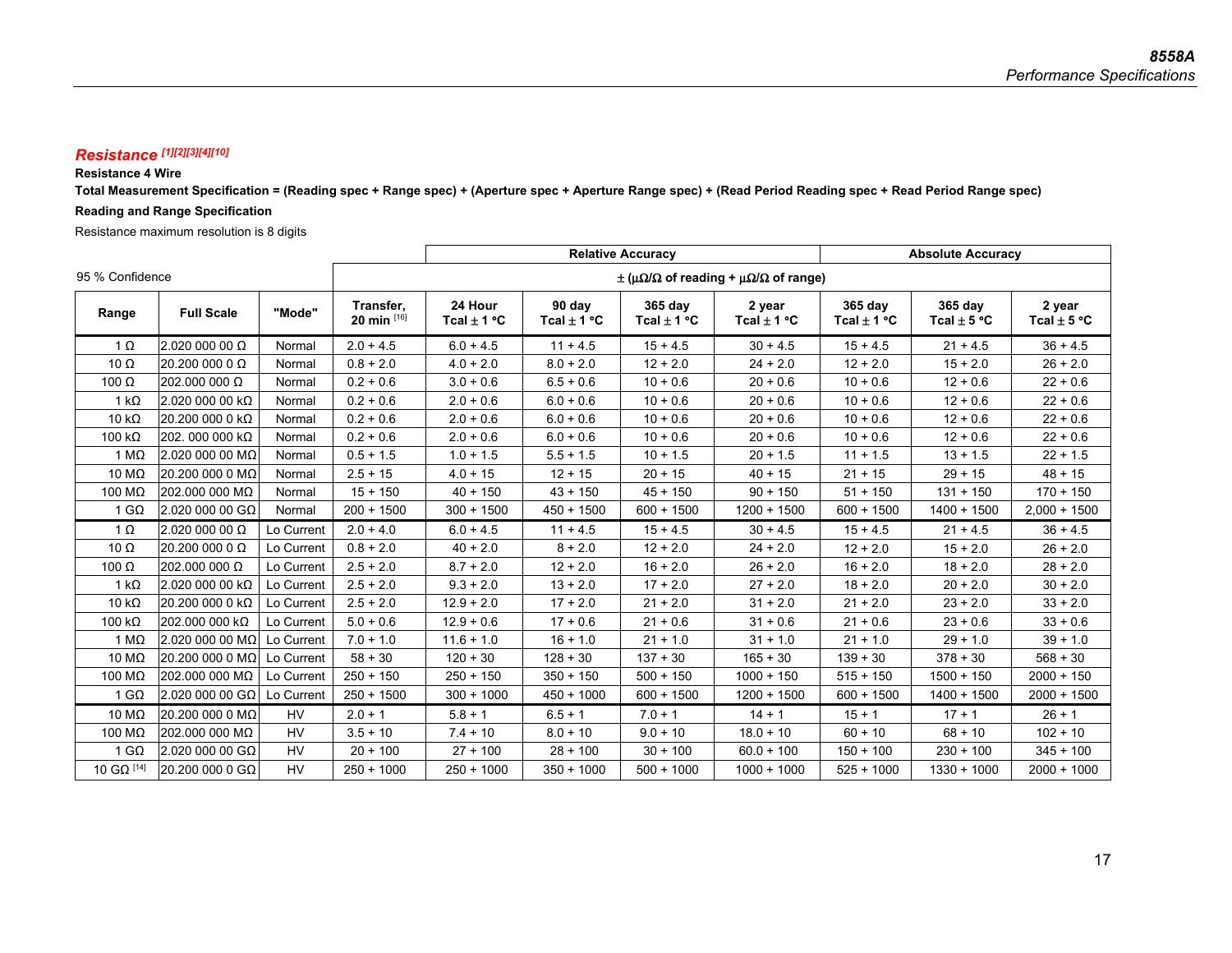|                 |                   |            |                            | <b>Relative Accuracy</b>                                         |                           |                            | <b>Absolute Accuracy</b>  |                            |                            |                           |
|-----------------|-------------------|------------|----------------------------|------------------------------------------------------------------|---------------------------|----------------------------|---------------------------|----------------------------|----------------------------|---------------------------|
| 99 % Confidence |                   |            |                            | $\pm(\mu\Omega/\Omega$ of reading + $\mu\Omega/\Omega$ of range) |                           |                            |                           |                            |                            |                           |
| Range           | <b>Full Scale</b> | "Mode"     | Transfer,<br>20 min $[15]$ | 24 Hour<br>Tcal $\pm$ 1 °C                                       | 90 day<br>Tcal $\pm$ 1 °C | 365 day<br>Tcal $\pm$ 1 °C | 2 year<br>Tcal $\pm$ 1 °C | 365 day<br>Tcal $\pm$ 1 °C | 365 day<br>Tcal $\pm$ 5 °C | 2 year<br>Tcal $\pm$ 5 °C |
| $1 \Omega$      | 2.0200 000 00 Ω   | Normal     | $2.6 + 5.8$                | $7.7 + 5.8$                                                      | $14 + 5.8$                | $19 + 5.8$                 | $39 + 5.8$                | $20 + 5.8$                 | $28 + 5.8$                 | $41 + 5.8$                |
| 10 $\Omega$     | 20.200 000 0 Ω    | Normal     | $1.0 + 2.6$                | $5.2 + 2.6$                                                      | $10 + 2.6$                | $15 + 2.6$                 | $31 + 2.6$                | $16 + 2.6$                 | $19 + 2.6$                 | $29 + 2.6$                |
| 100 $\Omega$    | 202.000 000 Ω     | Normal     | $0.3 + 0.7$                | $3.9 + 0.7$                                                      | $8.4 + 0.7$               | $13 + 0.7$                 | $26 + 0.7$                | $13 + 0.7$                 | $16 + 0.7$                 | $23 + 0.7$                |
| 1 k $\Omega$    | 2.020 000 00 kΩ   | Normal     | $0.3 + 0.7$                | $2.6 + 0.7$                                                      | $7.7 + 0.7$               | $13 + 0.7$                 | $26 + 0.7$                | $13 + 0.7$                 | $16 + 0.7$                 | $23 + 0.7$                |
| 10 k $\Omega$   | 20.200 000 0 kΩ   | Normal     | $0.3 + 0.7$                | $2.6 + 0.7$                                                      | $7.7 + 0.7$               | $13 + 0.7$                 | $26 + 0.7$                | $13 + 0.7$                 | $16 + 0.7$                 | $23 + 0.7$                |
| 100 $k\Omega$   | 202.000 000 kΩ    | Normal     | $0.3 + 0.7$                | $2.6 + 0.7$                                                      | $7.7 + 0.7$               | $13 + 0.7$                 | $26 + 0.7$                | $13 + 0.7$                 | $16 + 0.7$                 | $24 + 0.7$                |
| 1 M $\Omega$    | 2.020 000 00 MΩ   | Normal     | $0.6 + 1.9$                | $1.3 + 1.9$                                                      | $7.1 + 1.9$               | $13 + 1.9$                 | $26 + 1.9$                | $14 + 1.9$                 | $17 + 1.9$                 | $26 + 1.9$                |
| 10 $M\Omega$    | 20.20000000000    | Normal     | $3.2 + 19$                 | $5.2 + 19$                                                       | $15 + 19$                 | $26 + 19$                  | $52 + 19$                 | $27 + 19$                  | $37 + 19$                  | $56 + 19$                 |
| 100 M $\Omega$  | 202.000 000 MΩ    | Normal     | $19 + 194$                 | $52 + 194$                                                       | $55 + 194$                | $58 + 194$                 | $116 + 194$               | $66 + 194$                 | $170 + 194$                | $254 + 194$               |
| 1 G $\Omega$    | 2.020 000 00 GΩ   | Normal     | $258 + 1935$               | $387 + 1935$                                                     | $581 + 1935$              | $774 + 1935$               | $1548 + 1935$             | $774 + 1935$               | $1806 + 1935$              | $2580 + 1935$             |
| $1 \Omega$      | 2.020 000 00 Ω    | Lo Current | $2.6 + 5.8$                | $7.7 + 5.8$                                                      | $14 + 5.8$                | $19 + 5.8$                 | $39 + 5.8$                | $20 + 5.8$                 | $28 + 5.8$                 | $46 + 5.8$                |
| 10 $\Omega$     | 20.200 000 0 Ω    | Lo Current | $1.0 + 2.6$                | $5.2 + 2.6$                                                      | $5.8 + 2.6$               | $15 + 2.6$                 | $31 + 2.6$                | $16 + 2.6$                 | $19 + 2.6$                 | $34 + 2.6$                |
| 100 $\Omega$    | 202.000 000 Ω     | Lo Current | $3.2 + 2.6$                | $11.2 + 2.6$                                                     | $14.4 + 2.6$              | $18 + 2.6$                 | $27 + 2.6$                | $20 + 2.6$                 | $24 + 2.6$                 | $36 + 2.6$                |
| 1 k $\Omega$    | 2.020 000 00 kΩ   | Lo Current | $3.2 + 2.6$                | $12.0 + 2.6$                                                     | $15.2 + 2.6$              | $20 + 2.6$                 | $29 + 2.6$                | $23 + 2.6$                 | $26 + 2.6$                 | $38 + 2.6$                |
| 10 k $\Omega$   | 20.200 000 0 kΩ   | Lo Current | $3.2 + 2.6$                | $16.6 + 2.6$                                                     | $19.9 + 2.6$              | $24 + 2.6$                 | $33 + 2.6$                | $27 + 2.6$                 | $30 + 2.6$                 | $43 + 2.6$                |
| 100 k $\Omega$  | 202.000 000 kΩ    | Lo Current | $6.5 + 0.8$                | $16.6 + 0.8$                                                     | $19.9 + 0.8$              | $24 + 0.8$                 | $33 + 0.8$                | $27 + 0.8$                 | $30 + 0.8$                 | $43 + 0.8$                |
| 1 M $\Omega$    | 2.020 000 00 MΩ   | Lo Current | $9.0 + 1.3$                | $14.9 + 1.3$                                                     | $17.5 + 1.3$              | $21 + 1.3$                 | $30 + 1.3$                | $27 + 1.3$                 | $38 + 1.3$                 | $50 + 1.3$                |
| 10 $M\Omega$    | 20.200 000 0 MΩ   | Lo Current | $75 + 39$                  | $156 + 39$                                                       | $165 + 39$                | $177 + 39$                 | $213 + 39$                | $180 + 39$                 | $489 + 39$                 | $735 + 39$                |
| 100 M $\Omega$  | $202.0000000$ MΩ  | Lo Current | $323 + 194$                | $323 + 194$                                                      | $452 + 194$               | $645 + 194$                | $1290 + 194$              | $664 + 194$                | $1935 + 194$               | $2580 + 194$              |
| 1 G $\Omega$    | $2.020000000$ GΩ  | Lo Current | $323 + 1935$               | $387 + 1935$                                                     | $581 + 1935$              | $774 + 1935$               | $1548 + 1935$             | $774 + 1935$               | $1806 + 1935$              | $2580 + 1935$             |
| 10 $M\Omega$    | 20.200 000 0 MΩ   | <b>HV</b>  | $2.6 + 1.29$               | $7.5 + 1.29$                                                     | $8.4 + 1.29$              | $9.0 + 1.29$               | $18 + 1.29$               | $19 + 1.29$                | $22 + 1.29$                | $34 + 1.29$               |
| 100 M $\Omega$  | 202.000 000 MΩ    | <b>HV</b>  | $4.5 + 12.9$               | $9.5 + 12.9$                                                     | $10.3 + 12.9$             | $11.6 + 12.9$              | $23.2 + 12.9$             | $77 + 12.9$                | $88 + 12.9$                | $132 + 12.9$              |
| 1 G $\Omega$    | $2.020000000$ GΩ  | <b>HV</b>  | $26 + 129$                 | $35 + 129$                                                       | $36 + 129$                | $39 + 129$                 | $77.4 + 129$              | $194 + 129$                | $300 + 129$                | $518 + 129$               |
| 10 GΩ $^{[14]}$ | $20.20000000$ GQ  | <b>HV</b>  | $323 + 1290$               | $323 + 1290$                                                     | $452 + 1290$              | $645 + 1290$               | $1290 + 1290$             | $677 + 1290$               | $1709 + 1290$              | $2580 + 1290$             |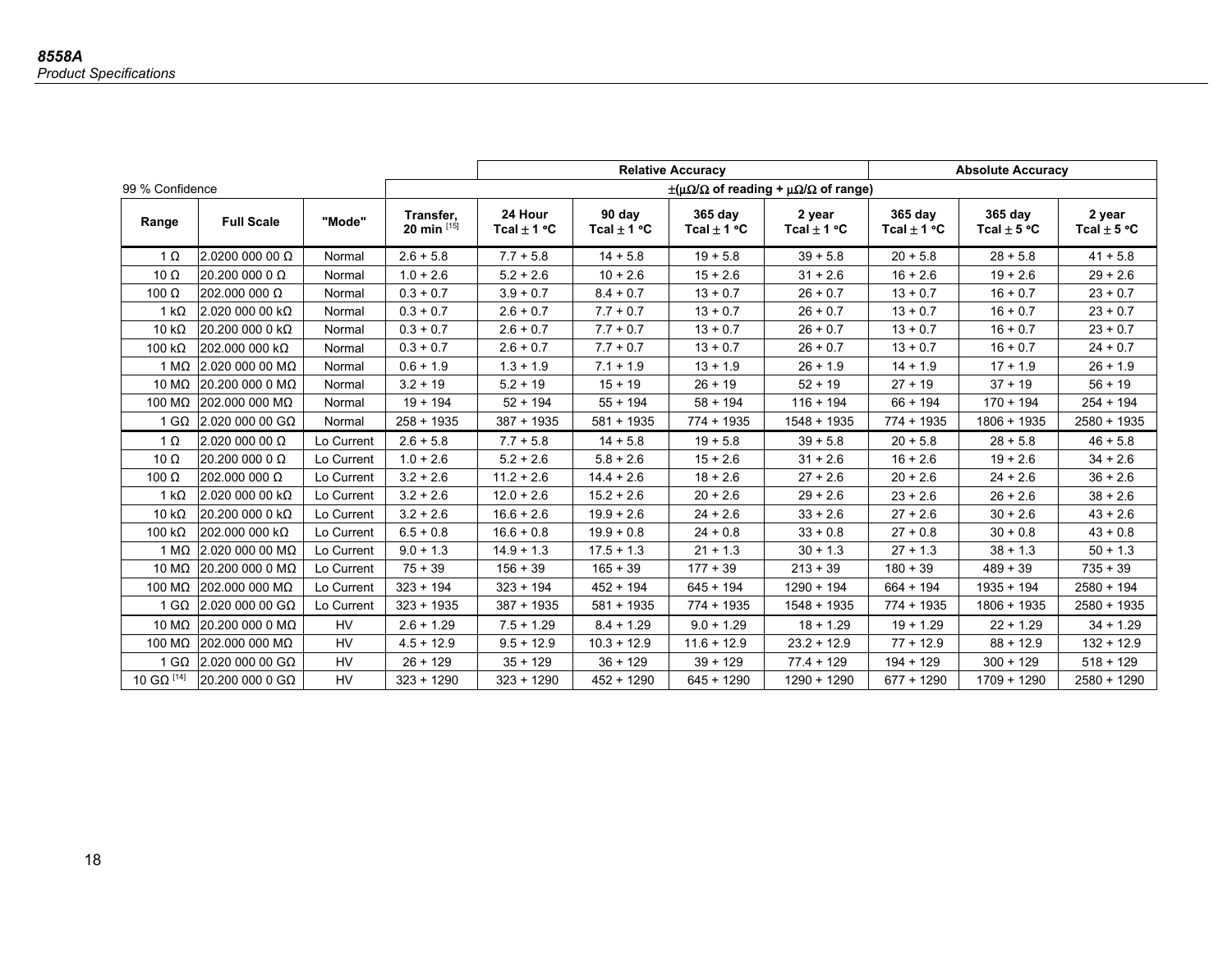### **Least Significant Digit by Range**

| Range         | <b>LSD Sensitivity</b><br>(8 Digit Setting) |
|---------------|---------------------------------------------|
| $1 \Omega$    | 10 n $\Omega$                               |
| 10 $\Omega$   | 100 $n\Omega$                               |
| $100 \Omega$  | 1 $\mu\Omega$                               |
| 1 k $\Omega$  | 10 $\mu\Omega$                              |
| 10 $k\Omega$  | 100 $\mu\Omega$                             |
| 100 $k\Omega$ | 1 m $\Omega$                                |
| 1 m $\Omega$  | 10 m $\Omega$                               |
| 10 m $\Omega$ | 100 $m\Omega$                               |
| 100 $m\Omega$ | 1 $\Omega$                                  |
| 1 GΩ          | 10 $\Omega$                                 |
| 10 G $\Omega$ | 100 $\Omega$                                |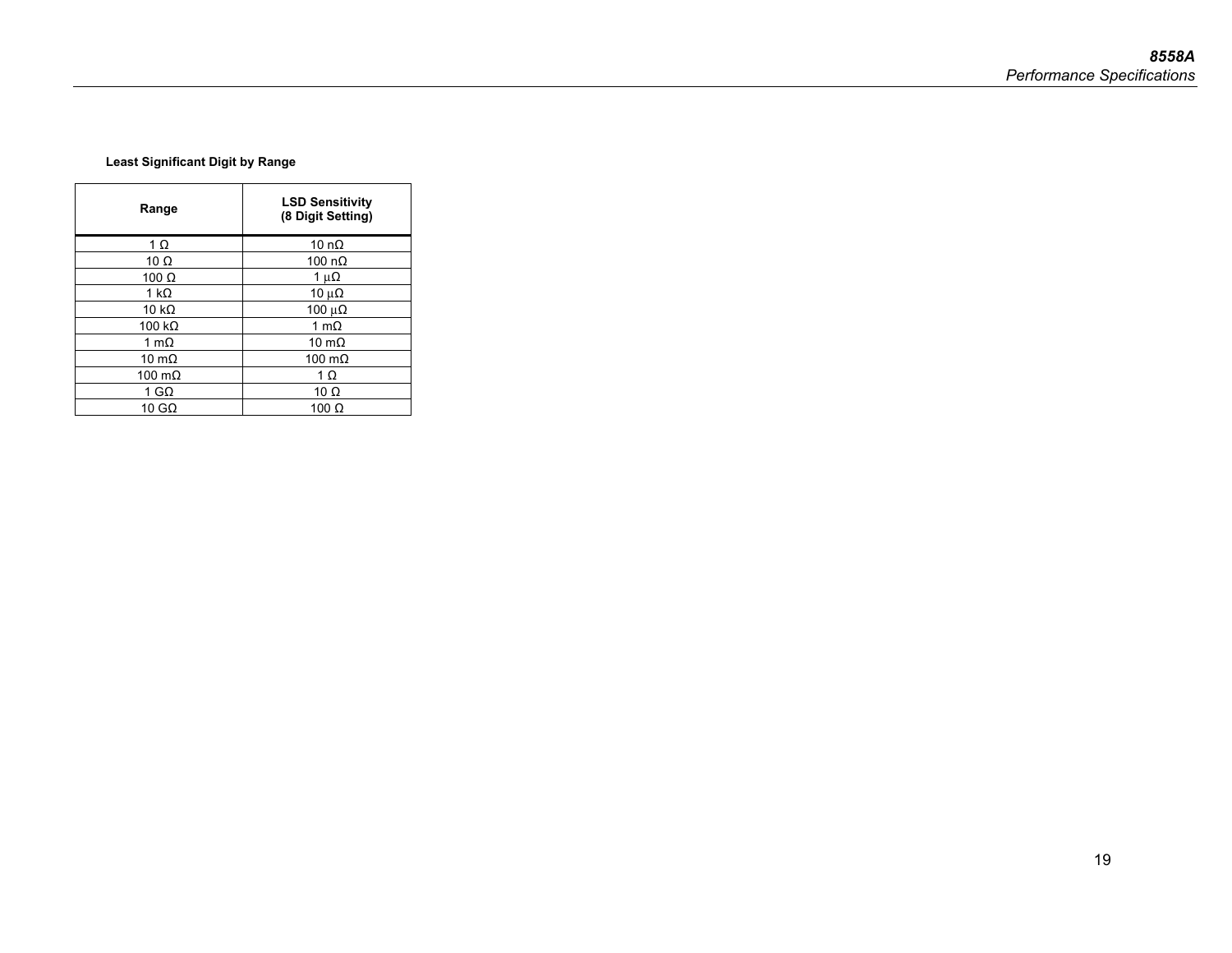**Temperature Coefficient** (not applicable if within Tcal  $\pm 1 \text{ }^{\circ}$ C) **Voltage and Current Parameters** 

|                |            |                |    | $\pm$ ( $\mu\Omega/\Omega$ of reading/°C | + $\Omega$ /°C     |
|----------------|------------|----------------|----|------------------------------------------|--------------------|
| Range          | "Mode"     | 15 °C to 30 °C | or | 5 °C to 15 °C<br>30 °C to 40 °C          | 5 °C to 40 °C [16] |
| $1 \Omega$     | Normal     | 1.5            | or | $2.5 +$                                  | $1.5 \mu$          |
| 10 $\Omega$    | Normal     | 0.6            | or | $1.0 +$                                  | $25 \mu$           |
| 100 $\Omega$   | Normal     | 0.5            | or | $0.8 +$                                  | $250 \mu$          |
| $1 k\Omega$    | Normal     | 0.5            | or | $0.8 +$                                  | $2.5 \mu$          |
| 10 $k\Omega$   | Normal     | 0.5            | or | $0.8 +$                                  | 2 <sub>m</sub>     |
| 100 k $\Omega$ | Normal     | 0.5            | or | $0.8 +$                                  | 20 <sub>m</sub>    |
| 1 M $\Omega$   | Normal     | 0.6            | or | $1.0 +$                                  | 200 m              |
| 10 MΩ          | Normal     | $\mathbf{2}$   | or | $3.0 +$                                  | $\overline{2}$     |
| 100 M $\Omega$ | Normal     | 20             | or | $30 +$                                   | 20                 |
| 1 G $\Omega$   | Normal     | 200            | or | $300 +$                                  | 200                |
| $1 \Omega$     | Lo Current | 1.5            | or | $2.5 +$                                  | $1.5 \mu$          |
| 10 $\Omega$    | Lo Current | 0.6            | or | $1.0 +$                                  | $15 \mu$           |
| 100 $\Omega$   | Lo Current | 0.6            | or | $1.0 +$                                  | $150 \mu$          |
| 1 k $\Omega$   | Lo Current | 0.6            | or | $1.0 +$                                  | 1.5 <sub>m</sub>   |
| 10 $k\Omega$   | Lo Current | 0.6            | or | $1.0 +$                                  | 15 <sub>m</sub>    |
| 100 $k\Omega$  | Lo Current | 0.6            | or | 1.0                                      | 20 <sub>m</sub>    |
| 1 M $\Omega$   | Lo Current | 2              | or | $3.0 +$                                  | 200 m              |
| 10 MΩ          | Lo Current | 20             | or | $30 +$                                   | $\overline{2}$     |
| 100 MΩ         | Lo Current | 200            | or | $300 +$                                  | 20                 |
| 1 G $\Omega$   | Lo Current | 200            | or | $300 +$                                  | 100                |
| 10 M $\Omega$  | <b>HV</b>  | 0.6            | or | $1.0 +$                                  | 2.5                |
| 100 MΩ         | <b>HV</b>  | $\mathbf{2}$   | or | $3.0 +$                                  | 25                 |
| 1 G $\Omega$   | <b>HV</b>  | 20             | or | $30 +$                                   | 250                |
| 10 GΩ [14]     | HV         | 200            | or | $300 +$                                  | 2.5k               |

| $\pm$ ( $\mu\Omega/\Omega$ of reading/°C |           | + $\Omega$ /°C                  |                    |  |                     | <b>Measurement</b> | Measurement      |                                 |
|------------------------------------------|-----------|---------------------------------|--------------------|--|---------------------|--------------------|------------------|---------------------------------|
| 15 °C to 30 °C                           | or        | 5 °C to 15 °C<br>30 °C to 40 °C | 5 °C to 40 °C [16] |  | Range               | "Mode"             | <b>Current</b>   | Voltage at<br><b>Full Scale</b> |
| 1.5                                      | or        | $2.5 +$                         | $1.5 \mu$          |  | $1 \Omega$          | Normal             | 100 mA           | 200 mV                          |
| 0.6                                      | or        | $1.0 +$                         | $25 \mu$           |  | $10 \Omega$         | Normal             | 10 mA            | 200 mV                          |
| 0.5                                      | or        | $0.8 +$                         | $250 \mu$          |  | 100 $\Omega$        | Normal             | 10 mA            | 2V                              |
| 0.5                                      | or        | $0.8 +$                         | $2.5 \mu$          |  | $1 k\Omega$         | Normal             | 1 <sub>m</sub> A | 2V                              |
| 0.5                                      | or        | $0.8 +$                         | 2 <sub>m</sub>     |  | 10 $k\Omega$        | Normal             | 100 μA           | 2V                              |
| 0.5                                      | or        | $0.8 +$                         | 20 <sub>m</sub>    |  | 100 $k\Omega$       | Normal             | $100 \mu A$      | 20 V                            |
| 0.6                                      | or        | $1.0 +$                         | 200 m              |  | 1 $M\Omega$         | Normal             | $10 \mu A$       | 20 V                            |
| 2                                        | or        | $3.0 +$                         | 2                  |  | 10 $M\Omega$        | Normal             | $1 \mu A$        | 20 V                            |
| 20                                       | or        | $30 +$                          | 20                 |  | 100 M $\Omega$      | Normal             | 100 nA           | 20 V                            |
| 200                                      | or        | $300 +$                         | 200                |  | 1 G $\Omega$        | Normal             | 10 nA            | 20 V                            |
| 1.5                                      | or        | $2.5 +$                         | $1.5 \mu$          |  | $1 \Omega$          | Lo Current         | 100 mA           | 200 mV                          |
| 0.6                                      | or        | $1.0 +$                         | $15 \mu$           |  | $10 \Omega$         | Lo Current         | 10 mA            | 200 mV                          |
| 0.6                                      | <b>or</b> | $1.0 +$                         | $150 \mu$          |  | 100 $\Omega$        | Lo Current         | 1 mA             | 200 mV                          |
| 0.6                                      | or        | $1.0 +$                         | 1.5 <sub>m</sub>   |  | 1 $k\Omega$         | Lo Current         | $100 \mu A$      | 200 mV                          |
| 0.6                                      | or        | $1.0 +$                         | 15 <sub>m</sub>    |  | 10 $k\Omega$        | Lo Current         | $10 \mu A$       | 200 mV                          |
| 0.6                                      | <b>or</b> | 1.0                             | 20 <sub>m</sub>    |  | 100 $k\Omega$       | Lo Current         | $10 \mu A$       | 2V                              |
| 2                                        | or        | $3.0 +$                         | 200 m              |  | $1 M\Omega$         | Lo Current         | $1 \mu A$        | 2V                              |
| 20                                       | or        | $30 +$                          | $\overline{2}$     |  | 10 $M\Omega$        | Lo Current         | 100 nA           | 2V                              |
| 200                                      | or        | $300 +$                         | 20                 |  | 100 $M\Omega$       | Lo Current         | 10 <sub>nA</sub> | 2V                              |
| 200                                      | or        | $300 +$                         | 100                |  | 1 G $\Omega$        | Lo Current         | 10 nA            | 20 V                            |
| 0.6                                      | <b>or</b> | $1.0 +$                         | 2.5                |  | 10 MΩ               | <b>HV</b>          | $10 \mu A$       | 200 V                           |
| 2                                        | or        | $3.0 +$                         | 25                 |  | 100 M $\Omega$      | <b>HV</b>          | $1 \mu A$        | 200 V                           |
| 20                                       | <b>or</b> | $30 +$                          | 250                |  | $1 \text{ G}\Omega$ | <b>HV</b>          | 100 nA           | 200 V                           |
| 200                                      | or        | $300 +$                         | 2.5k               |  | $10$ GΩ $^{[14]}$   | <b>HV</b>          | 10 nA            | 200 V                           |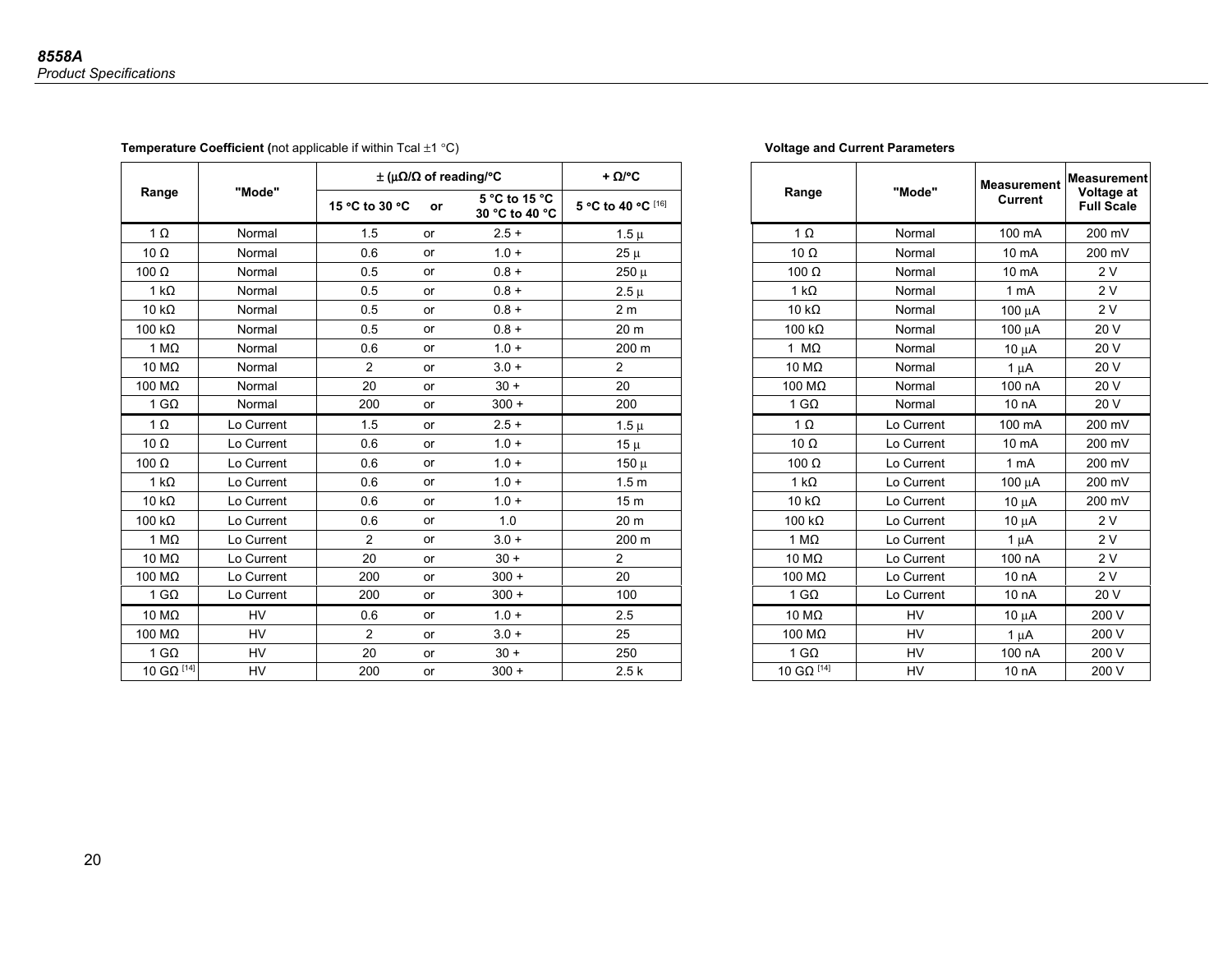### Aperture ..................................................................................... 100 μs to 2 s in 200 ns increments, >2 s to 10 s in 1 ms increments

Additional errors with aperture

| Aperture  | $\mu\Omega/\Omega$ of reading + $\mu\Omega/\Omega$ of range |
|-----------|-------------------------------------------------------------|
| $<$ 10 ms | $0 + 0.5$                                                   |
| $<$ 4 ms  | $1 + 2$                                                     |
| $<$ 2 ms  | $10 + 10$                                                   |
| < 1ms     | $20 + 20$                                                   |

Additional uncertainty with read rate: (Period = aperture + delay between readings)

| <b>Read Period</b> | $\mu\Omega/\Omega$ of reading + $\mu\Omega/\Omega$ of range |     |  |  |  |
|--------------------|-------------------------------------------------------------|-----|--|--|--|
| $< 20 \text{ ms}$  | $0.2 +$                                                     |     |  |  |  |
| $< 10 \text{ ms}$  | $0.5 +$                                                     | 02  |  |  |  |
| $< 6 \text{ ms}$   | $5.0 +$                                                     | 0.5 |  |  |  |
| $<$ 3 ms           | $20.0 +$                                                    |     |  |  |  |
| $<$ 2 ms           | 4በ በ +                                                      |     |  |  |  |

Maximum Trigger Rate (Aperture ≤ 100 μs) ............................4700 readings/s (Ascii format - for faster sampling rates see Digitizing). (Maximum Block size of 10 000 000 samples)

> Minimum trigger interval is the aperture plus 170 μs. For example at 50 Hz line frequency, 0.1plc, the minimum interval is  $0.002 + 0.00017$  seconds = 0.00217 seconds (read rate 460 Hz).

Tru Ohms mode available on 1 Ω to 10 kΩ ranges. Read Rate reduced in Tru Ohms Mode. Specification for Tru Ohms same as corresponding Normal or Lo Current ranges.

|--|--|--|--|--|

 where Ir is the measurement current, where the temperature related factor is based on the temperature difference between the present operating temperature and the temperature where the instrument was last zeroed. Maximum 4 wire Lead Resistance ............................................. 10 Ω in any or all leads, 1 Ω on the 1 Ω Range

Ω Guarding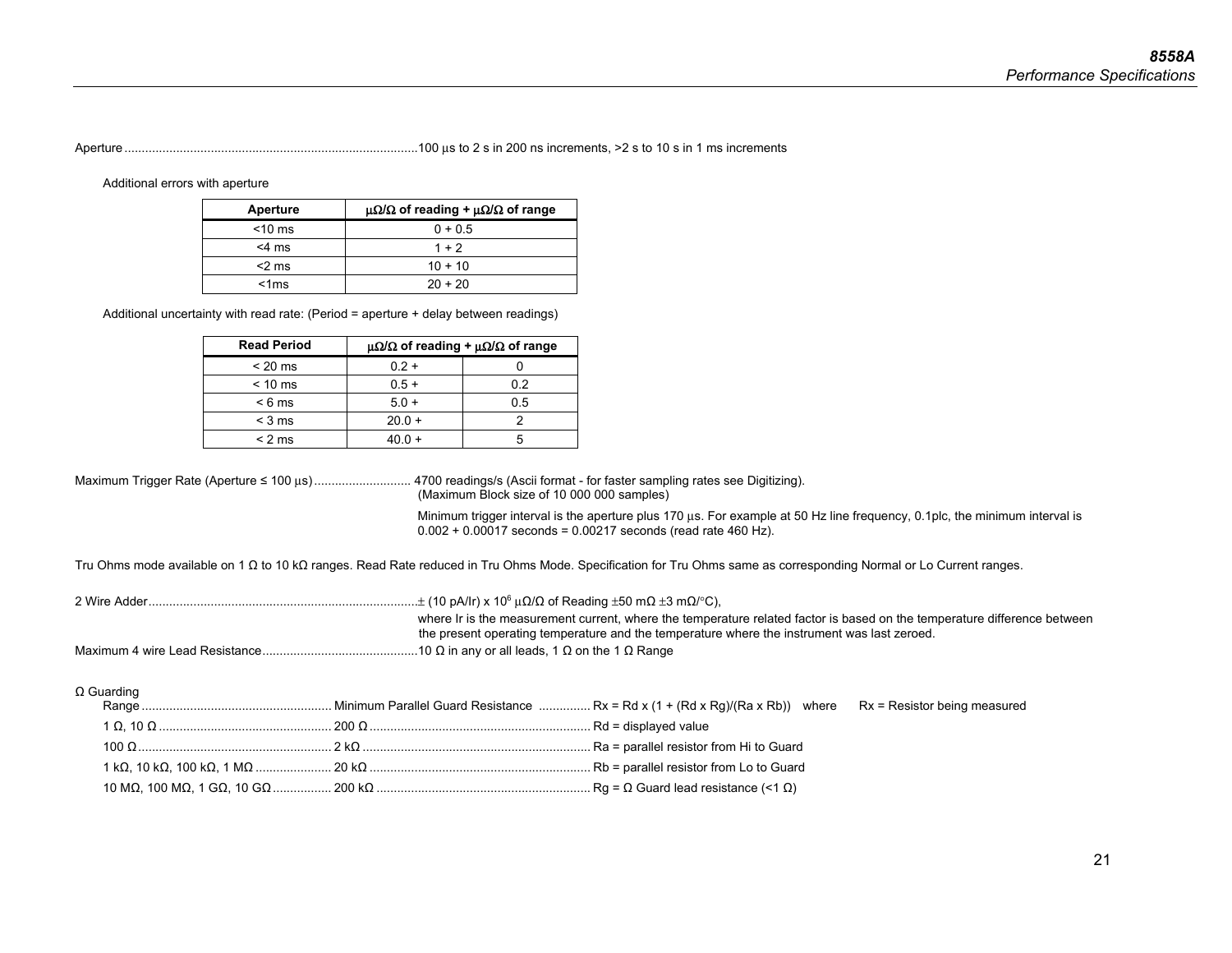#### Full Scale Measurement Voltage

Lo Current Mode ........................ 20mV/200 mV / 2 V / 20 V

High Voltage Mode ..................... 200 V

Protection (All Ranges) ...................... 1050 V RMS

### Ratio Accuracy

Range to Range ........................... Combine total Front Input accuracy and total Rear Input accuracy by Root Sum of Squares

 Within Range .............................. Using the 24 hour or 20 minute Transfer Uncertainty specifications as appropriate, apply a Root Sum of Squares combination of the specified accuracy of the Front Input signal and the specified accuracy of the Rear Input signal

### Settling Time

Filter Off ...................................... Up to 100 kΩ Range <0.05 s to 10 μΩ/Ω

Filter On ...................................... Up to 100 kΩ Range <1 s to 10 μΩ/Ω

### *Digitizing [2][3][4][9][18][19]*

### **Digitize DC Voltage**

18-bit resolution for aperture 0 to ≤3 ms

|        |                                                                    |                   |                            | <b>Relative Accuracy</b>  |                              |                                 |                            | <b>Absolute Accuracy</b>     |                           |  |  |
|--------|--------------------------------------------------------------------|-------------------|----------------------------|---------------------------|------------------------------|---------------------------------|----------------------------|------------------------------|---------------------------|--|--|
|        | 95 % Confidence<br>$\pm(\mu V/V)$ of reading + $\mu V/V$ of range) |                   |                            |                           |                              |                                 |                            |                              |                           |  |  |
| Range  | <b>Zin</b>                                                         | <b>Full Scale</b> | 24 Hour<br>Tcal $\pm$ 1 °C | 90 day<br>Tcal $\pm$ 1 °C | $365$ day<br>Tcal $\pm$ 1 °C | 2 years<br>Tcal $\pm$ 1 °C $\,$ | 365 day<br>Tcal $\pm$ 1 °C | $365$ day<br>Tcal $\pm$ 5 °C | 2 year<br>Tcal $\pm$ 5 °C |  |  |
| 100 mV | Auto, 10 ΜΩ, 1 ΜΩ                                                  | 202 mV            | $3.3 + 15$                 | $20 + 15$                 | $44 + 15$                    | $62 + 15$                       | $49 + 15$                  | $67 + 15$                    | $80 + 15$                 |  |  |
| 1 V    | Auto, 10 ΜΩ, 1 ΜΩ                                                  | 2.02V             | $3.3 + 15$                 | $20 + 15$                 | $44 + 15$                    | $62 + 15$                       | $49 + 15$                  | $63 + 15$                    | $76 + 15$                 |  |  |
| 10V    | Auto, 10 ΜΩ, 1 ΜΩ                                                  | 20.2 V            | $3.3 + 15$                 | $20 + 15$                 | $44 + 15$                    | $62 + 15$                       | $49 + 15$                  | $63 + 15$                    | $76 + 15$                 |  |  |
| 100 V  | Auto, 10 $M\Omega$                                                 | 202 V             | $3.3 + 15$                 | $20 + 15$                 | $44 + 15$                    | $62 + 15$                       | $49 + 15$                  | $63 + 15$                    | $76 + 15$                 |  |  |
| 100 V  | 1 MΩ                                                               | 202 V             | $3.3 + 15$                 | $20 + 15$                 | $44 + 15$                    | $62 + 15$                       | $49 + 15$                  | $63 + 15$                    | $76 + 15$                 |  |  |
| 1000 V | Auto, 10 $M\Omega$                                                 | 1050 V            | $3.3 + 15$                 | $20 + 15$                 | $44 + 15$                    | $62 + 15$                       | $49 + 15$                  | $67 + 15$                    | $80 + 15$                 |  |  |
| 1000 V | 1 M $\Omega$                                                       | 1050 V            | $4.0 + 15$                 | $20 + 15$                 | $44 + 15$                    | $62 + 15$                       | $49 + 15$                  | $67 + 15$                    | $80 + 15$                 |  |  |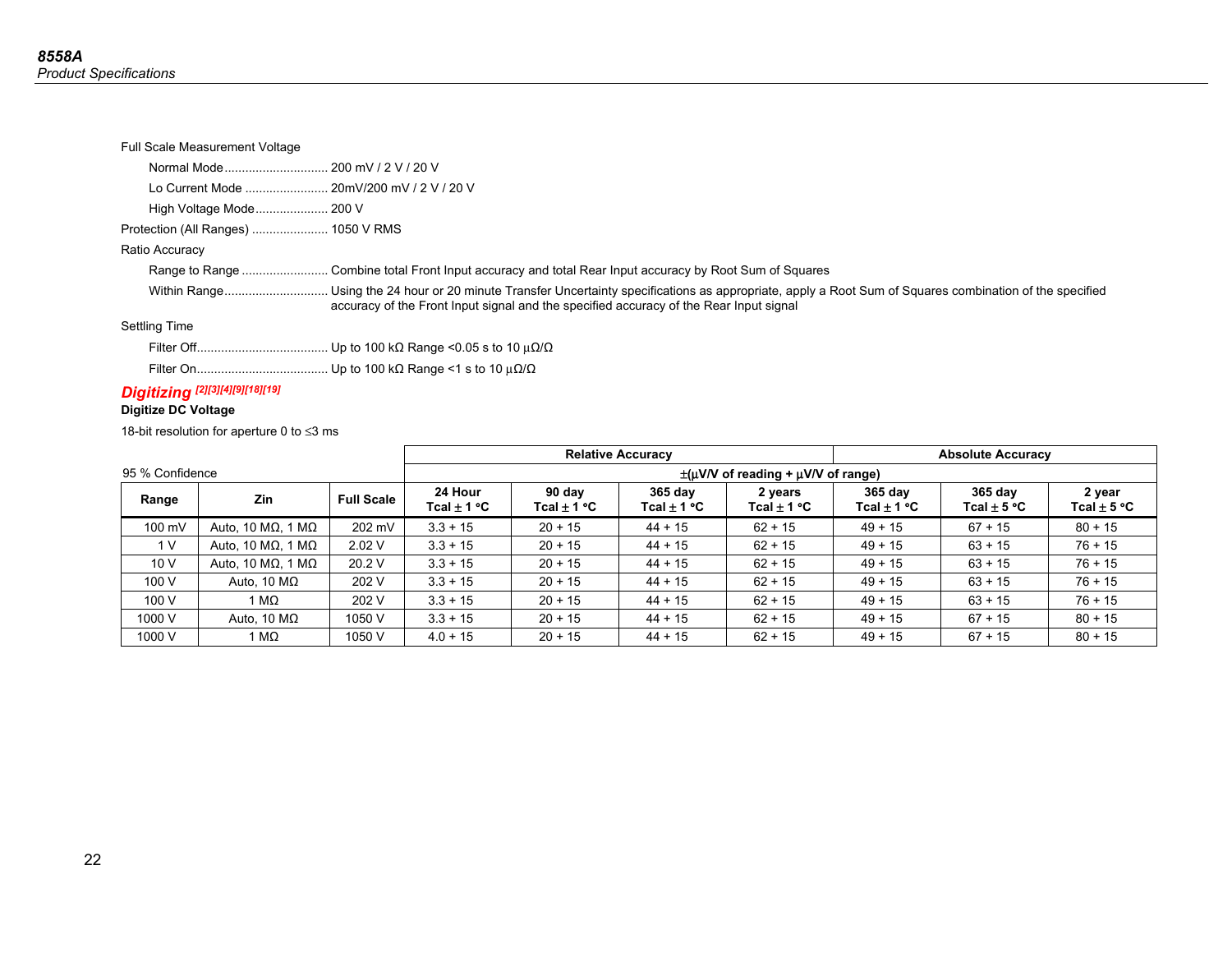|                 |                    |                   |                                       | <b>Relative Accuracy</b>  |                            |                                                    |                            | <b>Absolute Accuracy</b>   |                           |  |  |
|-----------------|--------------------|-------------------|---------------------------------------|---------------------------|----------------------------|----------------------------------------------------|----------------------------|----------------------------|---------------------------|--|--|
| 99 % Confidence |                    |                   |                                       |                           |                            | $\pm$ ( $\mu$ V/V of reading + $\mu$ V/V of range) |                            |                            |                           |  |  |
| Range           | Zin                | <b>Full Scale</b> | 24 Hour<br>Tcal $\pm$ 1 °C $^{\circ}$ | 90 day<br>Tcal $\pm$ 1 °C | 365 day<br>Tcal $\pm$ 1 °C | 2 years<br>$Tcal$ + 1 °C $\,$                      | 365 day<br>Tcal $\pm$ 1 °C | 365 day<br>Tcal $\pm$ 5 °C | 2 year<br>Tcal $\pm$ 5 °C |  |  |
| 100 mV          | Auto, 10 ΜΩ, 1 ΜΩ  | 202 mV            | $4.3 + 19$                            | $26 + 19$                 | $57 + 19$                  | $80 + 19$                                          | $63 + 19$                  | $86 + 19$                  | $103 + 19$                |  |  |
| 1 <sub>V</sub>  | Auto, 10 ΜΩ, 1 ΜΩ  | 2.02V             | $4.3 + 19$                            | $26 + 19$                 | $57 + 19$                  | $80 + 19$                                          | $63 + 19$                  | $81 + 19$                  | $98 + 19$                 |  |  |
| 10V             | Auto, 10 ΜΩ, 1 ΜΩ  | 20.2 V            | $4.3 + 19$                            | $26 + 19$                 | $57 + 19$                  | $80 + 19$                                          | $63 + 19$                  | $81 + 19$                  | $98 + 19$                 |  |  |
| 100 V           | Auto, 10 $M\Omega$ | 202 V             | $4.3 + 19$                            | $26 + 19$                 | $57 + 19$                  | $80 + 19$                                          | $63 + 19$                  | $81 + 19$                  | $98 + 19$                 |  |  |
| 100 V           | 1 M $\Omega$       | 202 V             | $4.3 + 19$                            | $26 + 19$                 | $57 + 19$                  | $80 + 19$                                          | $63 + 19$                  | $81 + 19$                  | $98 + 19$                 |  |  |
| 1000 V          | Auto, 10 $M\Omega$ | 1050 V            | $4.3 + 19$                            | $26 + 19$                 | $57 + 19$                  | $80 + 19$                                          | $63 + 19$                  | $86 + 19$                  | $103 + 19$                |  |  |
| 1000 V          | 1 M $\Omega$       | 1050 V            | $5.2 + 19$                            | $26 + 19$                 | $57 + 19$                  | $80 + 19$                                          | $63 + 19$                  | $86 + 19$                  | $103 + 19$                |  |  |

If Filter Off is selected, add 40  $\mu$ V/V of reading + 35  $\mu$ V/V of range

### Temperature Coefficient (not applicable if within Tcal  $\pm$  1 °C) Low Pass Filter Bandwidths

|                 |                    | $\pm$ (µV/V of reading / °C<br>+ µV/V of Range/°C) |
|-----------------|--------------------|----------------------------------------------------|
| Range           | Zin                | 5 °C to 40 °C [13]                                 |
| 100 mV          | Auto, 10 ΜΩ, 1 ΜΩ  | $4.5 + 12.0$                                       |
| 1 V             | Auto, 10 ΜΩ, 1 ΜΩ  | $3.3 + 9.30$                                       |
| 10 <sub>V</sub> | Auto, 10 ΜΩ, 1 ΜΩ  | $3.3 + 9.30$                                       |
| 100 V           | Auto, 10 $M\Omega$ | $3.3 + 9.30$                                       |
| 100 V           | 1 M $\Omega$       | $3.3 + 9.30$                                       |
| 1000 V          | Auto, 10 $M\Omega$ | $4.5 + 9.30$                                       |
| 1000 V          | 1 M $\Omega$       | $4.5 + 9.30$                                       |

|        |                   | $\pm$ (µV/V of reading / °C<br>+ µV/V of Range/°C) | Filter  | <b>Bandwidth</b>                                          |
|--------|-------------------|----------------------------------------------------|---------|-----------------------------------------------------------|
| Range  | Zin               | 5 °C to 40 °C $^{[13]}$                            | Off     | 100 mV to 10 V ranges are approximately 15 MHz-20 MHz BW. |
| 100 mV | Auto. 10 ΜΩ. 1 ΜΩ | $4.5 + 12.0$                                       | 100 kHz | Approximates to single pole RC up to 10 MHz               |
| 1 V    | Auto, 10 ΜΩ, 1 ΜΩ | $3.3 + 9.30$                                       | 3 MHz   | 4-pole at 3MHz                                            |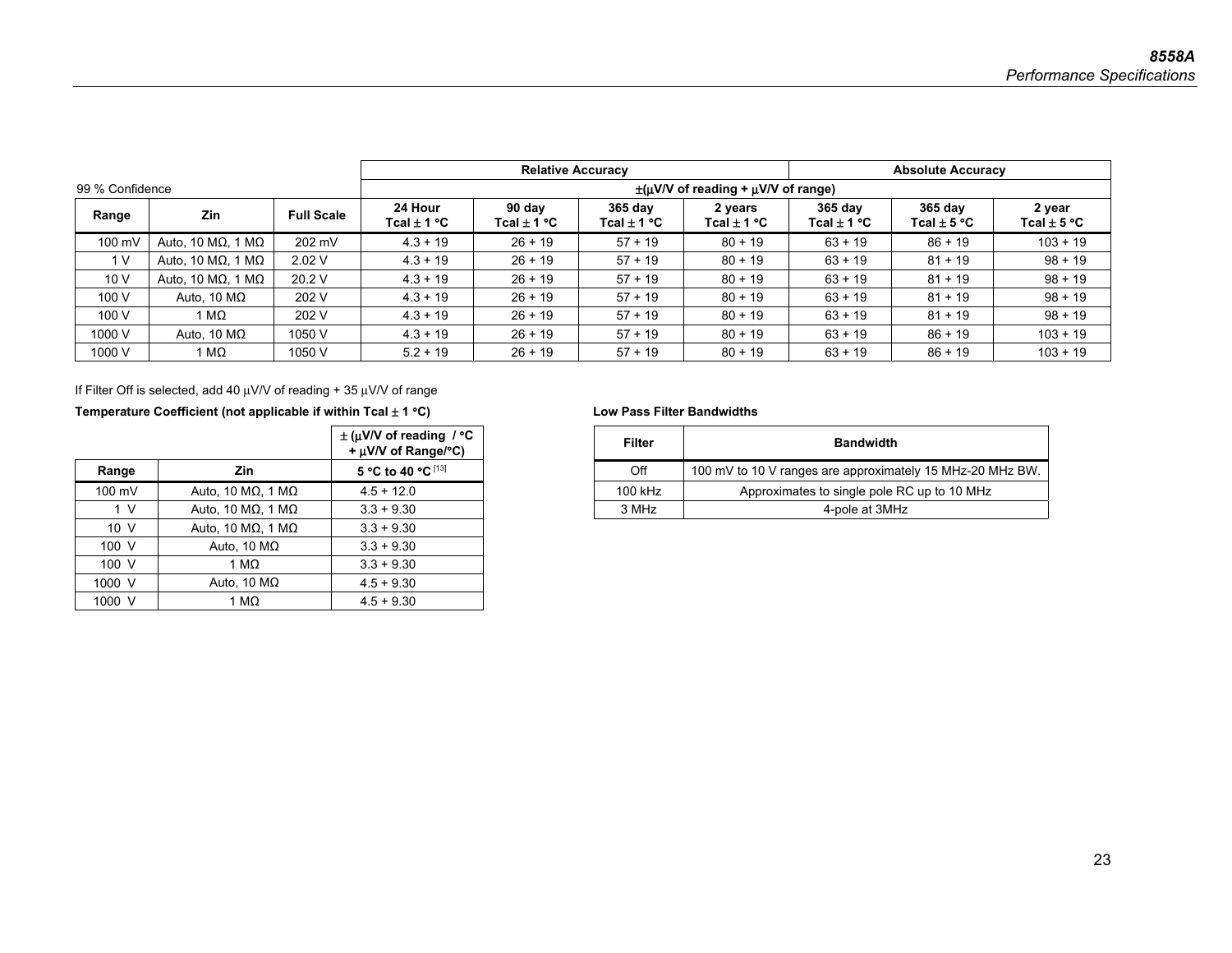18-bit Resolution for Aperture 0 to ≤3 ms

|                 |                   |    |                            | <b>Relative Accuracy</b><br><b>Absolute Accuracy</b> |                          |                                                 |                              |                            |                           |
|-----------------|-------------------|----|----------------------------|------------------------------------------------------|--------------------------|-------------------------------------------------|------------------------------|----------------------------|---------------------------|
| 95 % Confidence |                   |    |                            |                                                      |                          | $\pm(\mu A/A)$ of reading + $\mu A/A$ of range) |                              |                            |                           |
| Range           | <b>Full Scale</b> |    | 24 Hour<br>Tcal $\pm$ 1 °C | 90 day<br>Tcal $\pm$ 1 °C                            | $365$ day<br>Tcal ± 1 °C | 2 years<br>Tcal $\pm$ 1 °C                      | $365$ day<br>Tcal $\pm$ 1 °C | 365 day<br>Tcal $\pm$ 5 °C | 2 year<br>Tcal $\pm$ 5 °C |
| 10 uA           | 20.2              | μA | $35 + 80$                  | $40 + 80$                                            | $44 + 80$                | $66 + 80$                                       | $48 + 80$                    | $60 + 80$                  | $90 + 80$                 |
| 100 µA          | 202               | μA | $6 + 70$                   | $22 + 70$                                            | $44 + 70$                | $66 + 70$                                       | $48 + 70$                    | $60 + 70$                  | $90 + 70$                 |
| 1 mA            | 2.02              | mA | $6 + 70$                   | $22 + 70$                                            | $44 + 70$                | $66 + 70$                                       | $48 + 70$                    | $60 + 70$                  | $90 + 70$                 |
| $10 \text{ mA}$ | 20.2              | mA | $7 + 70$                   | $22 + 70$                                            | $44 + 70$                | $66 + 70$                                       | $48 + 70$                    | $60 + 70$                  | $90 + 70$                 |
| 100 mA          | 202               | mA | $18 + 70$                  | $22 + 70$                                            | $44 + 70$                | $66 + 70$                                       | $48 + 70$                    | $80 + 70$                  | $120 + 70$                |
| 1 A             | 2.02              | A  | $90 + 150$                 | $110 + 150$                                          | $130 + 150$              | $200 + 150$                                     | $130 + 150$                  | $160 + 150$                | $240 + 150$               |

|                  |                   |    |                            |                           | <b>Relative Accuracy</b>        | <b>Absolute Accuracy</b>                        |                            |                                   |                           |  |
|------------------|-------------------|----|----------------------------|---------------------------|---------------------------------|-------------------------------------------------|----------------------------|-----------------------------------|---------------------------|--|
| 99 % Confidence  |                   |    |                            |                           |                                 | $\pm(\mu A/A)$ of reading + $\mu A/A$ of range) |                            |                                   |                           |  |
| Range            | <b>Full Scale</b> |    | 24 Hour<br>Tcal $\pm$ 1 °C | 90 dav<br>Tcal $\pm$ 1 °C | 365 day<br>Tcal $\pm$ 1 °C $\,$ | 2 years<br>Tcal $\pm$ 1 °C                      | 365 day<br>Tcal $\pm$ 1 °C | $365$ day<br>Tcal $\pm$ 5 °C $\,$ | 2 year<br>Tcal $\pm$ 5 °C |  |
| $10 \mu A$       | 20.2              | μA | $45 + 103$                 | $52 + 103$                | $57 + 103$                      | $85 + 103$                                      | $62 + 103$                 | $78 + 103$                        | $117 + 103$               |  |
| 100 µA           | 202               | μA | $7 + 90$                   | $28 + 90$                 | $57 + 90$                       | $85 + 90$                                       | $62 + 90$                  | $78 + 90$                         | $117 + 90$                |  |
| l mA             | 2.02              | mA | $7 + 90$                   | $28 + 90$                 | $57 + 90$                       | $85 + 90$                                       | $62 + 90$                  | $78 + 90$                         | $177 + 90$                |  |
| $10 \text{ mA}$  | 20.2              | mA | $8 + 90$                   | $28 + 90$                 | $57 + 90$                       | $85 + 90$                                       | $62 + 90$                  | $78 + 90$                         | $117 + 90$                |  |
| $100 \text{ mA}$ | 202               | mA | $23 + 90$                  | $28 + 90$                 | $57 + 90$                       | $85 + 90$                                       | $62 + 90$                  | $104 + 90$                        | $155 + 90$                |  |
| ΙA               | 2.02              | A  | $120 + 200$                | $142 + 200$               | $170 + 200$                     | $260 + 200$                                     | $170 + 200$                | $210 + 200$                       | $310 + 200$               |  |

If Filter Off is selected, add 40 μA/A of reading + 70 μA/A of range.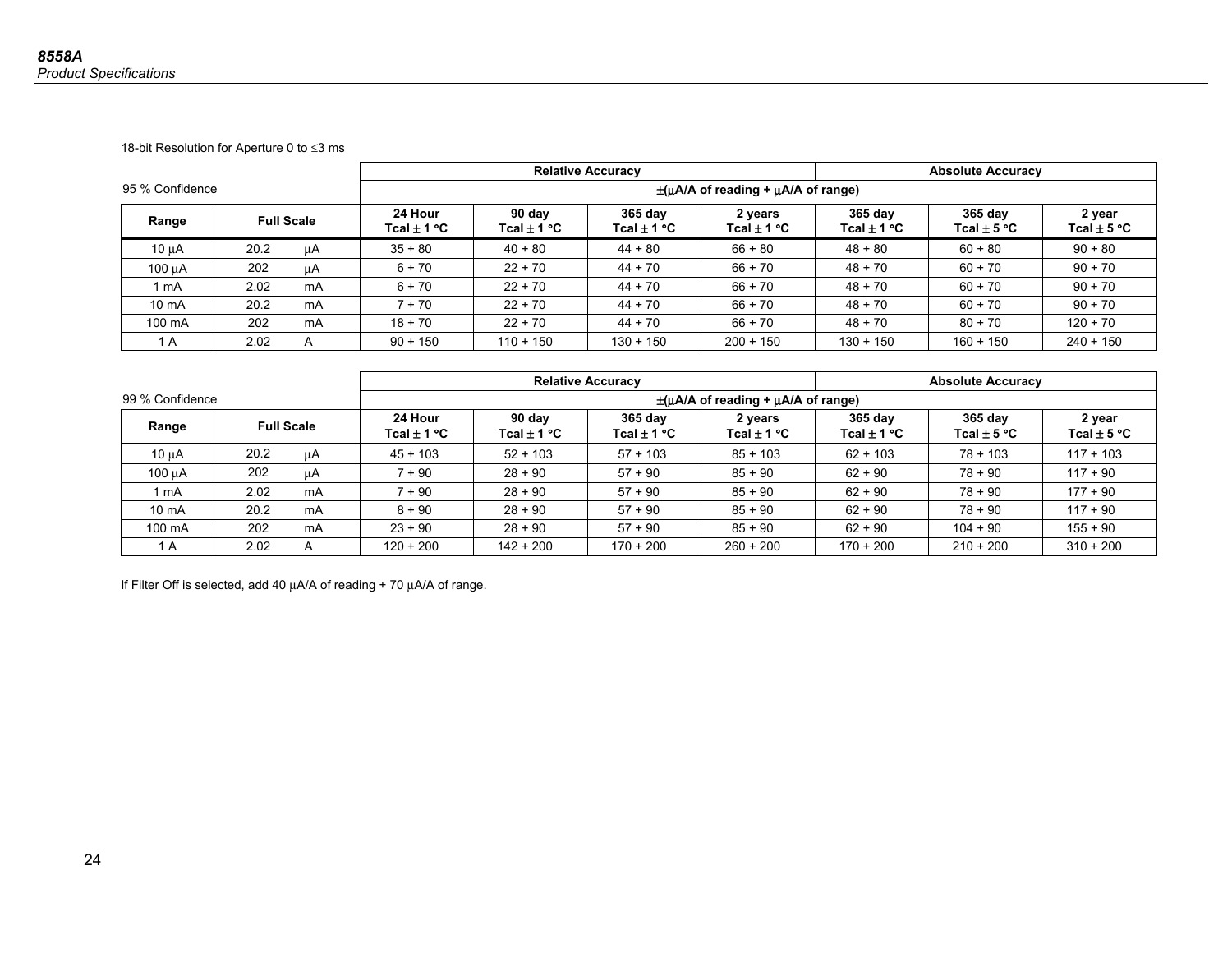**Temperature Coefficient (not applicable if within Tcal** ± **1** °**C) Low Pass Filter bandwidths** 

|                 | $\pm$ µA/A reading/°C | $\pm$ ( $\mu$ A/A of reading/°C<br>$\pm$ µA/A of range/°C) |
|-----------------|-----------------------|------------------------------------------------------------|
|                 | 15 °C to 30 °C        | 5 °C to 40 °C [13]                                         |
|                 | 3.0<br>or             | $5.0 + 5$                                                  |
|                 | 3.0<br>or             | $5.0 + 1$                                                  |
| 1 mA            | 3.0<br>or             | $5.0 + 0.5$                                                |
| $10 \text{ mA}$ | 3.0<br>or             | $5.0 + 0.5$                                                |
| 100 mA          | 8.0<br>or             | $12 + 0.5$                                                 |
|                 | 8.0<br>or             | $12 + 0.5$                                                 |

### **Least Significant Digit by Range**

| Range      | <b>LSD Sensitivity</b><br>(7 Digit Setting) |
|------------|---------------------------------------------|
| 1nF        | $0.01$ pF                                   |
| 10nF       | $0.1$ pF                                    |
| 100 nF     | 1 pF                                        |
| 1 µF       | 10pF                                        |
| $10 \mu F$ | 100 pF                                      |
| 100 µF     | 1 nA                                        |
| 1 mF       | 10 nF                                       |
| 10 mF      | 100 nF                                      |
| 100 mF     | μF                                          |

### **Digitizing: Voltage and Current**

Digitizing internal buffer capacity:

| Non-time-stamped | 10 000 000 |
|------------------|------------|
| Time-stamped     | 5 000 000  |

### Maximum Digitizing Sample rate:

| Internal trigger |     |
|------------------|-----|
| External trigger | MHz |

| LA/A reading/°C |    | $\pm$ (uA/A of reading/°C $\parallel$<br>$\pm \mu A/A$ of range/°C) |                    | <b>Bandwidth with Filter Setting</b> |        |        |  |
|-----------------|----|---------------------------------------------------------------------|--------------------|--------------------------------------|--------|--------|--|
| 15 °C to 30 °C  |    | 5 °C to 40 °C [13]                                                  | Range              | 100 kHz                              | 3 MHz  |        |  |
| 3.0             | or | $5.0 + 5$                                                           | 10uA               | 100 kHz                              | 500kHz | 500kHz |  |
| 3.0             | or | $5.0 + 1$                                                           | 100uA              | 100 kHz                              | 500kHz | 500kHz |  |
| 3.0             | or | $5.0 + 0.5$                                                         | 1 <sub>m</sub> A   | 100 kHz                              | 2MHz   | 2MHz   |  |
| 3.0             | or | $5.0 + 0.5$                                                         | 10 <sub>m</sub> A  | 100 kHz                              | 4MHz   | 4MHz   |  |
| 8.0             | or | $12 + 0.5$                                                          | 100 <sub>m</sub> A | 100 kHz                              | 2MHz   | 2MHz   |  |
| 8.0             | or | $12 + 0.5$                                                          | 1A                 | 100 kHz                              | 500kHz | 500kHz |  |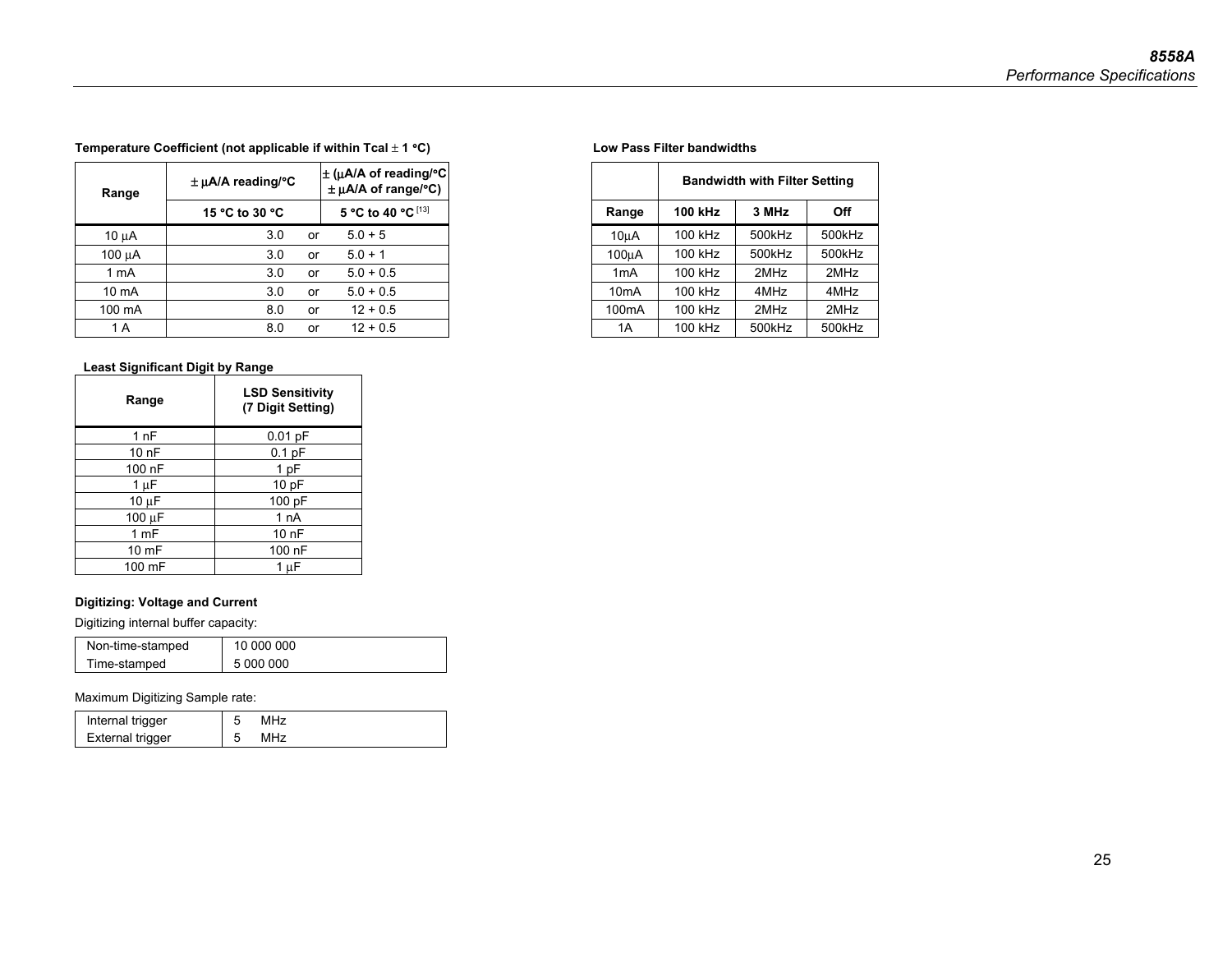| $RMS$ signal to holse ratio (Aperture = 0 hs) |        |       |       | FF I           | $n$ narmonics and spuril at $1$ KHZ (Aberture = 0 hs) |           |           |
|-----------------------------------------------|--------|-------|-------|----------------|-------------------------------------------------------|-----------|-----------|
| Filter                                        | 100kHz | 3MHz  | Full  | Filter         | 100kHz                                                | 3MHz      | Full      |
| Range                                         |        |       |       | Range          |                                                       |           |           |
| 100mV                                         | 76 dB  | 70 dB | 60 dB | 100mV          | $-100$ dB                                             | $-80$ dB  | -74 dB    |
| 1 <sub>V</sub>                                | 80 dB  | 80dB  | 80 dB | 1 <sub>V</sub> | $-100$ dB                                             | $-100$ dB | $-90$ dB  |
| 10V                                           | 80dB   | 80dB  | 80 dB | 10V            | $-100$ dB                                             | $-100$ dB | $-100$ dB |
| 100V                                          | 80dB   | 80dB  | 80 dB | 100V           | $-94$ dB                                              | $-94$ dB  | $-94$ dB  |
| 1000V                                         | 80 dB  | 80dB  | 80 dB | 1000V          | $-100$ dB                                             | $-100$ dB | $-100$ dB |

|                 | RMS Signal to noise ratio (Aperture $= 0$ ns) |         |             |
|-----------------|-----------------------------------------------|---------|-------------|
| Filter          | 100kHz                                        | 3MHz    | <b>Full</b> |
| Range           |                                               |         |             |
| $10 \mu A$      | 60 dB                                         | 51 dB   | 50dB        |
| $100 \mu A$     | 76 dB                                         | 70 dB   | 70 dB       |
| 1 mA            | 80 dB                                         | 74 dB   | 74 dB       |
| $10 \text{ mA}$ | 80 dB                                         | 77 dB   | 76 dB       |
| 100 mA          | 70 dB                                         | 66 dB   | 60 dB       |
| 1 A             | 70 dB                                         | 66 dB   | 60 dB       |
| 10 A            | 67 dB                                         | $62$ dB | 62 dB       |
| 30 A            | 77 dB                                         | 72 dB   | 72 dB       |

| RMS Signal to noise ratio (Aperture = 0 ns) |        |       |       |                | FFT harmonics and spurii at $1kHz$ (Aperture = 0 ns) |           |          |
|---------------------------------------------|--------|-------|-------|----------------|------------------------------------------------------|-----------|----------|
| Filter                                      | 100kHz | 3MHz  | Full  | Filter         | 100kHz                                               | 3MHz      | Full     |
| Range                                       |        |       |       | Range          |                                                      |           |          |
| 100mV                                       | 76 dB  | 70 dB | 60 dB | 100mV          | -100 dB                                              | $-80 dB$  | $-74$ dB |
| 1V                                          | 80dB   | 80dB  | 80dB  | 1 <sub>V</sub> | -100 dB                                              | $-100$ dB | $-90 dB$ |

**Dynamic Performance (for 2xFull Scale pk-pk signal)** 

#### $-100$  dB 100V | 80 dB | 80 dB | 80 dB | | 100V | -94 dB | -94 dB | -94 dB  $-94$  dB  $-100$  dB

**Dynamic Performance (for 2xFull Scale pk-pk signal) Dynamic Performance (for 2xFull Scale pk-pk signal) Dynamic Performance (for 2xFull Scale pk-pk signal)** 

|                 | Signal to noise ratio (Aperture = 0 ns) |       | FFT harmonics and spuril at 1 kHz (Aperture = $0$ ns) |                 |          |          |          |
|-----------------|-----------------------------------------|-------|-------------------------------------------------------|-----------------|----------|----------|----------|
| Filter          | 100kHz                                  | 3MHz  | Full                                                  | <b>Filter</b>   | 100kHz   | 3MHz     | Full     |
| Range           |                                         |       |                                                       | Range           |          |          |          |
| 10 µA           | 60 dB                                   | 51 dB | 50 dB                                                 | 10 uA           | -74 dB   | $-62$ dB | $-62$ dB |
| 100 μA          | 76 dB                                   | 70 dB | 70 dB                                                 | 100 uA          | $-90$ dB | $-80$ dB | $-80$ dB |
| 1 mA            | 80 dB                                   | 74 dB | 74 dB                                                 | 1 mA            | $-94$ dB | $-80$ dB | $-80$ dB |
| $10 \text{ mA}$ | 80 dB                                   | 77 dB | 76 dB                                                 | $10 \text{ mA}$ | -94 dB   | $-92$ dB | $-90$ dB |
| 100 mA          | 70 dB                                   | 66 dB | $60$ dB                                               | 100 mA          | $-92$ dB | -76 dB   | -76 dB   |
| 1 A             | 70 dB                                   | 66 dB | $60$ dB                                               | 1 A             | $-90$ dB | $-80$ dB | -76 dB   |
| 10 A            | 67 dB                                   | 62 dB | $62$ dB                                               | 10 A            | $-80$ dB | -78 dB   | -76 dB   |
| 30 A            | 77 dB                                   | 72 dB | 72dB                                                  | 30 A            | $-90dB$  | $-88$ dB | $-86$ dB |

### *PRT Temperature [2] [12]*

Temperature readout values are calculated using the IEC 60751 industrial PRT (385 curve) conversion algorithm

 $\mathsf{PRT}$  R0 = 100  $\Omega$ 

Maximum secondary resistance reading uncertainty (99 %)

Temperature  $\leq$ 545.06 K: ±2.7 m $\Omega$ 

Temperature >545.06 K: ±7.1 mΩ

Maximum Temperature readout uncertainty (99 %)

Temperature ≤545.06 K: ±7.4 mK

Temperature >545.06 K: ±25.3 mK

### PRT R0 = 25  $\Omega$

Maximum secondary resistance reading uncertainty (99 %): ±1.67 mΩ

Maximum temperature readout uncertainty (99 %): ±25.9 mK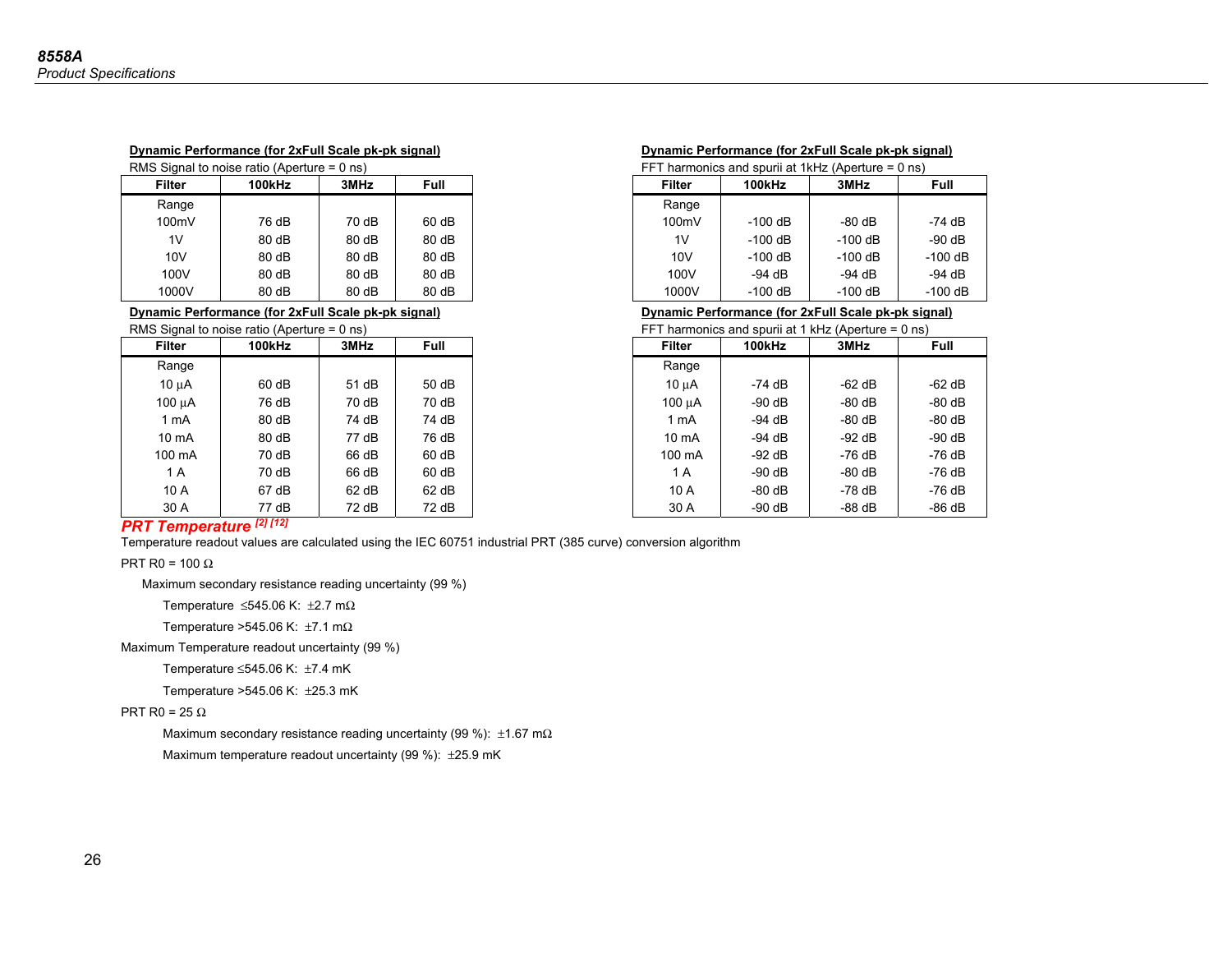## *Thermocouple [2][12]*

| Type | <b>Maximum Secondary Reading Uncertainty</b><br>(VV) |         |                | <b>Maximum Temperature Reading</b><br>Uncertainty (mK) | <b>Conversion Algorithm</b> |  |
|------|------------------------------------------------------|---------|----------------|--------------------------------------------------------|-----------------------------|--|
|      | (<0 °C)                                              | (20 °C) | (50°C)         | (20 °C)                                                |                             |  |
| B    | $\overline{a}$                                       | 0.37    |                | 928.58                                                 | NIST Monograph 175          |  |
| C    | $\blacksquare$                                       | 0.54    | $\overline{a}$ | 54.61                                                  | IEC 60584-1: 2013 algorithm |  |
| E    | 0.33                                                 | 0.84    | 88.29          | 11.18                                                  | NIST Monograph 175          |  |
| J    | 0.32                                                 | 0.79    | 15.58          | 13.76                                                  | NIST Monograph 175          |  |
| K    | 0.31                                                 | 0.68    | 188.50         | 18.81                                                  | NIST Monograph 175          |  |
|      | 0.32                                                 | 0.66    | 10.16          | 10.76                                                  | ITS 90 algorithm            |  |
| N    | 0.29                                                 | 0.62    | 313.23         | 17.20                                                  | NIST Monograph 174          |  |
| R    | 0.26                                                 | 0.42    | 67.93          | 50.98                                                  | NIST Monograph 175          |  |
| S    | 0.26                                                 | 0.40    | 62.88          | 49.06                                                  | NIST Monograph 175          |  |
| т    | 0.31                                                 | 0.42    | 117.28         | 6.79                                                   | NIST Monograph 175          |  |
| U    | 0.30                                                 | 0.52    | 15.27          | 8.54                                                   | ITS 90 algorithm            |  |

Secondary readings at 99 % confidence.

Temperature readings are calculated from the algorithm stated.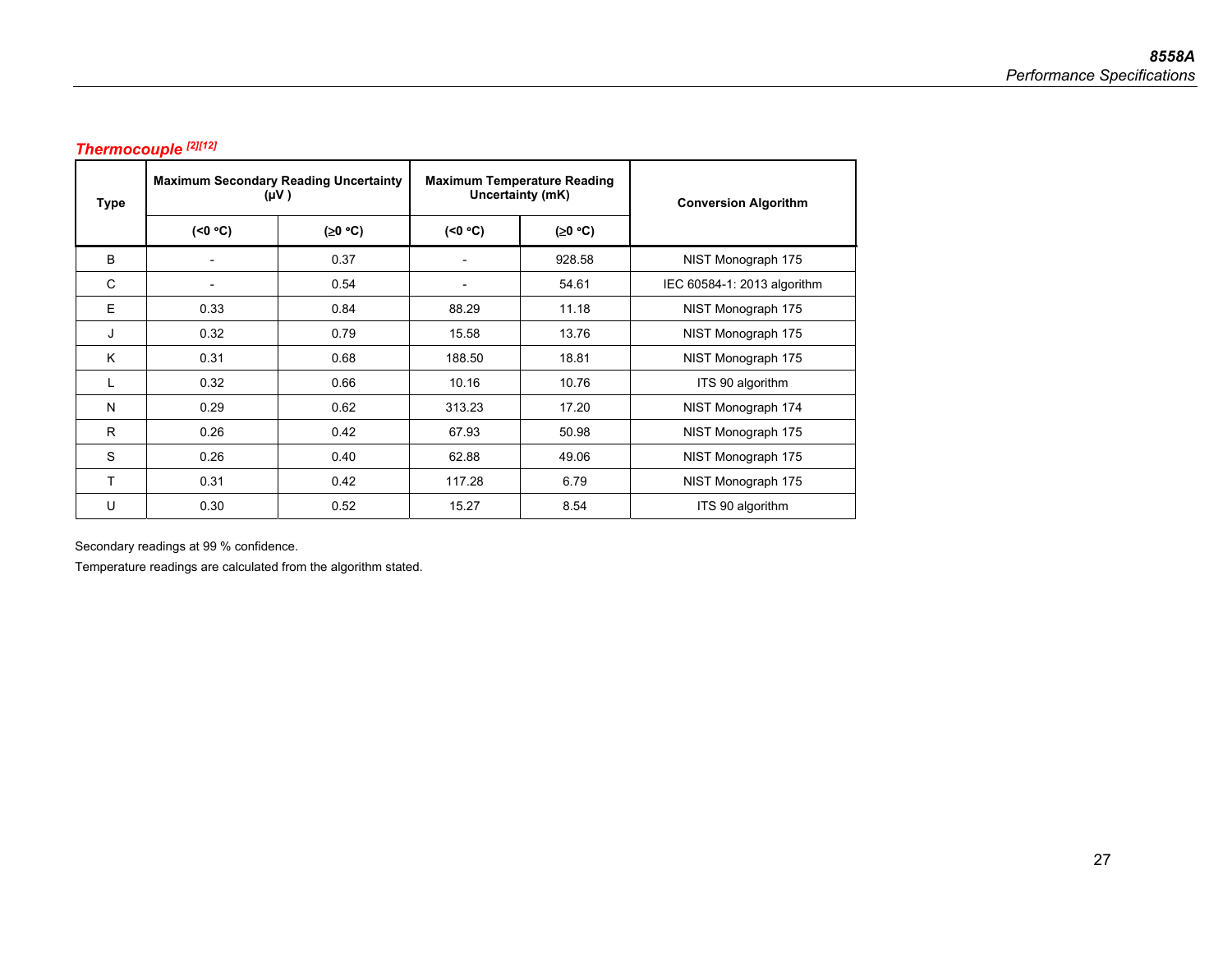#### **Notes to Performance Specifications**

- 1. Specifications apply for default configuration for aperture and resolution.
- 2. Assumes 3 hour warm-up period.
- 3. Input zero or offset null required whenever the temperature moves more than  $\pm 1$  °C from the temperature at which the previous Zero operation was performed. Or NULL using Math.
- 4. For all specification tables, TCal = Ambient calibration temperature.
- 5. Integration time >1 Power Line cycle.
- 6. Valid for signals >1 % Full Scale. Signals must be DC coupled <40 Hz.
- 7. Maximum Volt. Hertz 3 x 10<sup>7</sup>.
- 8. Maximum input to front and rear terminals is 2 A.
- 9. DCV Digitizing and DCV aperture <100 μs : for inputs > 160 % of range add 20 μV/V of range.
- 10. Tru Ohms mode available on 2 Ω to 20 kΩ ranges. Read Rate reduced in Tru Ohms Mode. Specification for Tru Ohms same as corresponding Normal or Lo Current range.
- 11. Valid for 4-wire sensor.
- 12. Not including sensor uncertainty.
- 13. The zero TC specification only needs to be applied if an input zero has not been performed within  $\pm 1$  °C of the current operating temperature.
- 14. >2 GΩ Relative Humidity Operating <80 % to 30 °C <70 % to 40 °C.
- 15. Transfer specification for DCV, DCI, and Ohms applies to measurement made between 10 % and 120 % of range for deviations of up to 10 % of the initial measurement made using the same configuration for range, filter, aperture, delay etc. Specification accounts for linearity and noise but excludes temperature coefficient which should be calculated from the data provided according to the environment in which the instrument is used.
- 16. Transfer specification for ACV and ACI applies to measurements made between 10 % of range and full scale and accounts for deviations of up to 1 % of frequency and 10 % of amplitude of the initial measurement. Measurement must be made using the same configuration for range, filter, aperture, delay etc. The quoted transfer specification accounts for linearity, flatness and noise but excludes temperature coefficient which should be calculated from the data provided according to the environment in which the instrument is used.
- 17. Extended HF mode must be selected.
- 18. Differential non-linearity is included in the specification.
- 19. For AC signals refer to the ACV/ACI specification.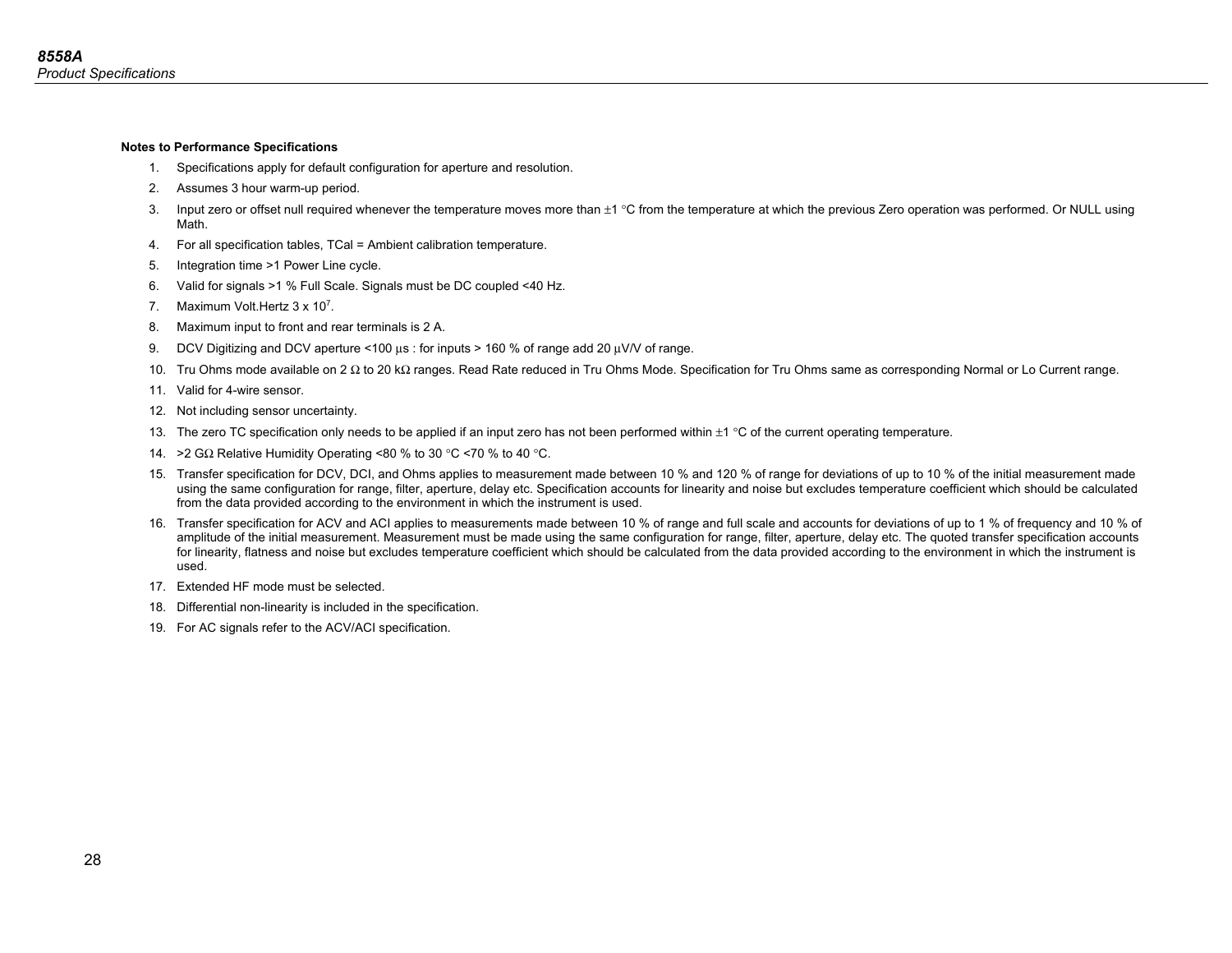| 99 % Confidence                                              |                           |
|--------------------------------------------------------------|---------------------------|
| <b>Input Rear BNC</b>                                        |                           |
| Minimum frequency  10 Hz                                     |                           |
| Maximum frequency  100 MHz                                   |                           |
|                                                              |                           |
|                                                              |                           |
| Gate time                                                    | <b>Display Resolution</b> |
|                                                              |                           |
|                                                              |                           |
|                                                              |                           |
|                                                              |                           |
|                                                              |                           |
| <b>Input Signal Voltage</b>                                  |                           |
|                                                              |                           |
| Maximum frequency  10 MHz                                    |                           |
| Signal Amplitude > 10 % of Range to limit set by maximum VHz |                           |
| <b>Input Signal Current</b>                                  |                           |
|                                                              |                           |
| Maximum frequency  100 kHz                                   |                           |
| Signal Amplitude $> 10$ % of Range or $>20$ µA               |                           |
| <b>Frequency Accuracy</b>                                    |                           |
|                                                              |                           |
| Temperature coefficient ±0.05 uHz/Hz                         |                           |
| Operating temperature range  ±0.5 µHz/Hz                     |                           |
|                                                              |                           |

*Frequency Counter* 

Aging .................................................... ±1.0 μHz/Hz per year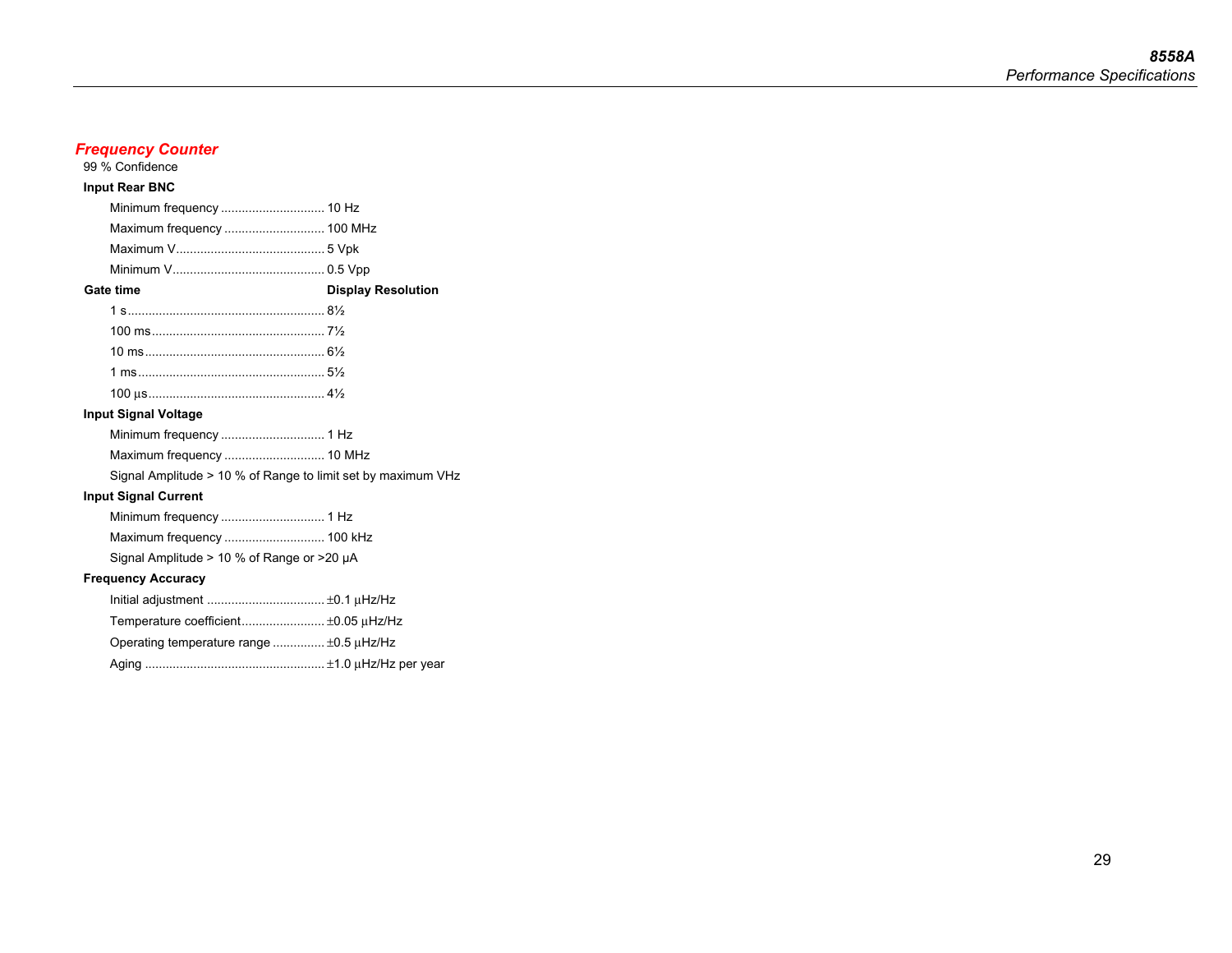### *System Speed*

| Change configuration and take one reading in remote control | <b>GPIB</b>                  | <b>USB</b> | <b>Ethernet</b>          |                          |                          |
|-------------------------------------------------------------|------------------------------|------------|--------------------------|--------------------------|--------------------------|
| DCV ≤10 V range to/from DCV ≤10 V range                     | 125/s                        | 150/s      | 130/s                    |                          |                          |
| DCV to DCV > 10 V range                                     | 50/s                         | 50/s       | 55/s                     |                          |                          |
| Other function to DCV                                       | 50/s                         | 50/s       | 55/s                     |                          |                          |
| <b>Reading Speed</b>                                        | <b>To Volatile</b><br>memory |            | <b>To GPIB</b>           | <b>To USB</b>            | <b>To Ethernet</b>       |
| DCV, DCI readings                                           | 20 000/s                     |            | $\overline{\phantom{0}}$ |                          | $\blacksquare$           |
| DCV, DCI readings                                           | 100000/s                     | [F]        |                          |                          |                          |
| Normal Ohms, DCI Ext Shunt, Thermocouple, and PRT 2W        | 4 700/s                      |            |                          |                          | $\overline{\phantom{a}}$ |
| ACV, ACI, ACI Ext Shunt (1 kHz filter)                      | 66/s                         |            | $\overline{\phantom{a}}$ |                          | $\overline{\phantom{a}}$ |
| Capacitance                                                 | 13/s                         |            |                          | $\overline{\phantom{a}}$ | $\overline{\phantom{a}}$ |
| Digitize capture rate into volatile buffer                  | 5 000 000/s                  |            |                          | $\overline{\phantom{0}}$ | $\overline{\phantom{a}}$ |
| Digitize captured data transfer to volatile memory          | 500 000/s                    |            |                          |                          | $\overline{\phantom{a}}$ |
| DCV, DCI single "READ?"s                                    |                              | [e]        | 230/s                    | 500/s                    | 230/s                    |
| DCV, DCI SYNC triggered TALK? to GPIB                       |                              | [e]        | 1500/s                   | n/a                      | n/a                      |
| DCV, DCI SYNC triggered TALK? to GPIB                       |                              | [b]        | 2000/s                   | n/a                      | n/a                      |
| DCV, DCI SYNC triggered TALK? to GPIB                       | $\overline{\phantom{a}}$     | [B]        | 2000/s                   | n/a                      | n/a                      |
| DCV, DCI continuous FNOW?                                   | $\blacksquare$               | [b][F]     | 200 000/s                | 500 000/s                | 75 000/s                 |
| DCV, DCI continuous FNOW?                                   |                              | [BlF]      | 100 000/s                | 300 000/s                | 75 000/s                 |
|                                                             | <b>Bus Transfer Speed</b>    |            |                          |                          |                          |
| Readings from volatile memory                               |                              | [e]        | 4000/s                   | 30 000/s                 | 50 000/s                 |
| Readings from volatile memory                               | $\overline{\phantom{0}}$     | [b]        | 8000/s                   | 100000/s                 | 180 000/s                |
| Readings from volatile memory                               |                              | [B]        | 7000/s                   | 90 000/s                 | 180 000/s                |
| Readings from volatile memory                               | $\blacksquare$               | [b][F]     | 200 000/s                | 500 000/s                | 200 000/s                |
| Readings from volatile memory                               | $\overline{\phantom{a}}$     | [B][F]     | 100 000/s                | 400 000/s                | 200 000/s                |
| Notes:                                                      |                              |            |                          |                          |                          |

[e] = engineering format rounded to 4.5 digits for display

[b] = 2 byte binary format

[B] = 4 byte binary format

[F] = 2-byte or 4-bite binary captured with DISP OFF, STATS OFF, and PRESET FAST mode. PRESET FAST selects 2 byte binary, 4 byte can be set if required.

### **Tru Ohms, Scan, and auto-range front/rear settling delay times**

 Range of setting ............... 0 s to 65 000 s Resolution of setting ......... 1 ms

Accuracy of setting ........... 0.5 ms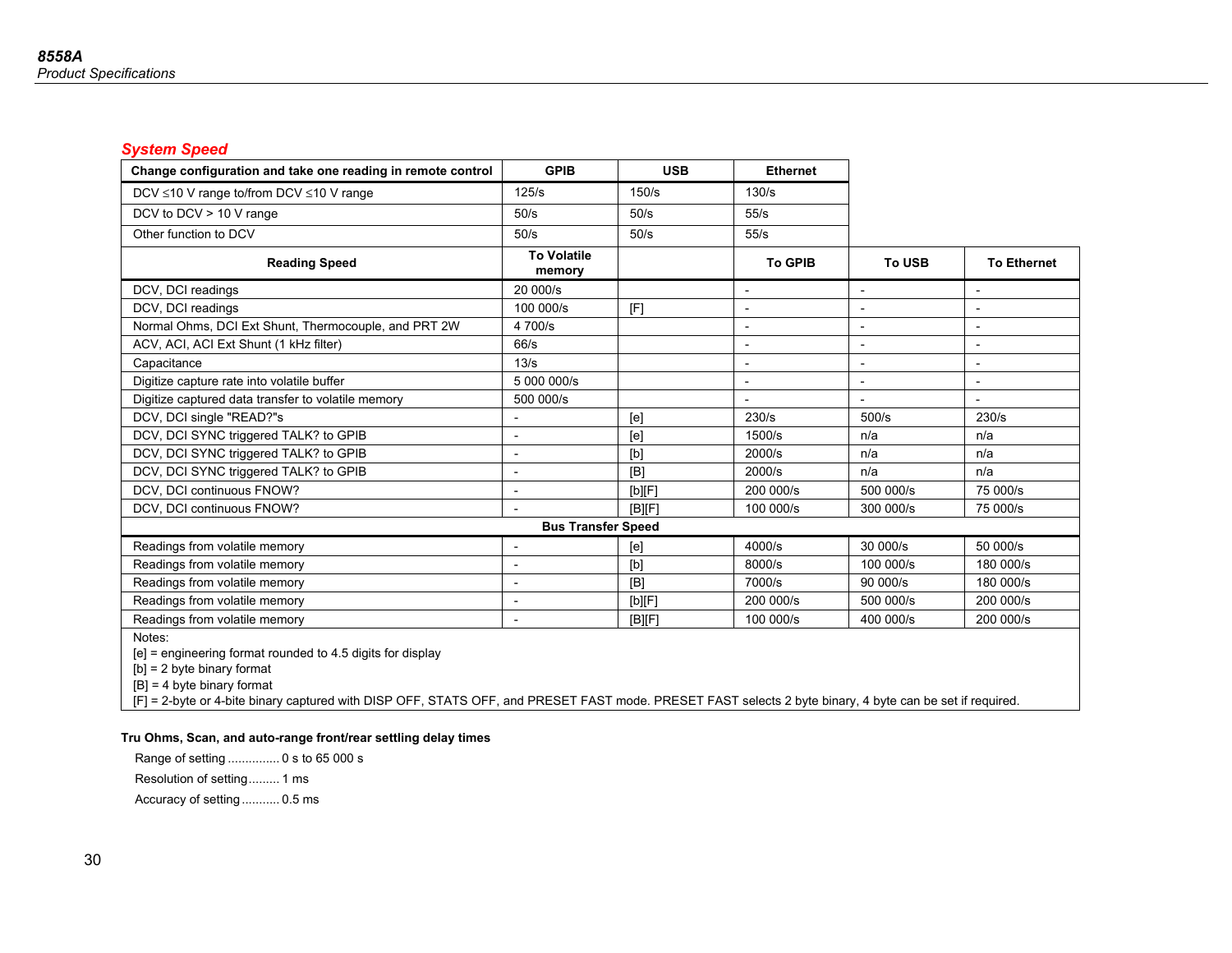### *External Frequency Reference Clock*

|  | Frequency<br>Ref In BNC | Maximum input               | $±5$ Vpk            |
|--|-------------------------|-----------------------------|---------------------|
|  |                         | Minimum input               | $0.2 \text{ Vpp}$   |
|  |                         | Impedance                   | 50 $\Omega$         |
|  |                         | Frequency - user selectable | 1 MHz $/$<br>10 MHz |
|  |                         | Frequency lock range        | $±5 \mu$ Hz/Hz      |

### *Triggering*

| <b>UI Delay Resolution Settings</b>    |                                                                         |                           |  |  |  |  |
|----------------------------------------|-------------------------------------------------------------------------|---------------------------|--|--|--|--|
| Time (seconds)                         |                                                                         |                           |  |  |  |  |
| From                                   | Up to                                                                   | <b>Setting Resolution</b> |  |  |  |  |
| 0                                      |                                                                         | N/A                       |  |  |  |  |
| 0.000 000 030                          | 40.000 000 00                                                           | 10 <sub>ns</sub>          |  |  |  |  |
| 40.000 000 00                          | 400.000 000 0                                                           | $100$ ns                  |  |  |  |  |
| 400.000 000 0                          | 4000.000 000                                                            | $1 \mu s$                 |  |  |  |  |
| 4000.000 000                           | 40 000.000 00                                                           | $10 \mu s$                |  |  |  |  |
| 40 000 000 00                          | 400 000.000 0                                                           | $100 \mu s$               |  |  |  |  |
| 400 000.000 0<br>4 000 000.000<br>1 ms |                                                                         |                           |  |  |  |  |
|                                        | Note setting resolution is also pkpk jitter for delays (but not timers) |                           |  |  |  |  |

| <b>Timer resolution settings</b> |                |                  |  |  |  |
|----------------------------------|----------------|------------------|--|--|--|
|                                  | Time (seconds) |                  |  |  |  |
| <b>From</b>                      | Up to          |                  |  |  |  |
| 0.000 000 02                     | 40.000 000 00  | 10 <sub>ns</sub> |  |  |  |
| 40.000 000 00                    | 400.000 000 0  | 100 ns           |  |  |  |
| 400.000 000 0                    | 4000.000 000   | 1 us             |  |  |  |
| 4000.000 000                     | 40 000 000 00  | $10u$ s          |  |  |  |
| 40 000.000 00                    | 400 000.000 0  | $100 \mu s$      |  |  |  |
| 400 000.000 0                    | 4 000 000 000  | 1 ms             |  |  |  |

### **Trigger Latency**

| Digitizing and AC functions                                                 |                                                                                                                        |  |
|-----------------------------------------------------------------------------|------------------------------------------------------------------------------------------------------------------------|--|
| Ext Trigger edge at rear BNC to ADC conversion begin  60 ns to 100 ns       |                                                                                                                        |  |
| Jitter ……………………………………………………………………………………… 10 ns pkpk                         |                                                                                                                        |  |
|                                                                             |                                                                                                                        |  |
| DC functions, Ohms; Capacitance; PRT; Thermocouple                          |                                                                                                                        |  |
| Ext Trigger edge at rear BNC to ADC conversion begin  2.8 μs                |                                                                                                                        |  |
| Jitter …………………………………………………………………………………… 0.2 แร                              |                                                                                                                        |  |
| DC functions, aperture ≥100 µs: aperture closed to reading complete <170 µs |                                                                                                                        |  |
| Conversion time overhead (additional to aperture setting)                   |                                                                                                                        |  |
|                                                                             |                                                                                                                        |  |
|                                                                             |                                                                                                                        |  |
| Trigger source INTernal (signal level)                                      |                                                                                                                        |  |
|                                                                             |                                                                                                                        |  |
|                                                                             |                                                                                                                        |  |
|                                                                             |                                                                                                                        |  |
| Trig In BNC                                                                 |                                                                                                                        |  |
|                                                                             |                                                                                                                        |  |
| Threshold selectableTTL or ±0.1 V                                           |                                                                                                                        |  |
|                                                                             |                                                                                                                        |  |
| Trig Out BNC                                                                |                                                                                                                        |  |
|                                                                             |                                                                                                                        |  |
| Source selectable from:                                                     |                                                                                                                        |  |
|                                                                             | Off                                                                                                                    |  |
|                                                                             | Signal acquired - $1 \mu s$ pulse                                                                                      |  |
|                                                                             | Aperture open - level                                                                                                  |  |
|                                                                             | Reading count complete - $1 \mu s$ pulse                                                                               |  |
|                                                                             | On event - 1 µs pulse when an enabled<br>event occurs in operation status register or<br>questionable status registers |  |
|                                                                             | Reading complete - 1 us pulse                                                                                          |  |
|                                                                             |                                                                                                                        |  |